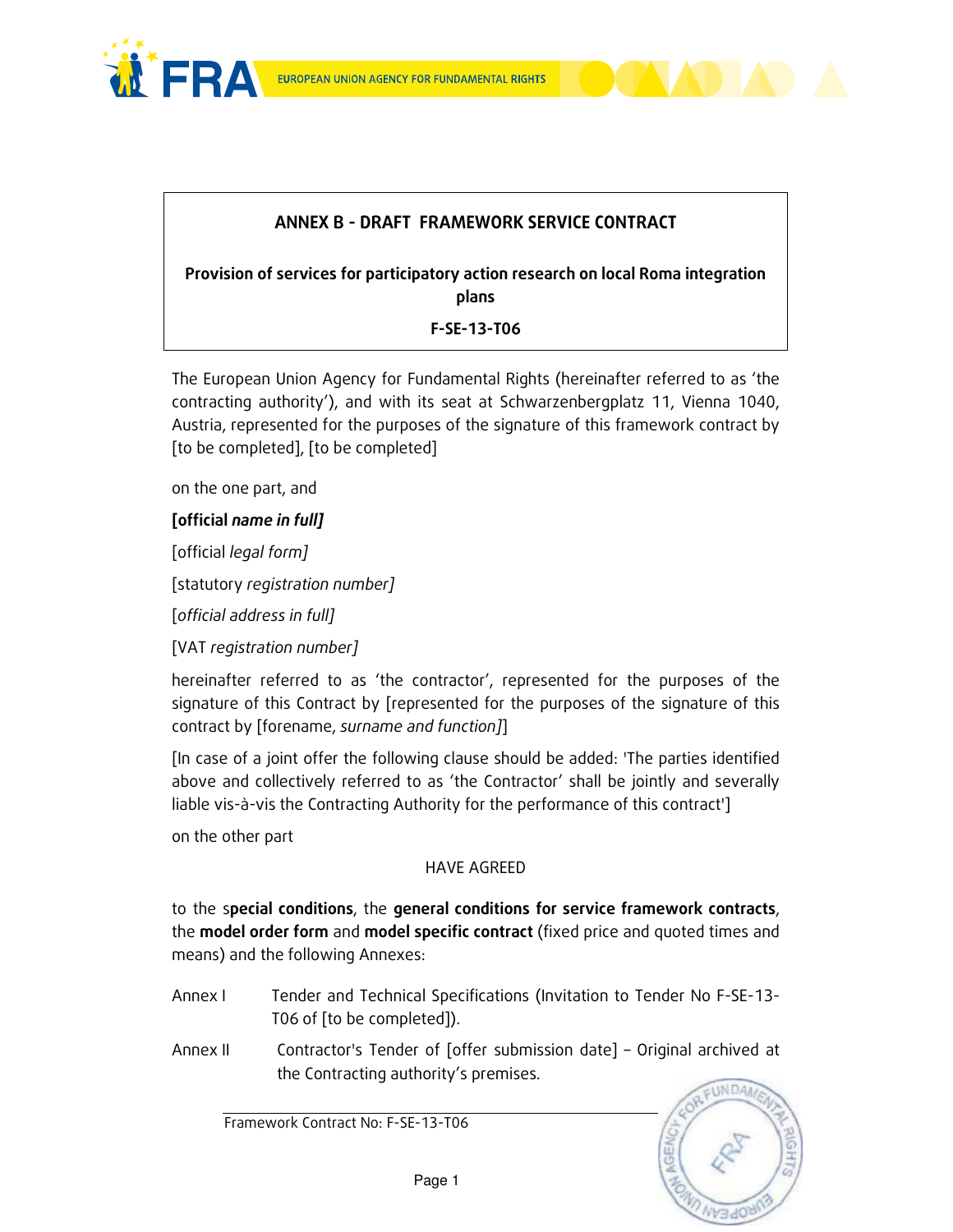- Annex III Bank Identification Form and Legal Entities File
- Annex IV Pre-financing Guarantee Model (if applicable)

Annex V Power of Attorney

which form an integral part of this framework contract (hereinafter referred to as 'the FWC').

- The terms set out in the special conditions shall take precedence over those in the other parts of the FWC.
- The terms set out in the general conditions shall take precedence over those in the model order form and model specific contract
- The terms set out in the model order form and model specific contract shall take precedence over those in the other annexes.
- The terms set out in the tender specifications (Annex I) shall take precedence over those in the tender (Annex II).
- The terms set out in the framework contract shall take precedence over those in the order forms and specific contracts.
- The terms set out in the specific contracts/order forms shall take precedence over those in the requests for services.
- The terms set out in the requests for services shall take precedence over those in the specific tenders.

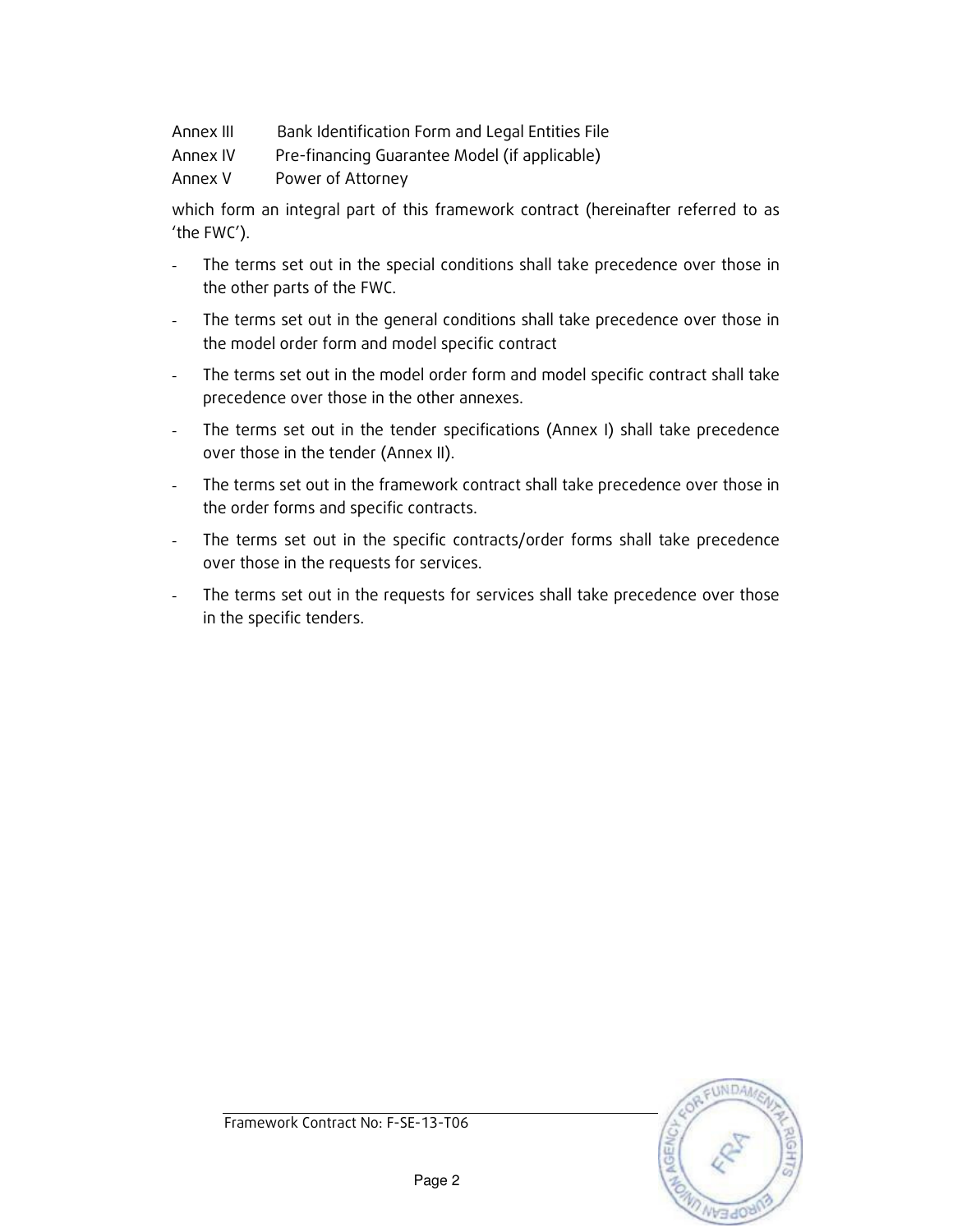### 1. SPECIAL CONDITIONS

#### 1.1 SUBJECT MATTER

- **1.1.1** The subject matter of the FWC is the provision of services for participatory action research on local Roma integration plans to the contracting authority.
- **1.1.2** Signature of the FWC imposes no obligation on the contracting authority to purchase. Only performance of the FWC through order forms or specific contracts is binding on the contracting authority.

#### 1.1.3 Multiple framework contract

The contractor is selected for a multiple FWC in cascade in [to be completed] position.

### 1.2 ENTRY INTO FORCE AND DURATION

- **1.2.1** The FWC shall enter into force on the date on which it is signed by the last party.
- 1.2.2 Under no circumstances may performance commence before the date on which the FWC enters into force. Execution of the tasks may under no circumstances begin before the date on which the order form or specific contract enters into force.
- **1.2.3** The FWC is concluded for a period of one (1) year with effect from the date on which it enters into force. Unless otherwise is specified, all periods specified in the FWC are calculated in calendar days.
- **1.2.4** The order forms or specific contracts shall be signed before the FWC expires.

The FWC shall continue to apply to such order forms and specific contracts after its expiry. They shall be executed no later than six (6) months after its expiry.

#### 1.2.5 FWC renewal

The FWC shall be renewed automatically up to three (3) times under the same conditions, unless written notification to the contrary is sent by one of the parties and received by the other three months before expiry of the period indicated in Article 1.2.3. Renewal does not imply any modification or deferment of existing obligations.

### 1.3 PRICES

1.3.1 The maximum amount of the FWC shall be EUR 1,500,000.00 excluding VAT. However, this must in no way be construed as a commitment on the contracting authority to purchase for the maximum amount. EUNDA/

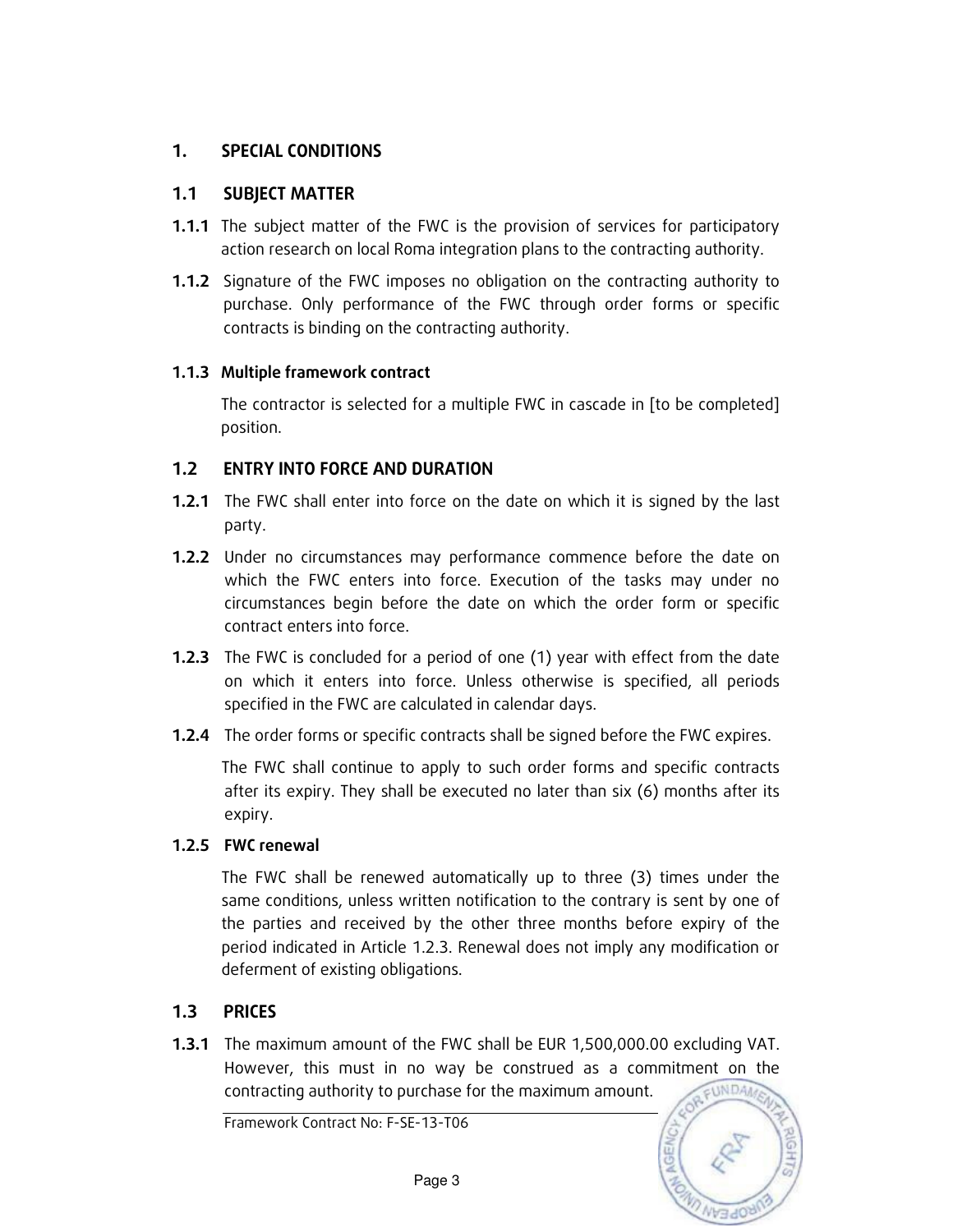The maximum prices of the services shall be as listed in Annex II.

### 1.3.2 Price revision

Prices shall be fixed and not subject to revision during the first year of duration of the FWC.

At the beginning of the second year and every following year of the FWC, 80% of each price may be revised upwards or downwards, if such revision is requested by one of the parties in writing no later than three months before the anniversary of the date on which it was signed. The other party shall acknowledge reciept within 15 days of reseption of the request. The new prices shall be communicated as soon as the final index is available. The contracting authority shall purchace on the basis of the prices in force on the date on which order forms or specific contracts are signed by both parties. Such prices shall not be subject to revision.

This revision shall be determined by the trend in the harmonised consumer price index (HICP) MUICP published for the first time by the Eurostat monthly 'Data in focus' publication at http://www.ec.europa.eu/eurostat/.

Revision shall be calculated in accordance with the following formula:

$$
Pr = Po (0.2 + 0.8 -)
$$
  
lo

where

Pr = revised price;

 $Po =$  price in the original tender;

Io = index for the month corresponding to the final date for submission of tenders;

 Ir = index for the month corresponding to the date of receipt of the request to revise prices.

### 1.4 PAYMENT ARRANGEMENTS AND PERFORMANCE OF THE FRAMEWORK **CONTRACT**

### 1.4.1 Multiple framework contract in cascade

Within five working days of an order form or a request for services being sent by the contracting authority to the contractor, the contracting authority shall receive the completed order form or a specific tender back, duly signed and dated.

Should the contractor be unavailable, it shall give reasons for refusal within the same period and the contracting authority shall be entitled to send the order form or

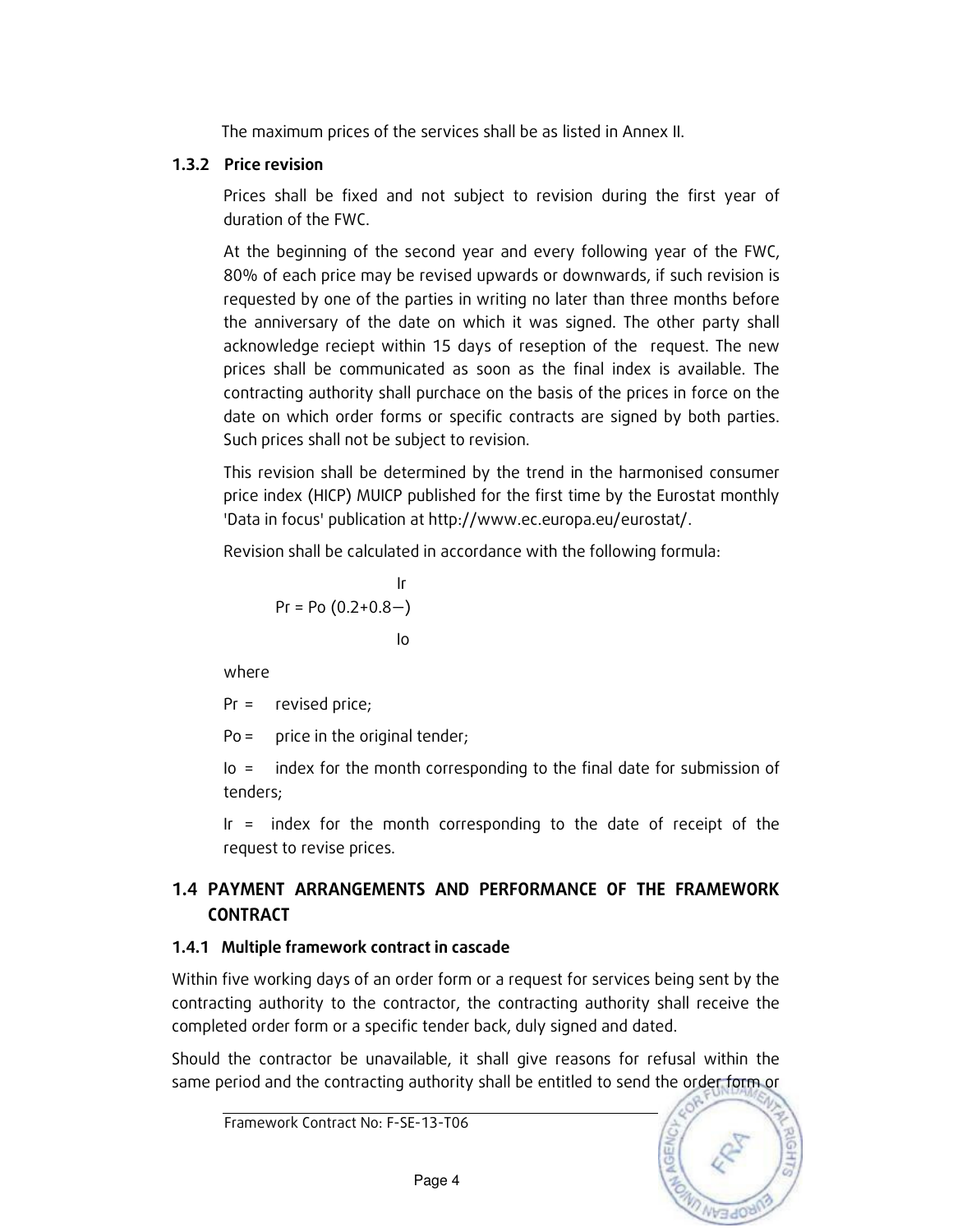request for services to the next contractor on the list. In the event of failure to observe this deadline, the contractor shall be considered unavailable.

Within seven working days of a specific contract being sent by the contracting authority to the contractor, the contracting authority shall receive it back, duly signed and dated. In the event of failure to observe this deadline, the contractor shall be considered unavailable.

The period allowed for the execution of the tasks shall start to run on the date the last party signs the specific contract/order form, unless a different date is indicated on the form or in the specific contract.

### 1.4.2 Pre-financing

For order forms or specific contracts of an amount greater than EUR 25,000 and following signature of the order form or specific contract by the last party and its receipt by the contracting authority, a pre-financing payment of 30% of the total price of the order form or specific contract shall be made within 30 days of the receipt of an invoice [and the receipt by the contracting authority of a duly constituted financial guarantee equal to at least 30% of the total price of the order form or the spcific contract]<sup>1</sup>. The contracting authority may refuse to make payments where the award procedure or performance of the order form or specific contract prove to have been subject to substantial errors, irregularities or fraud attributable to the contractor.

#### 1.4.3 Interim payment

For order forms or specific contracts of an amount greater than EUR 60,000 and where the implementation allows so, the contracting authority may consider interim payments. In these cases, the contractor shall submit an invoice for an interim payment equal to 40% of the total price referred to in the relevant order form or specific contract.

Invoices for interim payments shall be accompanied by a progress report or any other document in accordance with relevant specific contract. The contracting authority shall make the payment within sixty (60) days from receipt of the invoice. The contractor shall have ten (10) days in which to submit additional information or corrections, a new progress report or other documents if it is required by the contracting authority.

### 1.4.4 Payment of the balance

-

<sup>&</sup>lt;sup>1</sup> If duly justified by a risk assessment, the Contracting Authority **may** require a pre-financing guarantee for specific contracts over EUR 60,000.

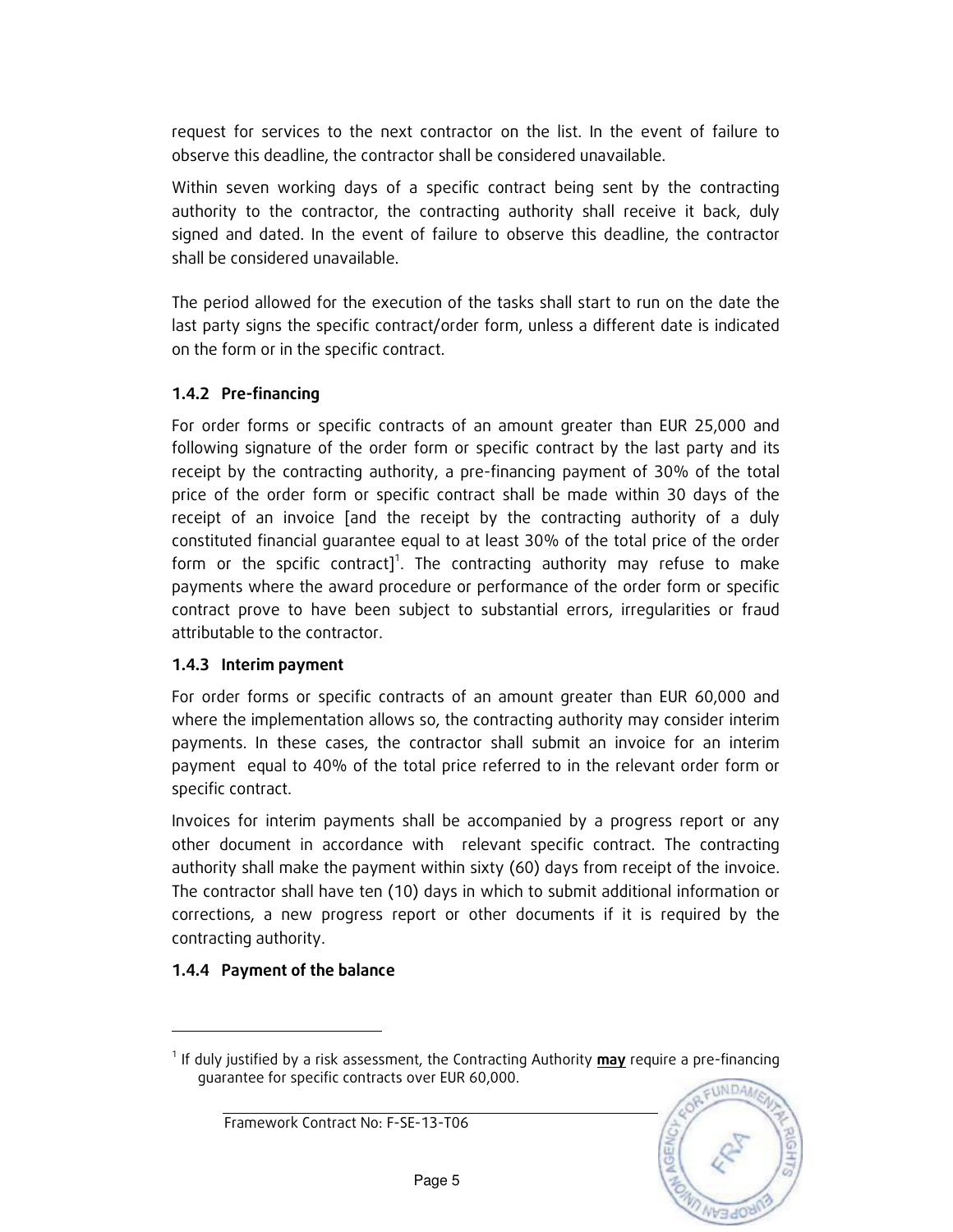The contractor shall submit an invoice for payment of the balance.

The invoice shall be accompanied by the final progress report or any other document in accordance with the relevant specific contract. The contracting authority shall make the payment within sixty (60) days from receipt of the invoice. The contractor shall have ten (10) days in which to submit additional information or corrections, a new final progress report or other documents if it is required by the contracting authority.

#### 1.5 BANK ACCOUNT

Payments shall be made to the contractor's bank account denominated in euro, identified as follows:

Name of bank: [to be completed] Full address of branch: [ to be completed] Exact designation of account holder: [ to be completed] Full account number including bank codes: [ to be completed] IBAN code: [ to be completed] BIC code: [ to be completed]

### 1.6 COMMUNICATION DETAILS AND DATA CONTROLLER

For the purpose of Article 2.6, the data controller shall be the European Union Fundamental Rights Agency.

Communications shall be sent to the following addresses:

Contracting authority:

European Union Agency for Fundamental Rights to the attention of Mr. Constantinos Manolopoulos Schwarzenbergplatz 11, Vienna 1040, Austria E-mail: procurement@fra.europa.eu

Contractor:

Mr/Mrs/Ms [complete]

[Function]

[Company name]

[Official address in full]

[Email]

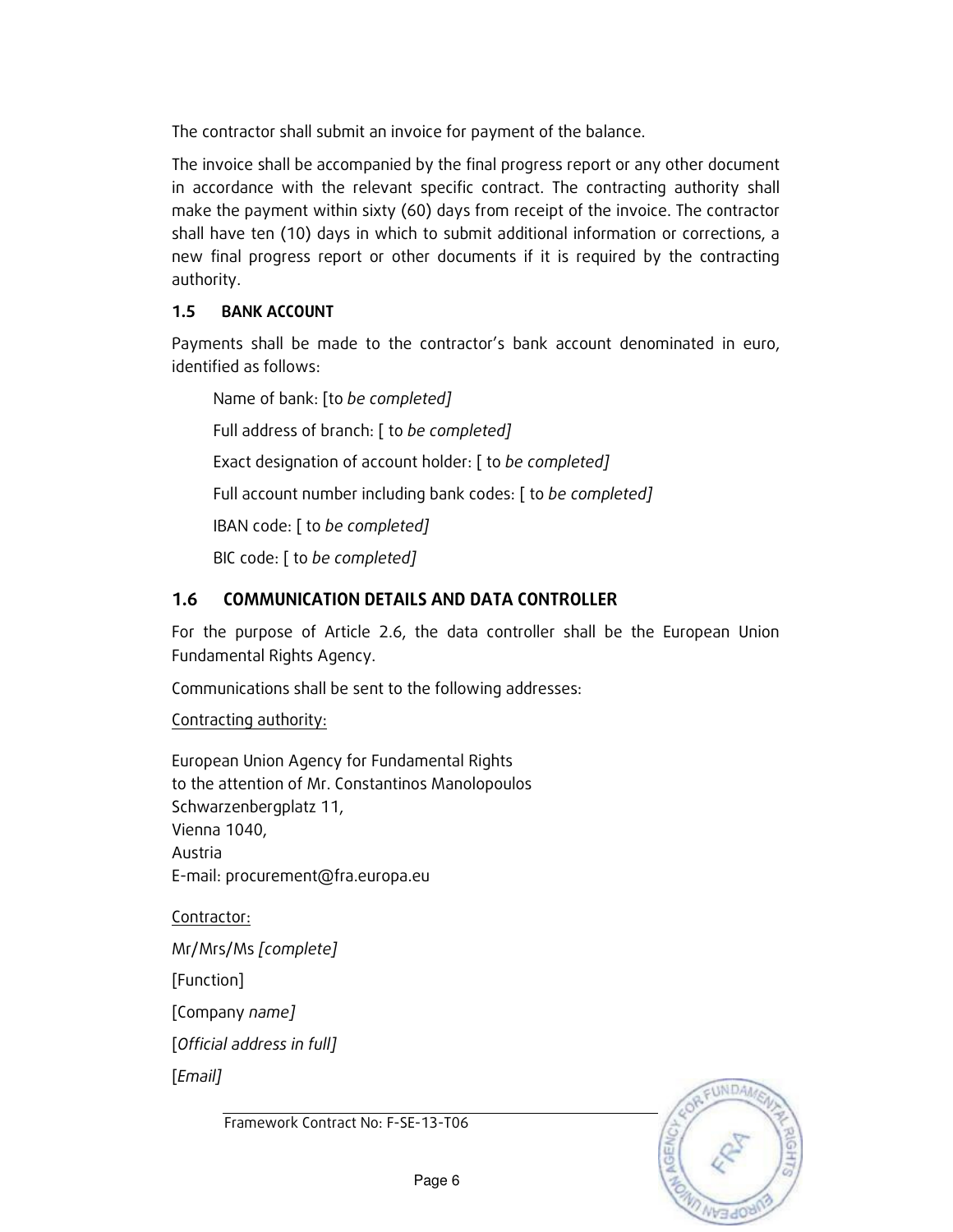### 1.7 APPLICABLE LAW AND SETTLEMENT OF DISPUTES

- 1.7.1 The FWC shall be governed by Union Law, complemented, where necessary, by the national law of Austria.
- 1.7.2 Any dispute between the parties in relation to the interpretation, application or validity of the FWC which cannot be settled amicably shall be brought before the Court of Justice of the European Union.

#### 1.8 EXPLOITATION OF THE RESULTS OF THE FWC

#### 1.8.1 Modes of exploitation

In accordance with Article 2.10.2 whereby the contracting authority acquires ownership of the results as defined in the tender specifications (Annex I), these results may be used for any of the following purposes:

(a) use for its own purposes:

(i) making available to the staff of the contracting authority

(ii) making available to the persons and entities working for the contracting authority or cooperating with it, including contractors, subcontractors whether legal or natural persons, Union institutions, agencies and bodies, Member States' institutions

(iii) installing, uploading, processing

(iv) arranging, compiling, combining, retrieving

- (v) copying, reproducing in whole or in part and in unlimited number of copies
- (b) distribution to the public:

(i) publishing in hard copies

(ii) publishing in electronic or digital format

- (iii) publishing on the internet as a downloadable/non-downloadable file
- (iv) broadcasting by any kind of technique of transmission

(v) public presentation or display

(vi) communication through press information services

(vii) inclusion in widely accessible databases or indexes

(viii) otherwise in any form and by any method

(c) modifications by the contracting authority or by a third party in the name of the contracting authority:

(i) shortening

(ii) summarising

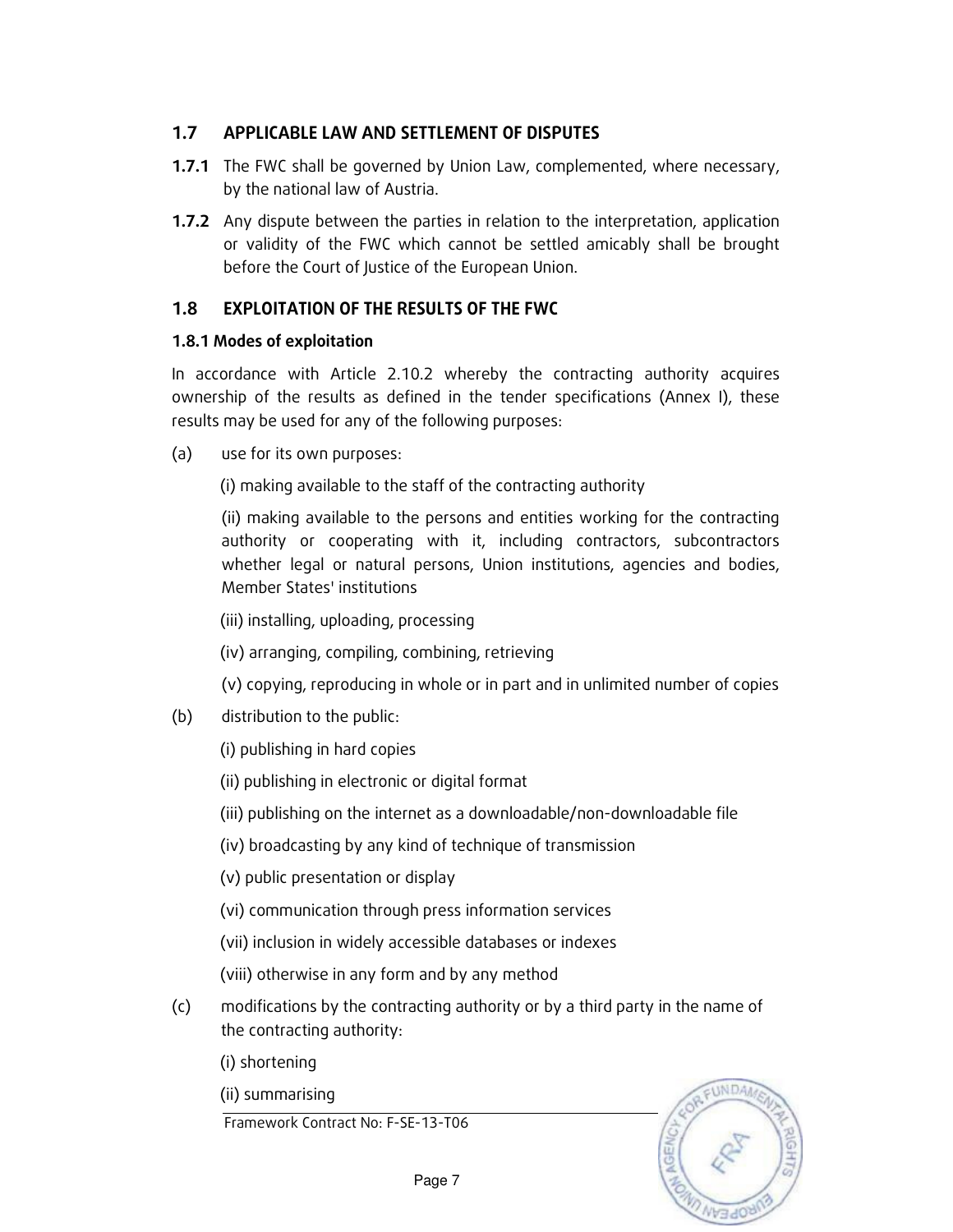- (iii) modifying of the content
- (iv) making technical changes to the content:
	- necessary correction of technical errors

 - providing third parties with additional information concerning the result with a view of making modifications

(v) addition of new elements, paragraphs titles, leads, bolds, legend, table of content, summary, graphics, subtitles, sound, etc.

(vi) preparation in audio form, preparation as a presentation, animation, pictograms story, slide-show, public presentation etc.

- (vii) extracting a part or dividing into parts
- (viii) use of a concept or preparation of a derivative work
- (ix) digitisation or converting the format for storage or usage purposes
- (x) translating, inserting subtitles, dubbing in different language versions:
	- all official languages of EU
	- languages of candidate countries
	- Romani
- (d) the modes of exploitation listed in article 2.10.4
- (e) rights to authorise, license, or sub-license in case of licensed pre-existing rights, the modes of exploitation set out in any of the points (a) to (c ) to third parties.

This list may be further specified in the specific contracts.

Where the contracting authority becomes aware that the scope of modifications exceeds that envisaged in the FWC, specific contract or order form the contracting authority shall consult the contractor. Where necessary, the contractor shall in turn seek the agreement of any creator or other right holder. The contractor shall reply to the contracting authority within one month and shall provide its agreement, including any suggestions of modifications, free of charge. The creator may refuse the intended modification only when it may harm his honour, reputation or distort integrity of the work.

### 1.8.2 Pre-existing rights, intermediaries, creators' rights

All pre-existing rights incorporated in the results and directly related to the uses foreseen in Article 1.8.1 shall be fully and irrevocably acquired by the contracting authority as provided for in Article 2.10.2 and by derogation to Article 2.10.3.

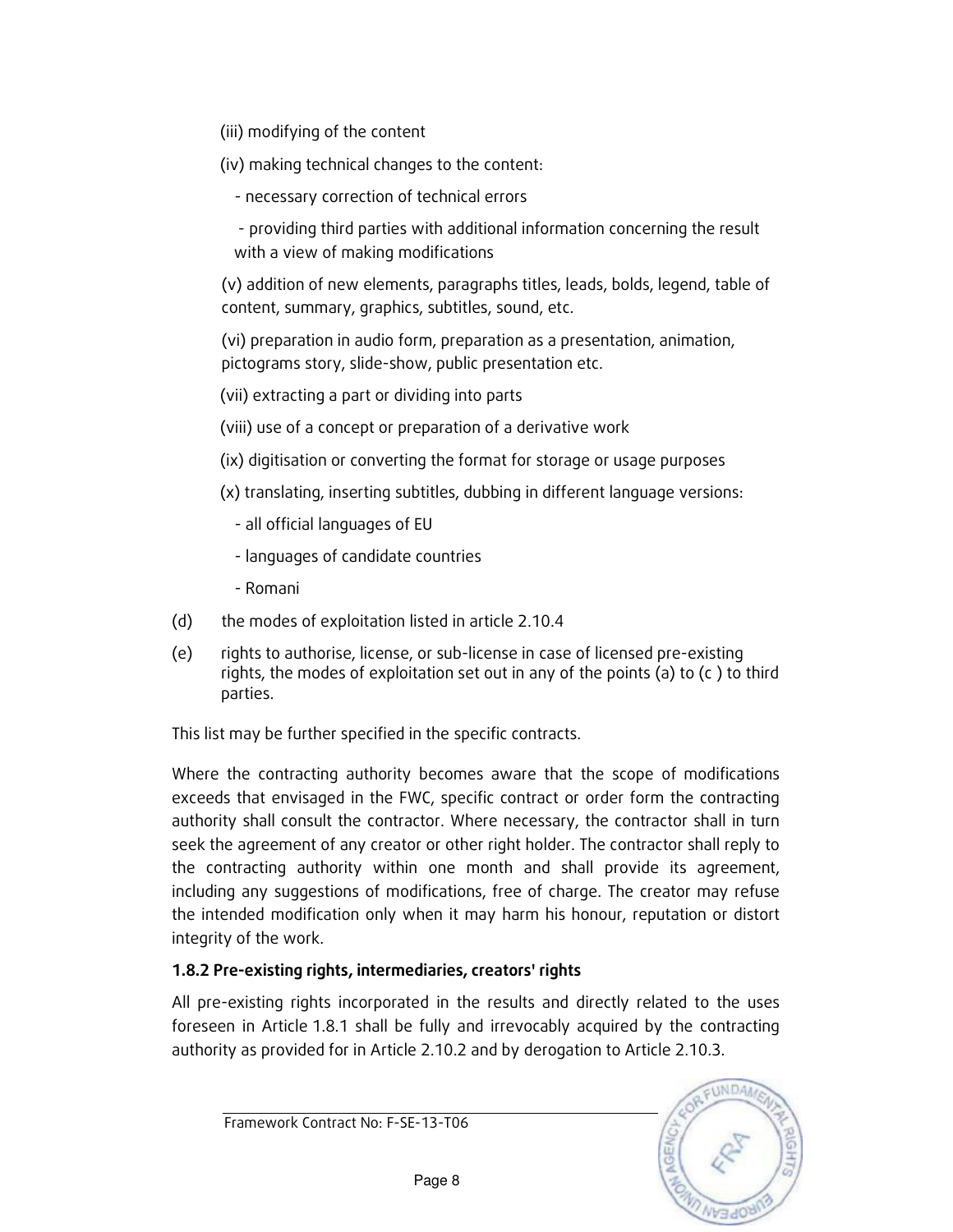The contractor shall provide to the contracting authority a list of pre-existing rights and third parties' rights including its personnel, creators or other right holders as provided for in Article 2.10.5.

### 1.9 TERMINATION BY EITHER PARTY

Either party may, unilaterally and without being required to pay compensation, terminate either the FWC or the FWC and order forms or specific contracts by formally notifying the other party and by giving one month's notice. Should the contracting authority terminate the FWC, order forms or specific contracts, the contractor shall only be entitled to payment corresponding to the part-performance of the services ordered before the termination date. The first paragraph of Article 2.14.3 shall apply.

### 1.10 FISCAL PROVISIONS

The contracting authority is in respect of its financial interest in this FWC exempt from all duties and taxes, including value added tax.

The contractor is subject to Value Added Tax. The Value Added Tax registration No. of the contractor is: [to be completed].

If the contractor is not exempt from Value Added and other Taxes, he shall make available to the contracting authority, upon request, all supporting documents which the contracting authority might need in order to apply to the tax authorities for the reimbursement pursuant to Articles 3 and 4 of the Protocol on the Privileges and Immunities of the European Union of any duties and taxes paid in the course of the performance of this FWC.

Where the contractor is exempt from Value Added Tax, he is required to submit proof from to this effect from his tax authorities or by a professional, who enjoys special public trust (certified accountant, attorney).

If the FWC is subject to VAT outside Austria, but within the scope of application of Council Directive 2006/112/EC, the contractor declares to accept (for submission to the relevant tax authorities) the duly completed form according to Art. 151 of the specified directive, and to invoice the contracting authority the net price of the contract i.e. excluding VAT. In this case, the contracting authority will only pay the net price of the FWC.

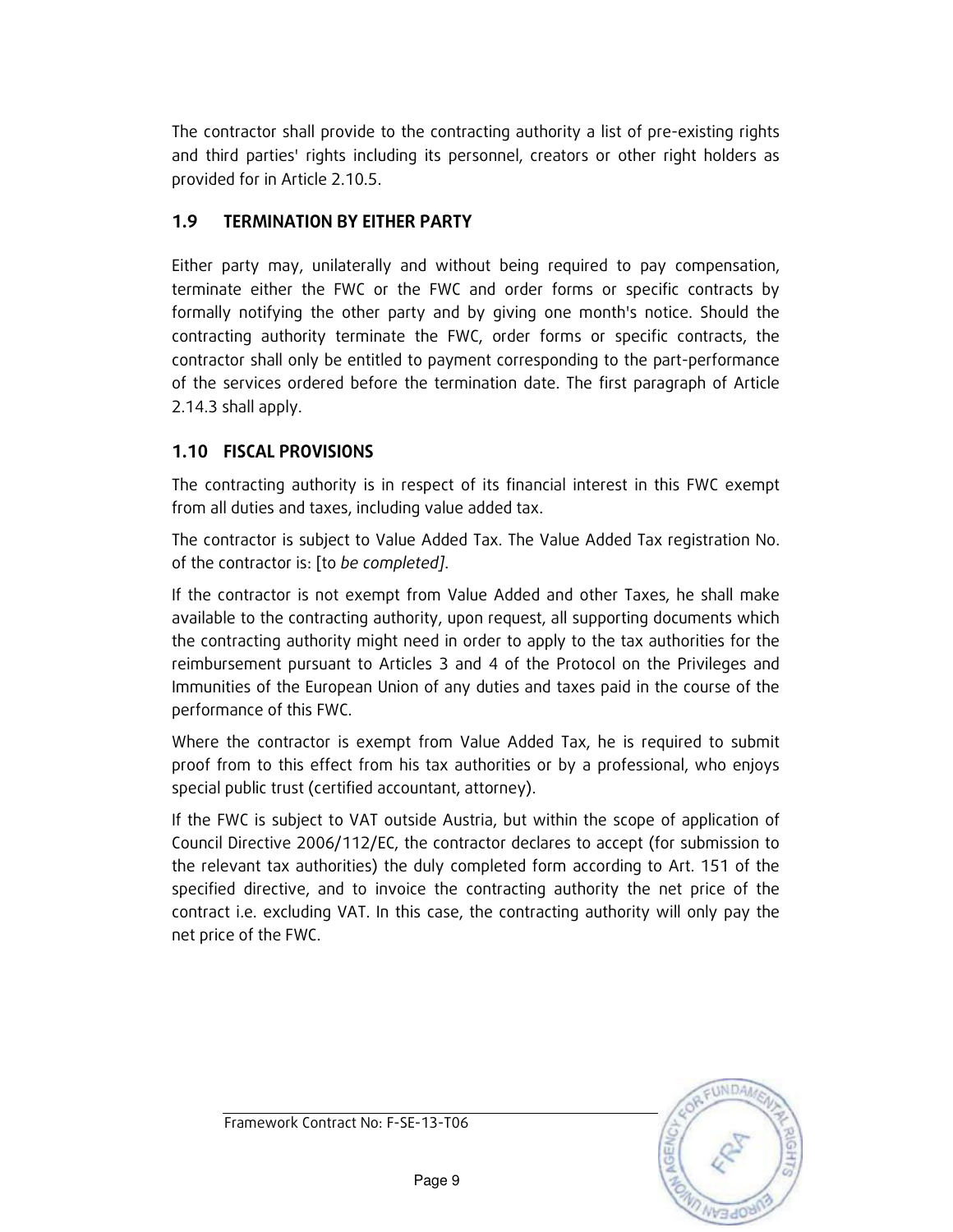### SIGNATURES

In duplicate in English.

| For the Contractor, |    | For the Contracting authority, |
|---------------------|----|--------------------------------|
| [name]              |    | [name]                         |
| [function]          |    | [function]                     |
| signature[s]:       |    | signature[s]:                  |
| Done<br>date:       | at | Done at Vienna date:           |

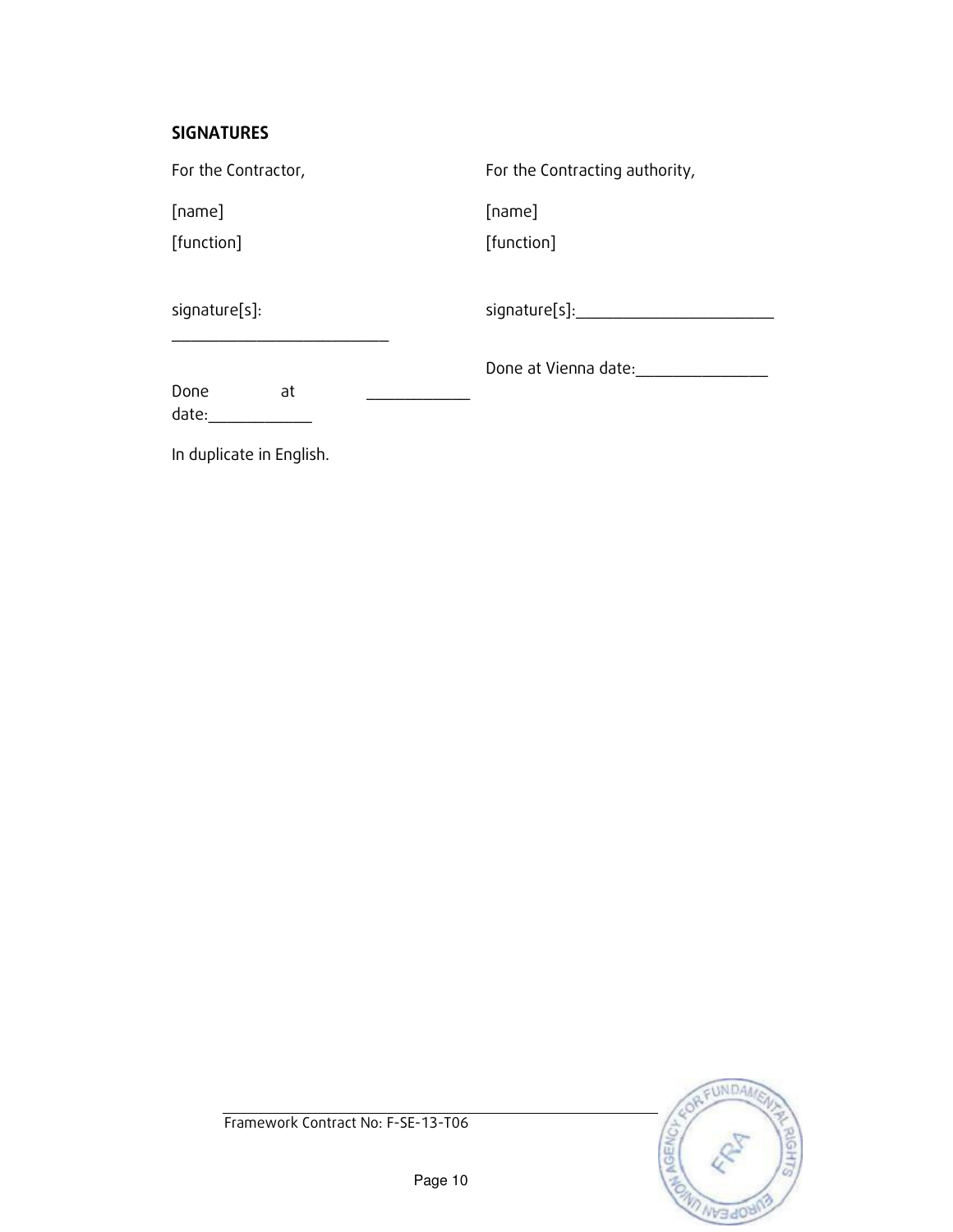### 2 GENERAL CONDITIONS FOR SERVICE FRAMEWORK CONTRACTS

### 2.1 PERFORMANCE OF THE FWC

- 2.1.1 The contractor shall perform the FWC to the highest professional standards.
- **2.1.2** The contractor shall be solely responsible for taking the necessary steps to obtain any permit or licence required for performance of the FWC under the laws and regulations in force at the place where the tasks assigned to him are to be executed.
- 2.1.3 Without prejudice to Article 2.4 any reference made to the contractor's personnel in the FWC shall relate exclusively to individuals involved in the performance of the FWC.
- **2.1.4** The contractor must ensure that the personnel performing the FWC possesses the professional qualifications and experience required for the execution of the tasks assigned to it.
- **2.1.5** The contractor shall neither represent the contracting authority nor behave in any way that would give such an impression. The contractor shall inform third parties that it does not belong to the European public service.
- **2.1.6** The contractor shall be solely responsible for the personnel who executes the tasks assigned to him.

The contractor shall stipulate the following employment or service relationships with its personnel:

- personnel executing the tasks assigned to the contractor may not be given orders directly by the contracting authority;
- the contracting authority may not under any circumstances be considered to be the employer of the personnel referred to in point (a) and the personnel shall undertake not to invoke against the contracting authority any right arising from the contractual relationship between the contracting authority and the contractor.
- **2.1.7** In the event of disruption resulting from the action of one of the contractor's personnel working on the contracting authority's premises or in the event that the expertise of one of the contractor's personnel fails to correspond to the profile required by the FWC, the contractor shall replace him without delay. The contracting authority shall have the right to make a reasoned

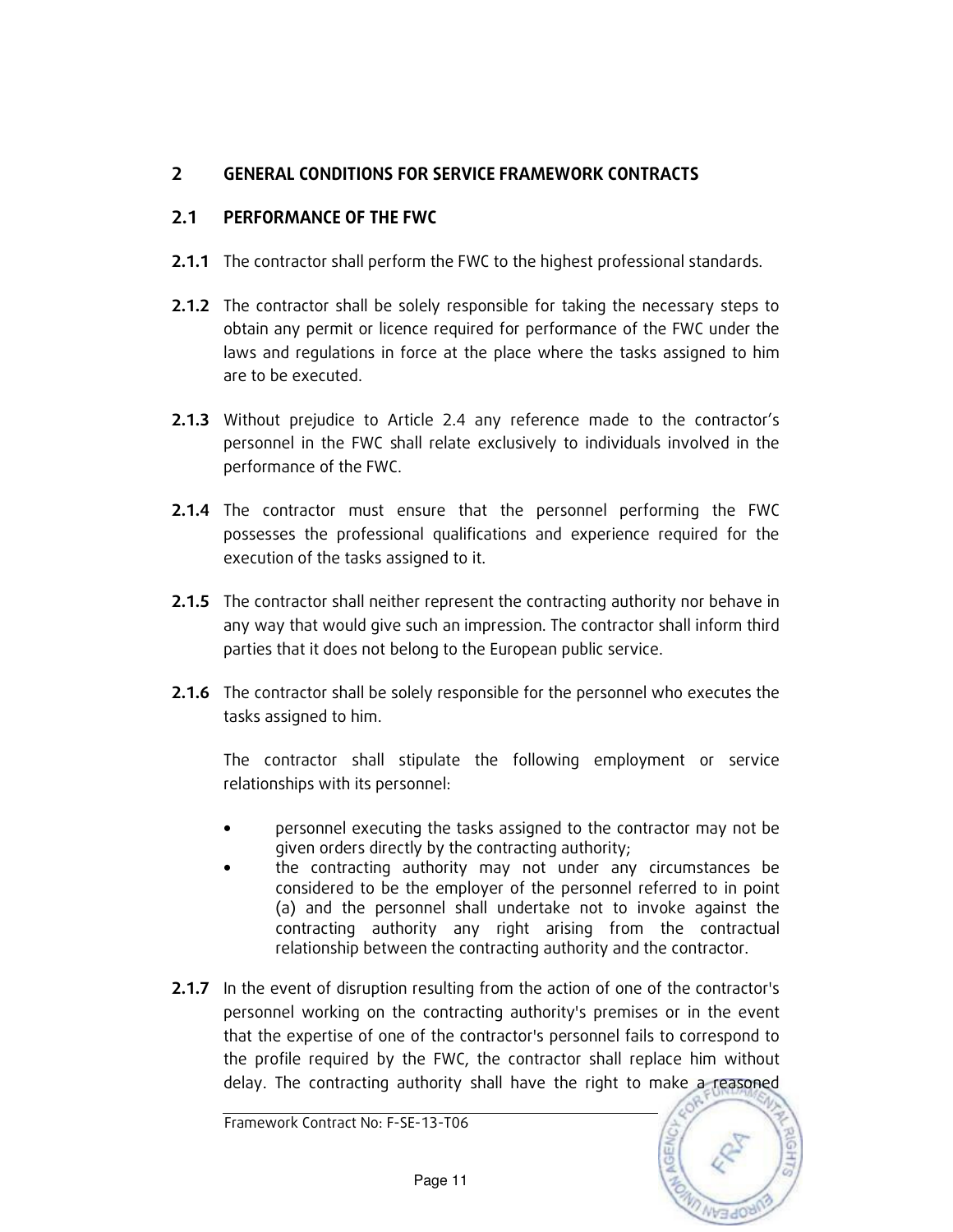request for the replacement of any such personnel. The replacement personnel must have the necessary qualifications and be capable of performing the FWC under the same contractual conditions. The contractor shall be responsible for any delay in the execution of the tasks assigned to him resulting from the replacement of personnel.

- **2.1.8** Should the execution of the tasks be directly or indirectly hampered, either partially or totally, by any unforeseen event, action or omission, the contractor shall immediately and on its own initiative record it and report it to the contracting authority. The report shall include a description of the problem and an indication of the date on which it started and of the remedial action taken by the contractor to ensure full compliance with its obligations under this FWC. In such an event the contractor shall give priority to solving the problem rather than determining liability.
- 2.1.9 Should the contractor fail to perform its obligations under the FWC or order form or specific contract, the contracting authority may - without prejudice to its right to terminate the FWC order form or specific contract or - reduce or recover payments in proportion to the scale of the unperformed obligations. In addition, the contracting authority may claim compensation or impose liquidated damages in accordance with Article 2.12.

#### 2.2 MEANS OF COMMUNICATION

- **2.2.1** Any communication relating to the FWC or to its performance shall be made in writing and shall bear the FWC number, and if applicable the order form or specific contract number. Any communication is deemed to have been made when it is received by the receiving party unless otherwise provided for in this FWC.
- 2.2.2 Electronic communication shall be deemed to have been received by the parties on the day of dispatch of that communication provided it is sent to the addressees listed in Article 1.6. Without prejudice to the preceding, if the sending party receives a message of non-delivery to or of absence of the addressee, it shall make every effort to ensure the actual receipt of such communication by the other party.

Electronic communication shall be confirmed by an original signed paper version of that communication if requested by any of the parties provided that this request is submitted without unjustified delay. The sender shall send the original signed paper version without unjustified delay.

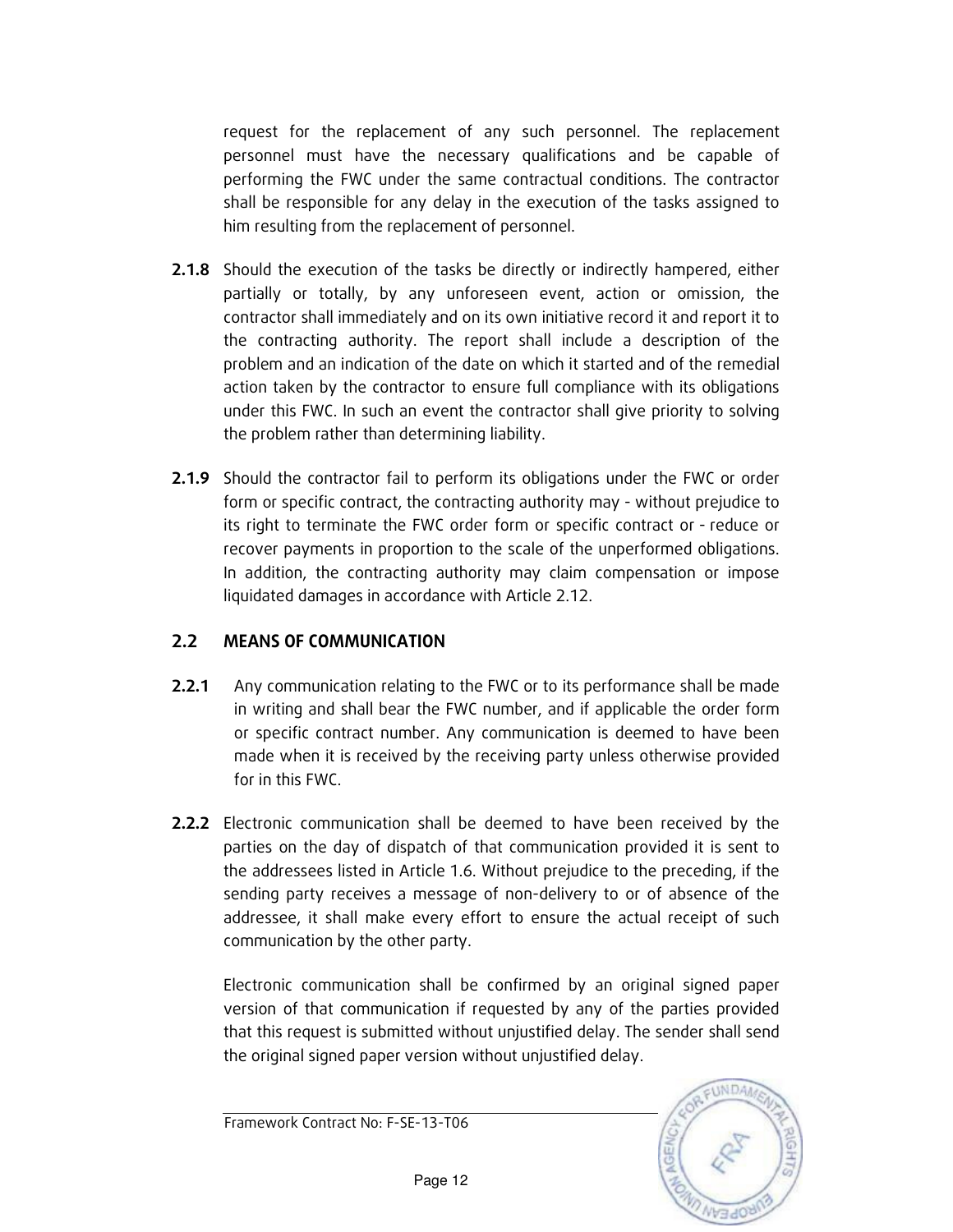**2.2.3** Mail sent using the postal services is deemed to have been received by the contracting authority on the date on which it is registered by the department responsible referred to in Article 1.6.

Any formal notification shall be made by registered mail with return receipt or equivalent, or by equivalent electronic means.

### 2.3 LIABILITY

- **2.3.1** The contractor shall be solely responsible for complying with any legal obligations incumbent on it.
- **2.3.2** The contracting authority shall not be held liable for any damage caused or sustained by the contractor, including any damage caused by the contractor to third parties during or as a consequence of performance of the FWC, except in the event of wilful misconduct or gross negligence on the part of the contracting authority.
- **2.3.3** The contractor shall be held liable for any loss or damage sustained by the contracting authority in performance of the FWC, including in the event of subcontracting, and for any claim by a third party, but only to an amount not exceeding three times the total amount of the relevant order form or specific contract. Nevertheless, if the damage or loss is caused by the gross negligence or wilful misconduct of the contractor or of its personnel or subcontractors, the contractor shall have unlimited liability for the amount of the damage or loss.
- **2.3.4** The contractor shall indemnify and hold the Union harmless for all damages and costs incurred due to any claim. The contractor shall provide compensation in the event of any action, claim or proceeding brought against the contracting authority by a third party as a result of damage caused by the contractor during the performance of the FWC. In the event of any action brought by a third party against the contracting authority in connection with the performance of the FWC including any alleged breach of intellectual property rights, the contractor shall assist the contracting authority. Such expenditure incurred by the contractor may be borne by the contracting authority.
- **2.3.5** The contractor shall take out an insurance policy against risks and damage relating to the performance of the FWC if required by the relevant applicable legislation. It shall take out supplementary insurance as reasonably required

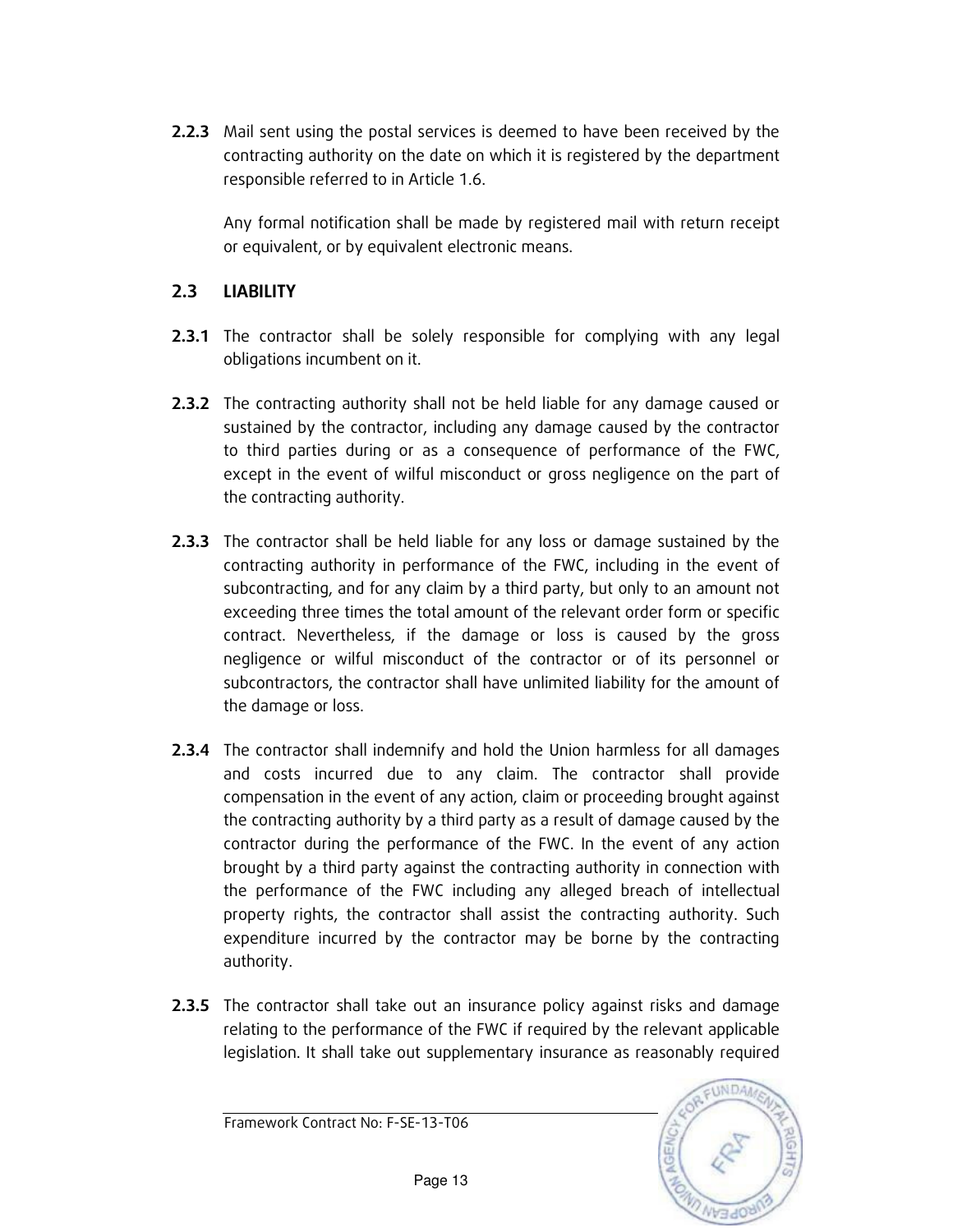by standard practice in the industry. A copy of all the relevant insurance contracts shall be sent to the contracting authority should it so request.

### 2.4 CONFLICT OF INTERESTS

- **2.4.1** The contractor shall take all the necessary measures to prevent any situation of conflict of interest. Such situation arises where the impartial and objective performance of the FWC is compromised for reasons involving economic interest, political or national affinity, family or emotional ties, or any other shared interest.
- **2.4.2** Any situation constituting or likely to lead to a conflict of interest during the performance of the FWC shall be notified to the contracting authority in writing without delay. The contractor shall immediately take all the necessary steps to rectify the situation. The contracting authority reserves the right to verify that the steps taken are appropriate and may require that additional steps be taken within a specified deadline.
- **2.4.3** The contractor declares that it has not granted and will not grant, has not sought and will not seek, has not attempted and will not attempt to obtain and has not accepted and will not accept, any advantage, financial or in kind, to or from any party whatsoever, when such advantage constitutes an illegal practice or involves corruption, either directly or indirectly, in so far as it serves as an incentive or reward relating to the performance of the FWC.
- **2.4.4** The contractor shall pass on all the relevant obligations in writing to its personnel and to any natural person with the power to represent it or take decisions on its behalf and ensure that it is not placed in a situation which could give rise to conflicts of interest. The contractor shall also pass on all the relevant obligations in writing to third parties involved in the performance of the FWC including subcontractors.

### 2.5 CONFIDENTIALITY

**2.5.1.** The contracting authority and the contractor shall treat with confidentiality any information and documents, in any form, disclosed in writing or orally in relation to the performance of the FWC and identified in writing as confidential.

The contractor shall:



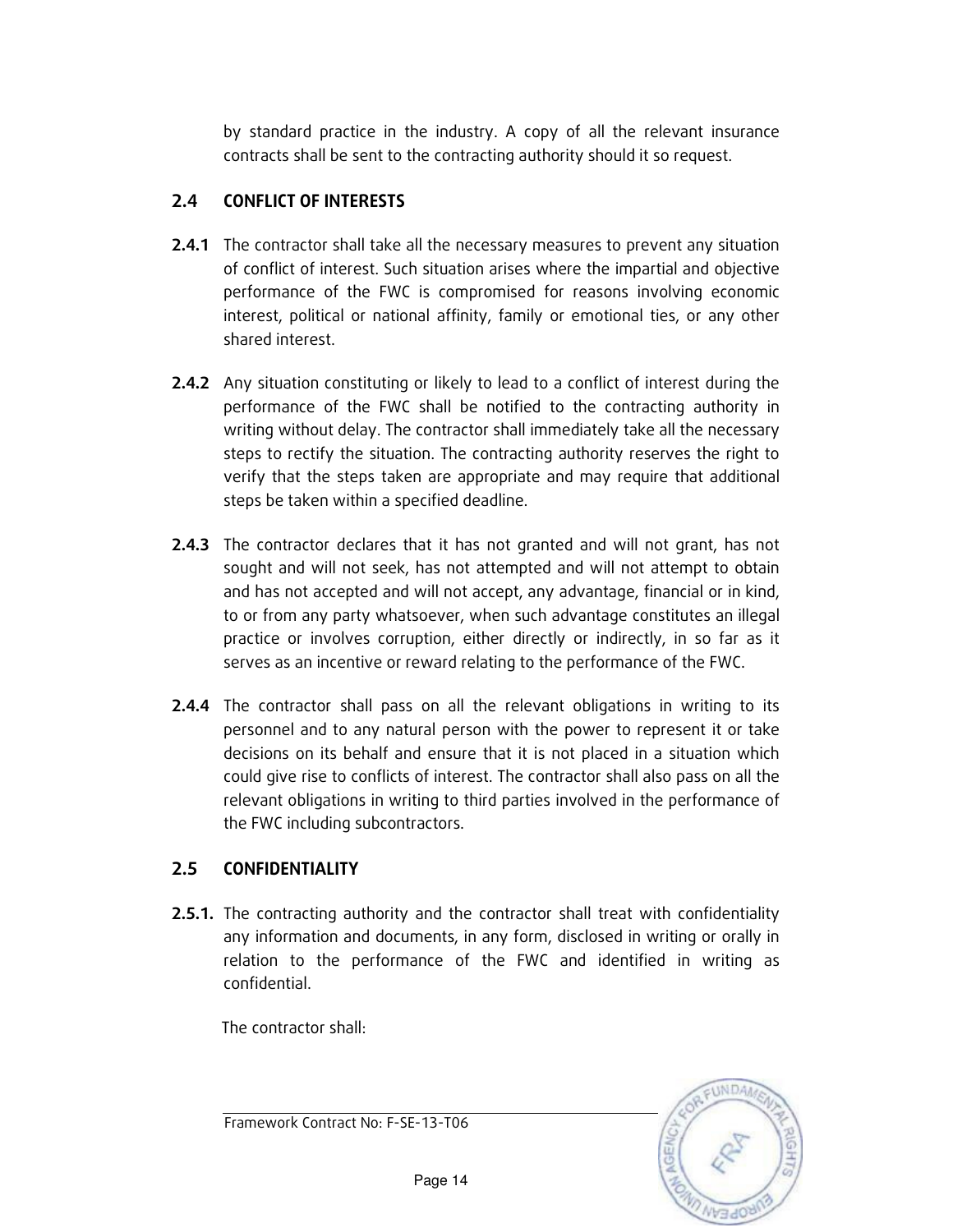- (a) not use confidential information and documents for any purpose other than fulfilling its obligations under the FWC, order form or specific contract without prior written agreement of the contracting authority;
- (b) ensure the protection of such confidential information and documents with the same level of protection it uses to protect its own confidential information, but in no case any less than reasonable care;
- (c) not disclose directly or indirectly confidential information and documents to third parties without prior written agreement of the contracting authority.
- **2.5.2** The confidentiality obligation set out in Article 2.5.1 shall be binding on the contracting authority and the contractor during the performance of the FWC and for five years starting from the date of the payment of the balance unless:
	- (a) the disclosing party agrees to release the other party from the confidentiality obligation earlier;
	- (b) the confidential information becomes public through other means than in breach of the confidentiality obligation, through disclosure by the party bound by that obligation;
	- (c) the disclosure of the confidential information is required by law.
- **2.5.3** The contractor shall obtain from any natural person with the power to represent it or take decisions on its behalf, as well as from third parties involved in the performance of the FWC, order form or specific contract an undertaking that they will comply with the confidentiality obligation set out in Article 2.5.1.

### 2.6 PROCESSING OF PERSONAL DATA

**2.6.1** Any personal data included in the FWC shall be processed pursuant to Regulation (EC) 45/2001 of the European Parliament and of the Council of 18 December 2000 on the protection of individuals with regard to the processing of personal data by the Community institutions and bodies and on the free movement of such data. Such data shall be processed by the data controller solely for the purposes of the performance, management and monitoring of the FWC without prejudice to its possible transmission to the bodies charged with monitoring or inspection tasks in application of Union EUNDA law.

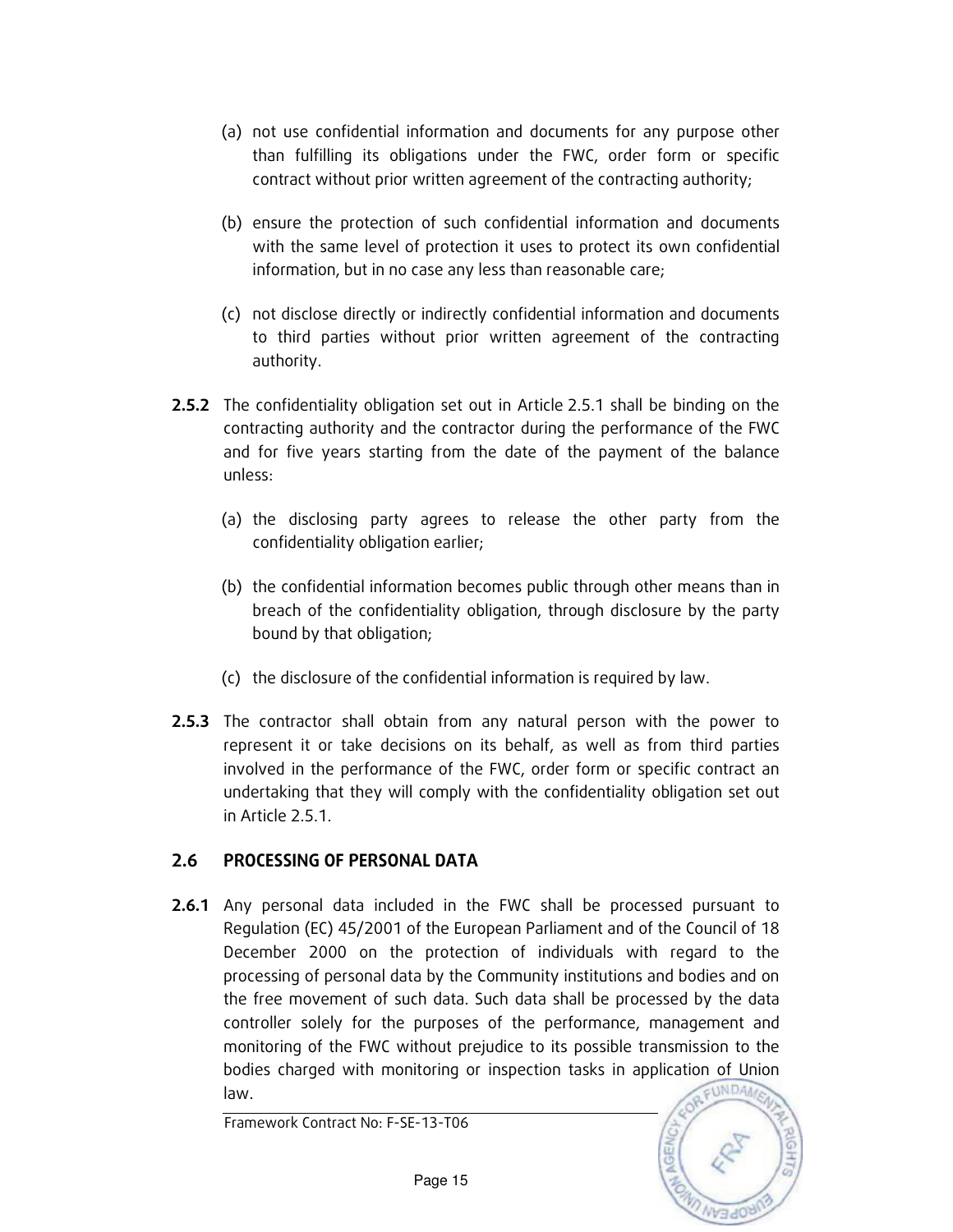- **2.6.2** The contractor shall have the right to access its personal data and the right to rectify any such data. The contractor should address any queries concerning the processing of its personal data to the data controller.
- 2.6.3 The contractor shall have right of recourse at any time to the European Data Protection Supervisor.
- **2.6.4** Where the FWC requires the processing of personal data by the contractor, the contractor may act only under the supervision of the data controller, in particular with regard to the purposes of the processing, the categories of data which may be processed, the recipients of the data and the means by which the data subject may exercise his rights.
- 2.6.5 The contractor shall grant personnel access to the data to the extent strictly necessary for the performance, management and monitoring of the FWC.
- **2.6.6** The contractor undertakes to adopt appropriate technical and organisational security measures having regard to the risks inherent in the processing and to the nature of the personal data concerned in order to:
	- (a) prevent any unauthorised person from gaining access to computer systems processing personal data, and especially:
		- i. unauthorised reading, copying, alteration or removal of storage media;
		- ii. unauthorised data input, as well as any unauthorised disclosure, alteration or erasure of stored personal data;
		- iii. unauthorised use of data-processing systems by means of data transmission facilities;
	- (b) ensure that authorised users of a data-processing system can access only the personal data to which their access right refers;
	- (c) record which personal data have been communicated, when and to whom;
	- (d) ensure that personal data being processed on behalf of third parties can be processed only in the manner prescribed by the contracting authority;

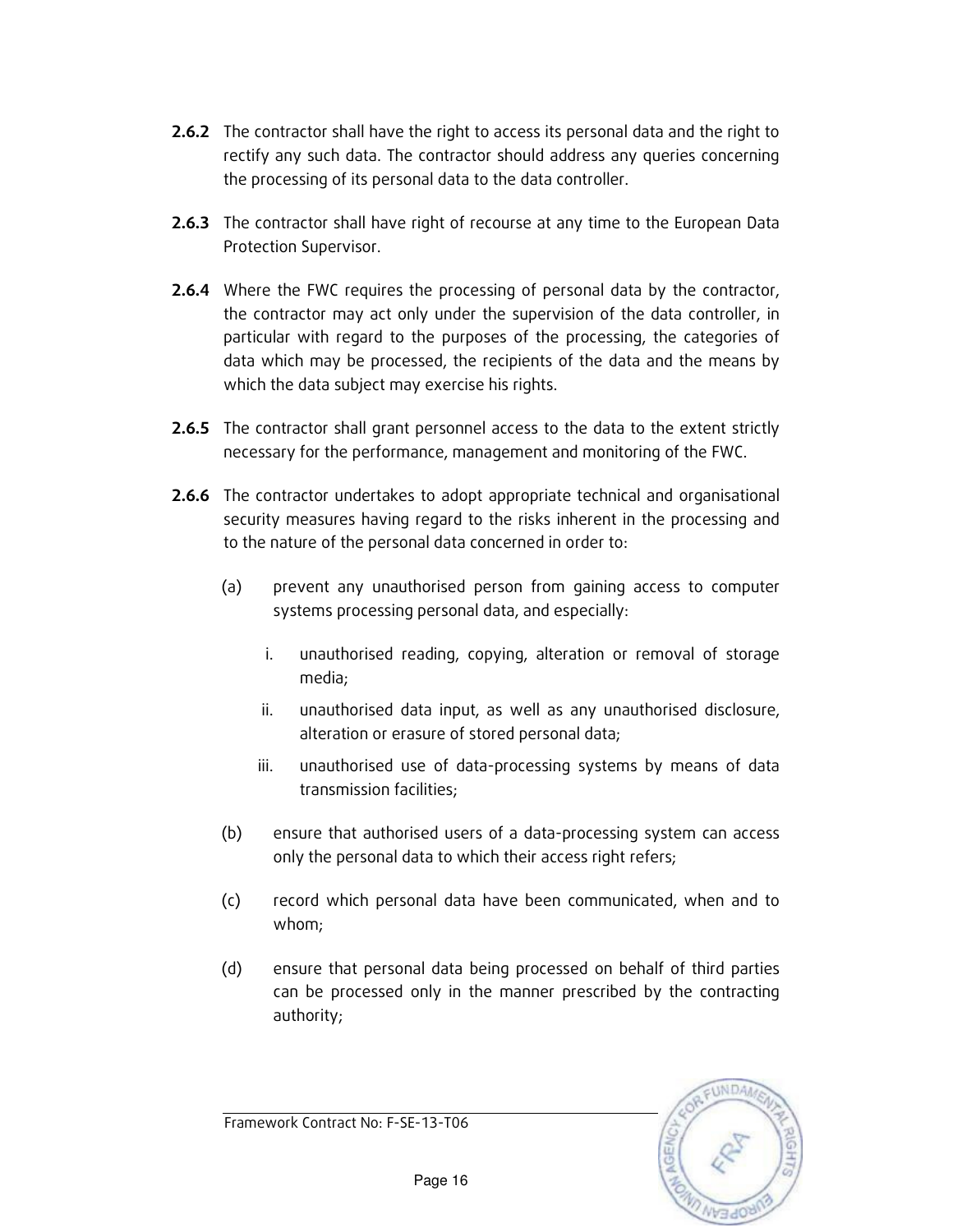- (e) ensure that, during communication of personal data and transport of storage media, the data cannot be read, copied or erased without authorisation;
- (f) design its organisational structure in such a way that it meets data protection requirements.

### 2.7 SUBCONTRACTING

- 2.7.1 The contractor shall not subcontract without prior written authorisation from the contracting authority nor cause the FWC to be de facto performed by third parties.
- 2.7.2 Even where the contracting authority authorises the contractor to subcontract to third parties, it shall nevertheless remain bound by its contractual obligations and shall be solely responsible for the proper performance of this FWC.
- 2.7.3 The contractor shall make sure that the subcontract does not affect rights and guarantees granted to the contracting authority by virtue of this FWC, notably by Article 2.18.

### 2.8 AMENDMENTS

- **2.8.1** Any amendment to the FWC or order form or specific contract shall be made in writing before fulfilment of all contractual obligations. An order form or a specific contract may not be deemed to constitute an amendment to the FWC.
- **2.8.2** The amendment may not have the purpose or the effect of making changes to the FWC or to order forms or specific contracts which might call into question the decision awarding the FWC, order form or specific contract or result in unequal treatment of tenderers or contractors.

### 2.9 ASSIGNMENT

- **2.9.1** The contractor shall not assign the rights, including claims for payments, and obligations arising from the FWC, in whole or in part, without prior written authorisation from the contracting authority.
- **2.9.2** In the absence of such authorisation, or in the event of failure to observe the terms thereof, the assignment of rights or obligations by the contractor

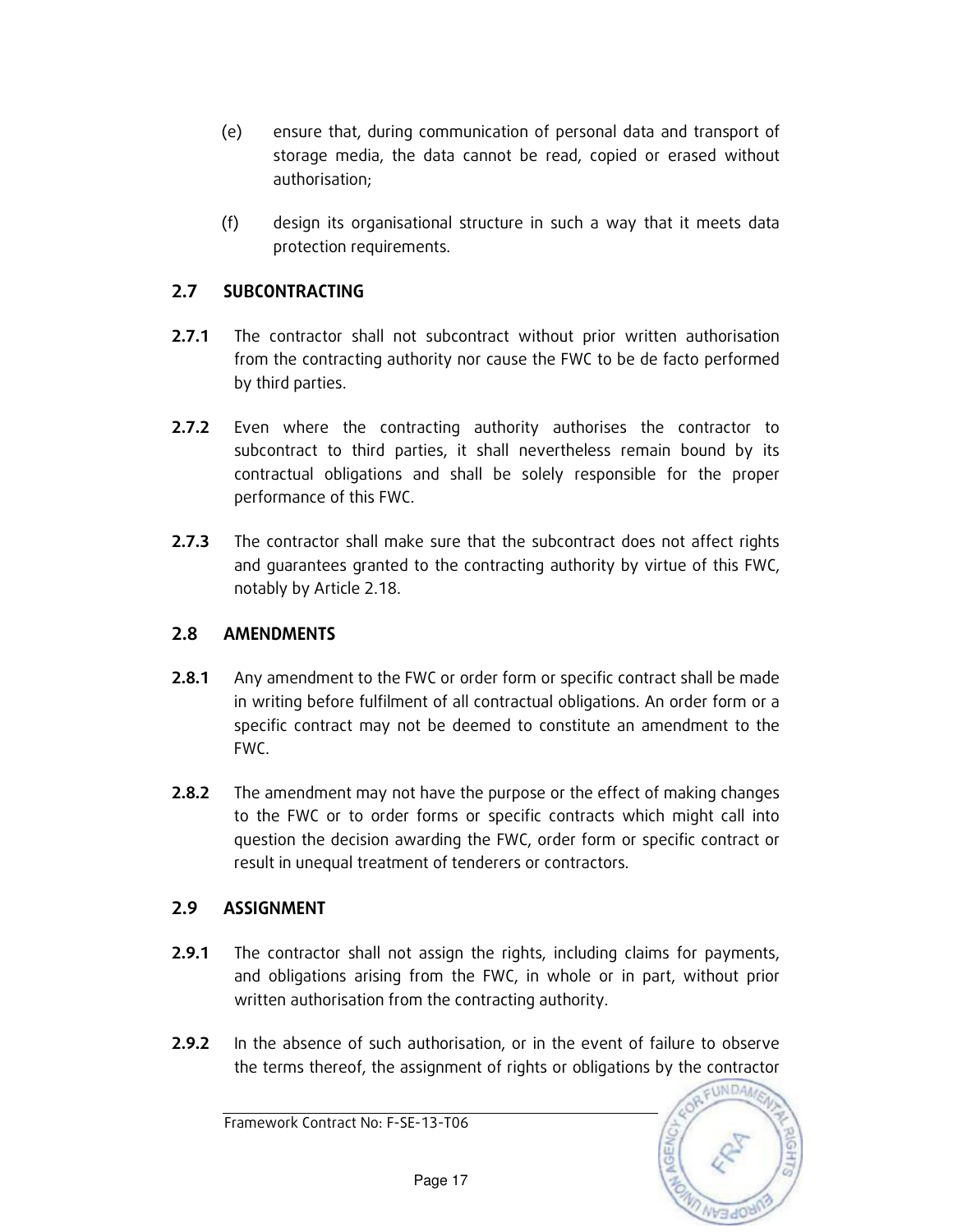shall not be enforceable against the contracting authority and shall have no effect on it.

### 2.10 OWNERSHIP OF THE RESULTS - INTELLECTUAL AND INDUSTRIAL PROPERTY

### 2.10.1 Definitions

In this FWC the following definitions apply:

- (1) 'results' means any intended outcome of the performance of the FWC which is delivered and finally accepted by the contracting authority.
- (2) 'creator' means any natural person who contributed to the production of the result and includes personnel of the contracting authority or a third party.
- (3) 'pre-existing rights' means any industrial and intellectual property rights, including background technology, which exist prior to the contracting authority or the contractor ordering them for the purpose of the FWC performance and include rights of ownership and use by the contractor, the creator, the contracting authority and any other third parties.

### 2.10.2 Ownership of the results

The ownership of the results shall be fully and irrevocably acquired by the contracting authority under the FWC including any rights in any of the results listed in the FWC and order forms or specific contracts, including copyright and other intellectual or industrial property rights, and all technological solutions and information contained therein, produced in performance of the FWC. The contracting authority may exploit them as stipulated in this FWC or order forms or specific contracts. All the rights shall be acquired by the contracting authority from the moment the results are delivered by the contractor and accepted by the contracting authority. Such delivery and acceptance are deemed to constitute an effective assignment of rights from the contractor to the contracting authority.

The payment of the price as set out in the order forms or specific contracts is deemed to include any fees payable to the contractor in relation to the acquisition of ownership of rights by the contracting authority including all forms of use of the results.

The acquisition of ownership of rights by the contracting authority under this FWC covers all territories worldwide.

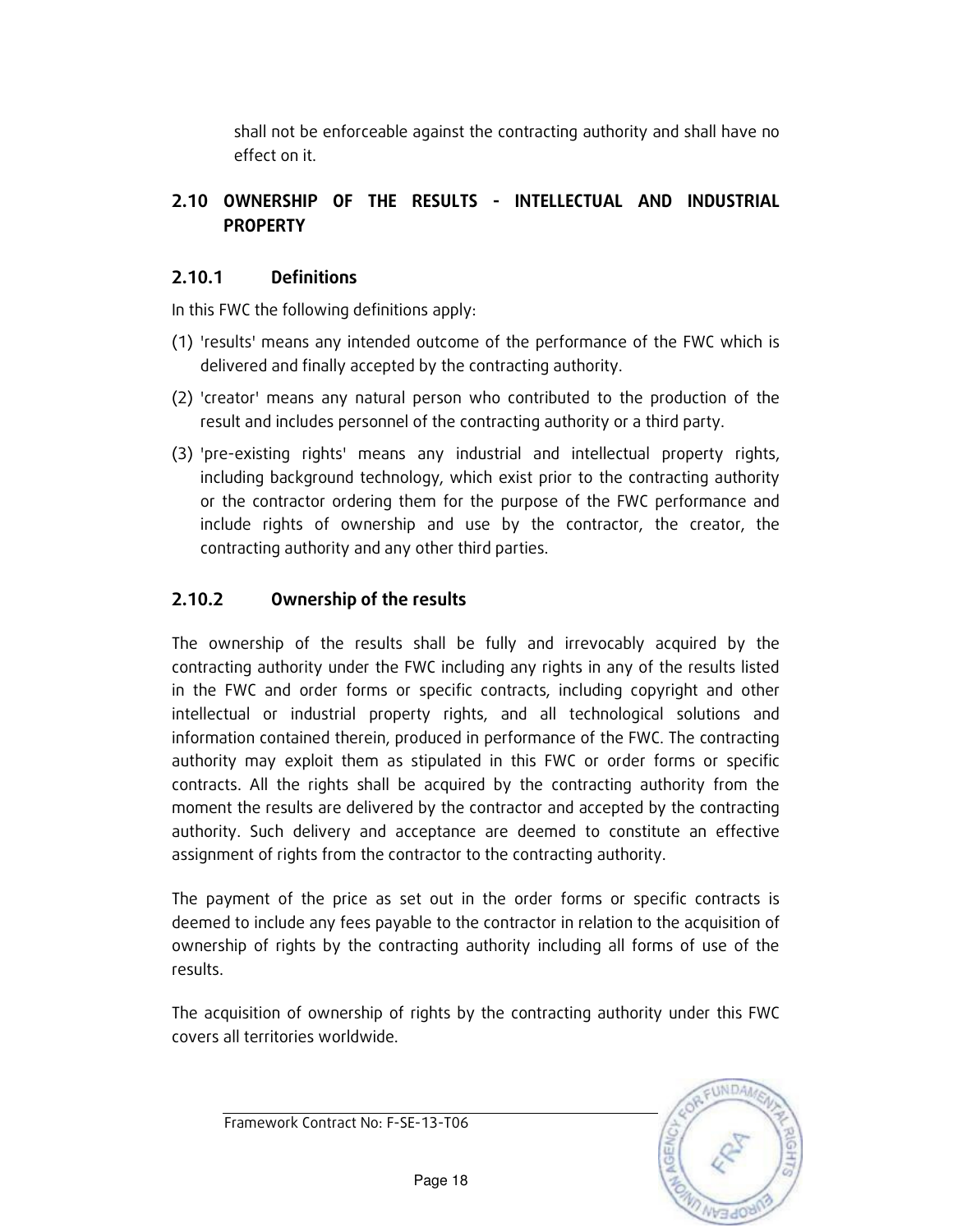Any intermediary sub-result, raw data, intermediary analysis made available by the contractor cannot be used by the contracting authority without the written consent of the contractor, unless the FWC or specific contract or order form explicitly provides for it to be treated as a self-contained result.

### 2.10.3 Licensing of pre-existing rights

The contracting authority shall not acquire ownership of the pre-existing rights.

The contractor shall license the pre-existing rights on a royalty-free, non-exclusive and irrevocable basis to the contracting authority which may use the pre-existing right as foreseen in Article 1.8.1 or in order forms or specific contracts. All the preexisting rights shall be licensed to the contracting authority from the moment the results were delivered and accepted by the contracting authority.

The licensing of pre-existing rights to the contracting authority under this FWC covers all territories worldwide and is valid for the whole duration of intellectual property rights protection.

### 2.10.4 Modes of exploitation

The contracting authority shall acquire ownership of each of the results produced as an outcome of the FWC which may be used for any of the following purposes:

- (1) giving access upon individual requests without the right to reproduce or exploit, as provided for by Regulation 1049/2001 of the European Parliament and of the Council of 30 May 2001 regarding public access to European Parliament, Council and Commission documents;
- (2) storage of the original and copies made in accordance with this FWC or specific contract or order form;
- (3) archiving in line with the document management rules applicable to the contracting authority.

### 2.10.5 Identification and evidence of granting of pre-existing rights and rights of third parties

When delivering the results, the contractor shall warrant that they are free of rights or claims from creators and third parties including in relation to pre-existing rights, for any use envisaged by the contracting authority. This does not concern the moral rights of natural persons.

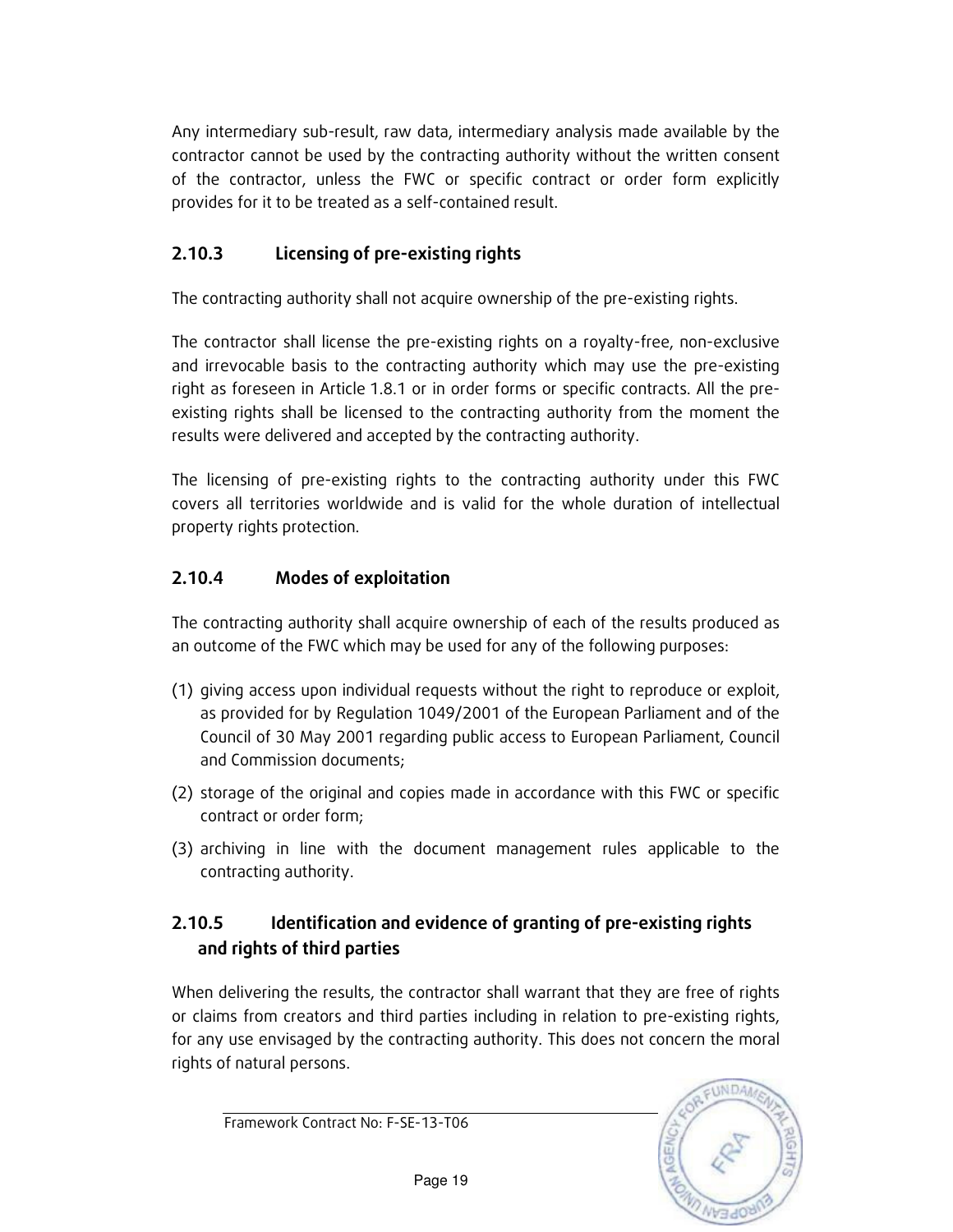The contractor shall establish to that effect a list of all pre-existing rights and rights of creators and third parties on the results of this FWC or parts thereof. This list shall be provided no later than the date of delivery of the final results.

In the result the contractor shall clearly point out all quotations of existing textual works. The complete reference should include as appropriate: name of the author, title of the work, date and place of publication, date of creation, address of publication on internet, number, volume and other information which allows the origin to be easily identified.

Upon request by the contracting authority, the contractor shall provide evidence of ownership or rights to use all the listed pre-existing rights and rights of third parties except for the rights owned by the contracting authority.

This evidence may refer, inter alia, to rights to: parts of other documents, images, graphs, tables, data, software, technical inventions, know-how etc. (delivered in paper, electronic or other form), IT development tools, routines, subroutines and/or other programs ("background technology"), concepts, designs, installations or pieces of art, data, source or background materials or any other parts of external origin.

The evidence shall include, as appropriate:

- (a) the name and version number of a software product;
- (b) the full identification of the work and its author, developer, creator, translator, data entry person, graphic designer, publisher, editor, photographer, producer;
- (c) a copy of the licence to use the product or of the agreement granting the relevant rights to the contractor or a reference to this licence;
- (d) a copy of the agreement or extract from the employment contract granting the relevant rights to the contractor where parts of the results were created by its personnel;
- (e) the text of the disclaimer notice if any.

Provision of evidence does not release the contractor from its responsibilities in case it is found that it does not hold the necessary rights, regardless of when and by whom this fact was revealed.

The contractor also warrants that it possesses the relevant rights or powers to execute the transfer and that it has paid or has verified payment of all due fees including fees due to collecting societies, related to the final results.

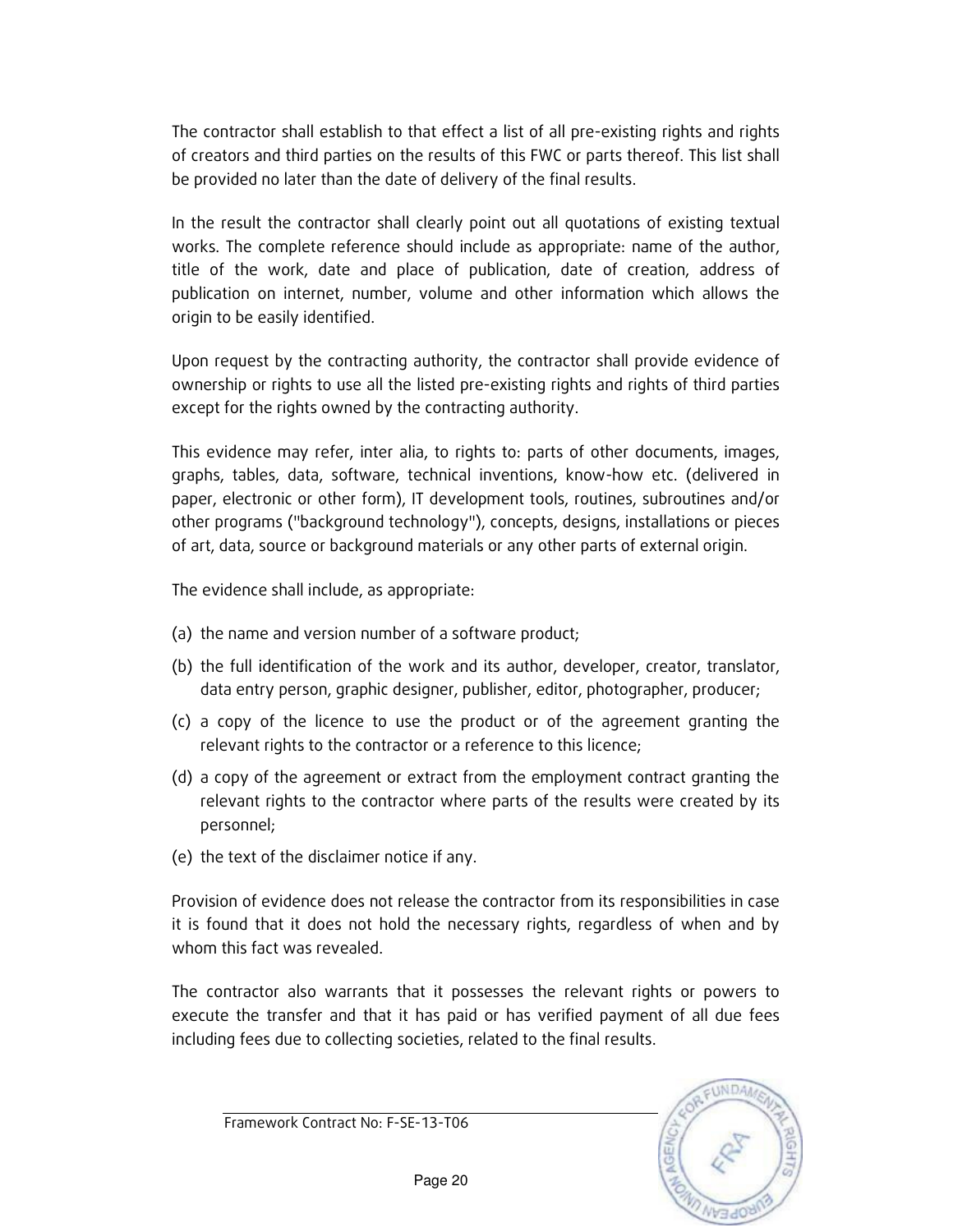### 2.10.6 Creators

By delivering the results the contractor warrants that the creators undertake not to oppose that their names be recalled when the results are presented to the public and confirms that the results can be divulged. Names of authors shall be recalled on request in the manner communicated by the contractor to the contracting authority.

The contractor shall obtain the consent of creators regarding the granting of the relevant rights and be ready to provide documentary evidence upon request.

#### 2.10.7 Persons appearing in photographs or films

If natural, recognisable persons appear in a result or their voice is recorded the contractor shall submit a statement of these persons (or of the persons exercising parental authority in case of minors) where they give their permission for the described use of their image or voice on request by the contracting authority. This does not apply to persons whose permission is not required in line with the law of the country where photographs were taken, films shot or audio records made.

#### 2.10.8 Copyright for pre-existing rights

When the contractor retains pre-existing rights on parts of the results, reference shall be inserted to that effect when the result is used as set out in Article 1.8.1 with the following disclaimer: © - year – European Union Agency for Fundamental Rights. All rights reserved. Certain parts are licensed under conditions to the European Union Agency for Fundamental Rights.

#### 2.10.9 Visibility of Union funding and disclaimer

When making use of the results, the contractor shall declare that they have been produced within a contract with the Union and that the opinions expressed are those of the contractor only and do not represent the contracting authority's official position. The contracting authority may waive this obligation in writing.

### 2.11 FORCE MAJEURE

2.11.1 'Force majeure' means any unforeseeable and exceptional situation or event beyond the parties' control which prevents either of them from fulfilling any of their obligations under the FWC, which was not attributable to error or negligence on their part or on the part of subcontractors and which proves to be inevitable in spite of exercising due diligence. Any default of a service, defect in equipment or material or delays in making them available, unless they stem directly from a relevant case of force

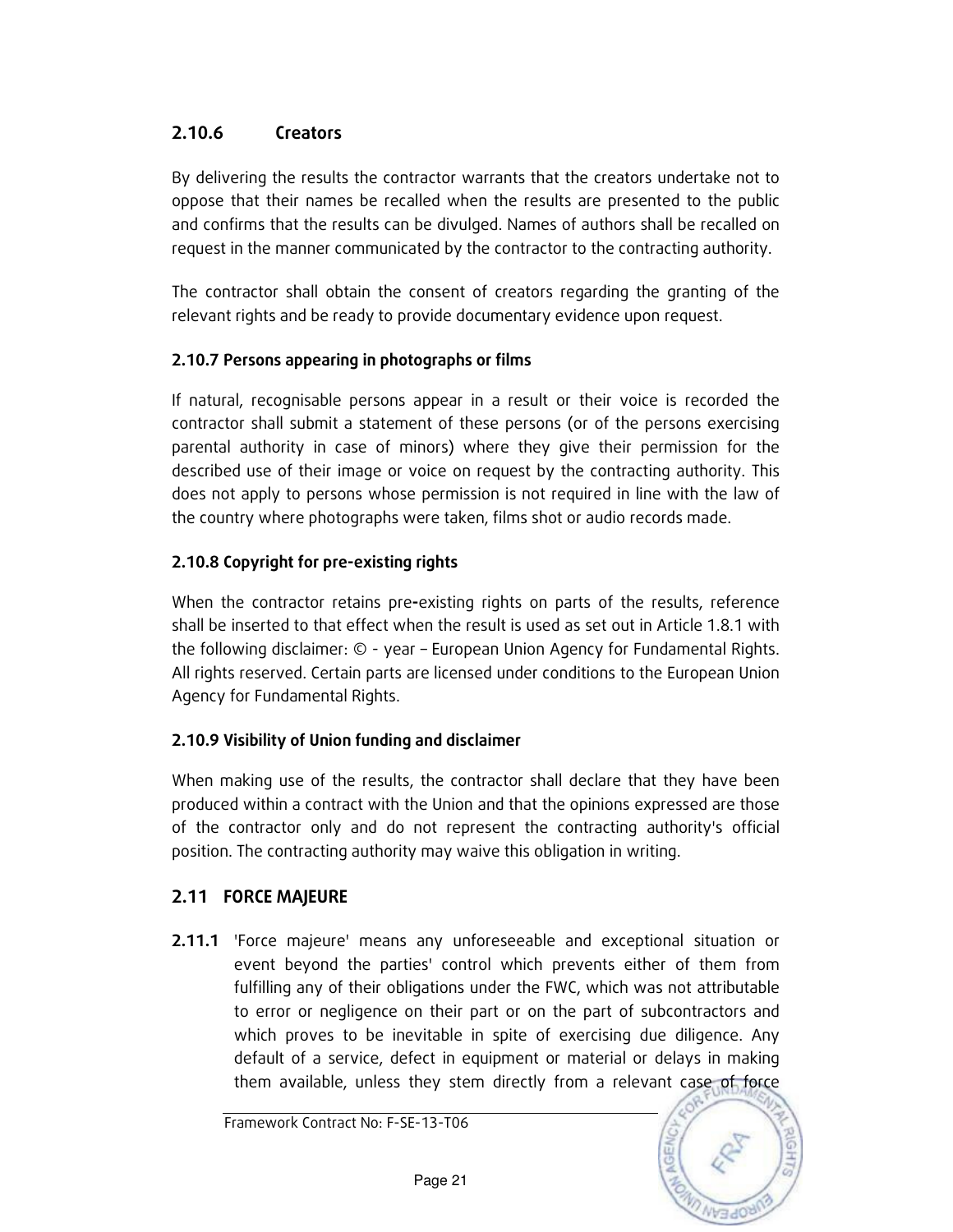majeure, as well as labour disputes, strikes or financial difficulties, cannot be invoked as force majeure.

- **2.11.2** A party faced with force majeure shall formally notify the other party without delay, stating the nature, likely duration and foreseeable effects.
- **2.11.3** The party faced with force majeure shall not be held in breach of its contractual obligations if it has been prevented from fulfilling them by force majeure. Where the contractor is unable to fulfil its contractual obligations owing to force majeure, it shall have the right to remuneration only for the tasks actually executed.
- **2.11.4** The parties shall take all the necessary measures to limit any damage due to force majeure.

### 2.12 LIQUIDATED DAMAGES

The contracting authority may impose liquidated damages should the contractor fail to complete its contractual obligations, also with regard to the required quality level, according to the tender specifications.

Should the contractor fail to perform its contractual obligations within the time limits set by the FWC or the relevant order form or specific contract, then, without prejudice to the contractor's actual or potential liability or to the contracting authority's right to terminate the FWC or the relevant order form or specific contract, the contracting authority may impose liquidated damages for each and every calendar day of delay according to the following formula:

### $0.3 \times (V/d)$

V is the price of the relevant purchase;

d is the duration specified in the relevant order form or specific contract or, failing that, the period between the date specified in Article 2.4.1 and the date of delivery or performance specified in the relevant order form or specific contract, expressed in calendar days

The contractor may submit arguments against this decision within 30 days of receipt of the formal notification. In the absence of a reaction on its part or of written withdrawal by the contracting authority within 30 days of the receipt of such arguments, the decision imposing the liquidated damages shall become enforceable.

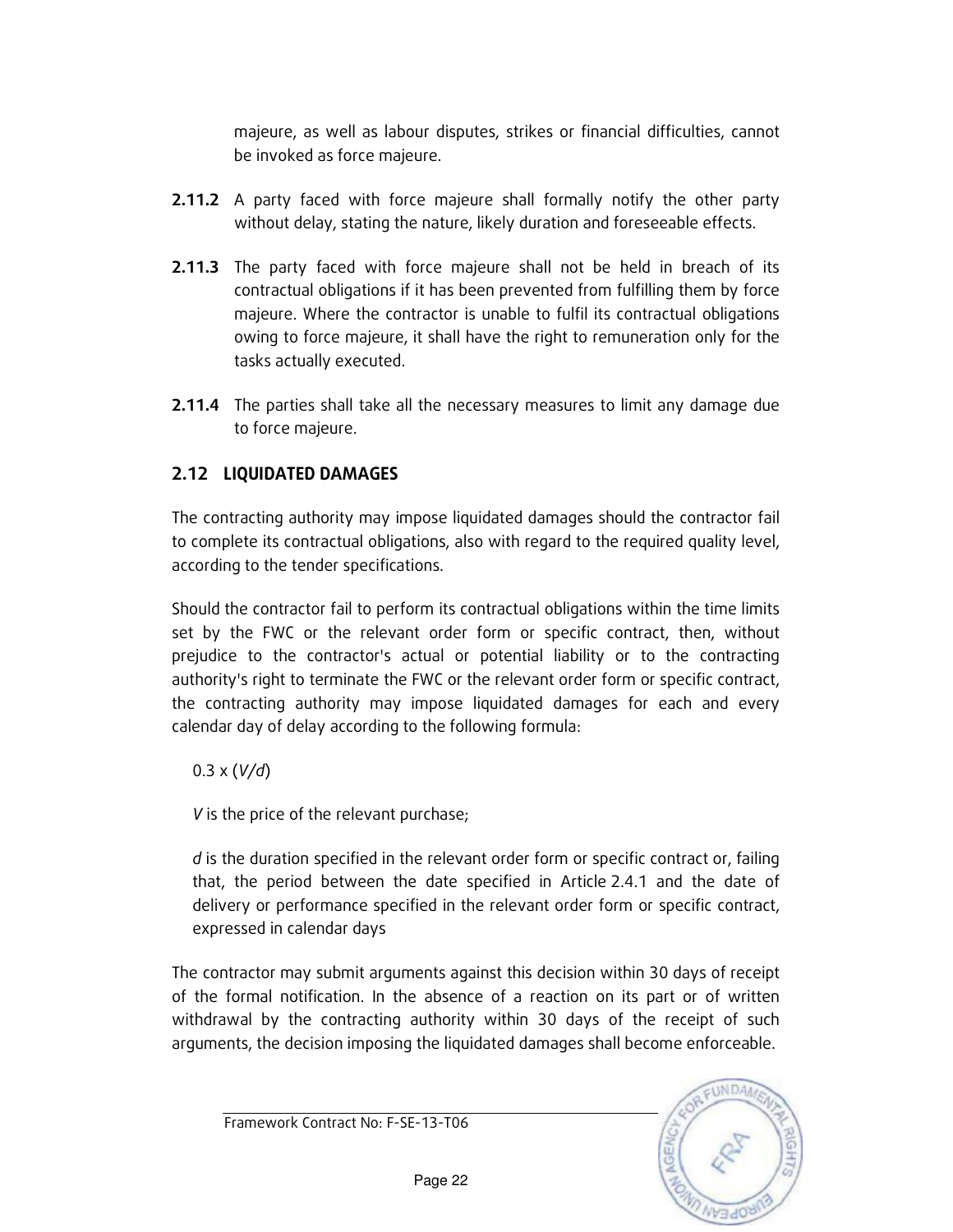The parties expressly acknowledge and agree that any sums payable under this article are in the nature of liquidated damages and not penalties, and represent a reasonable estimate of fair compensation for the losses incurred due to failure to fulfil obligations which may be reasonably anticipated.

### 2.13 SUSPENSION OF THE CONTRACT

#### 2.13.1 Suspension by the contractor

The contractor may suspend the performance of the FWC or order form or specific contract or any part thereof if a case of force majeure makes such performance impossible or excessively difficult. The contractor shall inform the contracting authority about the suspension without delay, giving all the necessary reasons and details and the envisaged date for resuming the performance of the FWC, order form or specific contract.

Once the circumstances allow resuming performance, the contractor shall inform the contracting authority immediately, unless the contracting authority has already terminated the FWC, order form or specific contract.

#### 2.13.2 Suspension by the contracting authority

The contracting authority may suspend the performance of the FWC or order form or specific contract or any part thereof:

- (a) if the FWC or order form or specific contract award procedure or the performance of the FWC prove to have been subject to substantial errors, irregularities or fraud;
- (b) in order to verify whether presumed substantial errors, irregularities or fraud have actually occurred.

Suspension shall take effect on the day the contractor receives formal notification, or at a later date where the notification so provides. The contracting authority shall as soon as possible give notice to the contractor to resume the service suspended or inform the contractor that it is proceeding with termination of the FWC or order form or specific contract. The contractor shall not be entitled to claim compensation on account of suspension of the FWC or order form or specific contract or of part thereof.

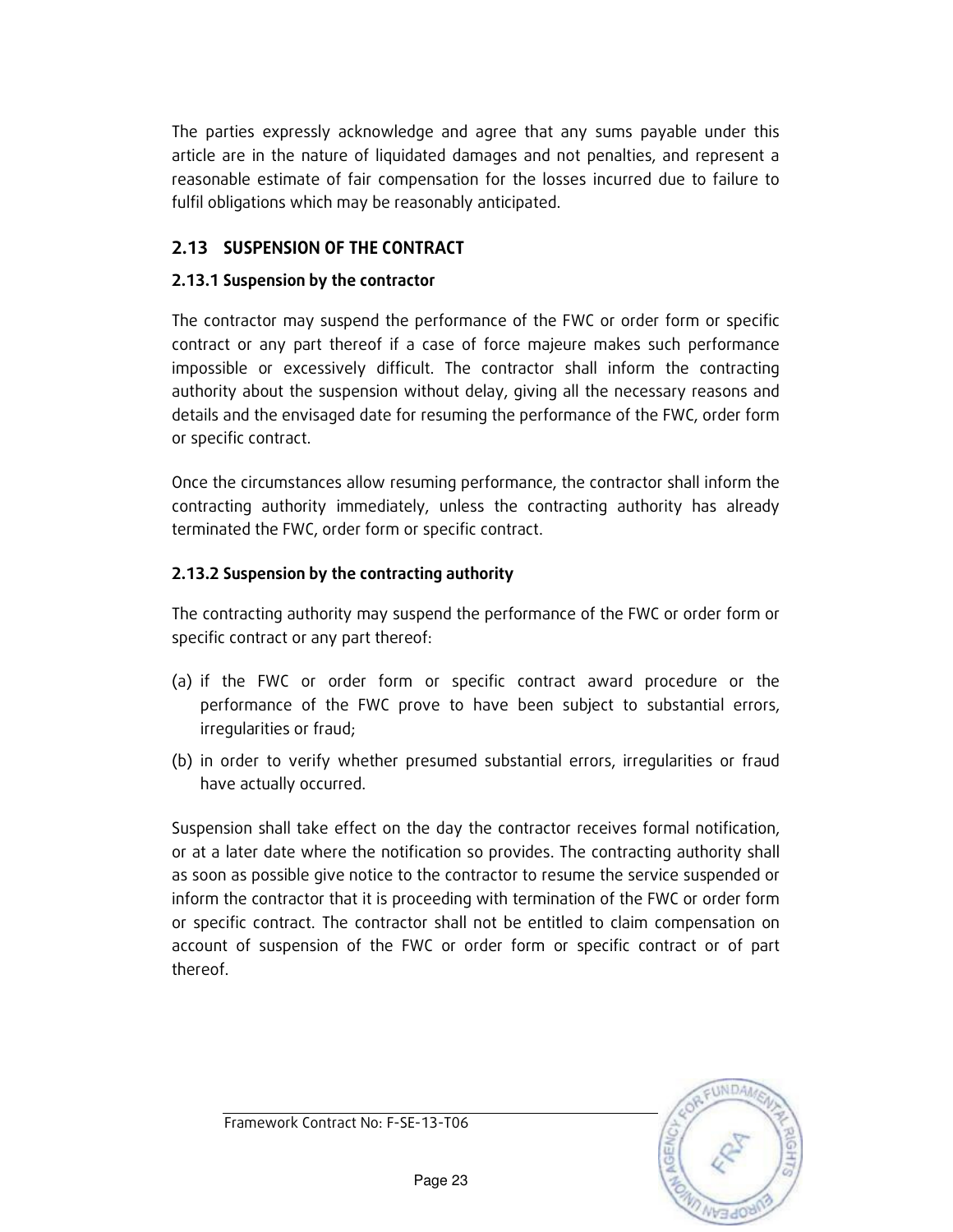### 2.14 TERMINATION BY THE CONTRACTING AUTHORITY

### 2.14.1 Grounds for termination

The contracting authority may terminate the FWC, an order form or a specific contract respectively in the following circumstances:

- (a) if a change to the contractor's legal, financial, technical or organisational or ownership situation is likely to affect the performance of the FWC or order form or specific contract substantially or call into question the decision to award the FWC;
- (b) if execution of the tasks under a pending order form or a specific contract has not actually commenced within 15 days of the date foreseen, and the new date proposed, if any, is considered unacceptable by the contracting authority, taking into account article 2.8.2;
- (c) if the contractor does not perform the FWC or an order form or specific contract as established in the tender specifications or request for service or fails to fulfil another substantial contractual obligation; termination of three of more order forms or specific contracts on this ground shall constitute ground for termination of the FWC;
- (d) in the event of force majeure notified in accordance with article 2.11 or if the performance of the FWC or order form or specific contract has been suspended by the contractor as a result of force majeure, notified in accordance with article 2.13, where either resuming performance is impossible or the modifications to the FWC or order form or specific contract might call into question the decision awarding the FWC or order form or specific contract, or result in unequal treatment of tenderers or contractors;
- (e) if the contractor is declared bankrupt, is being wound up, is having its affairs administered by the courts, has entered into an arrangement with creditors, has suspended business activities, is the subject of proceedings concerning those matters, or is in any analogous situation arising from a similar procedure provided for in national legislation or regulations;
- (f) if the contractor or any natural person with the power to represent it or take decisions on its behalf has been found guilty of professional misconduct proven by any means;

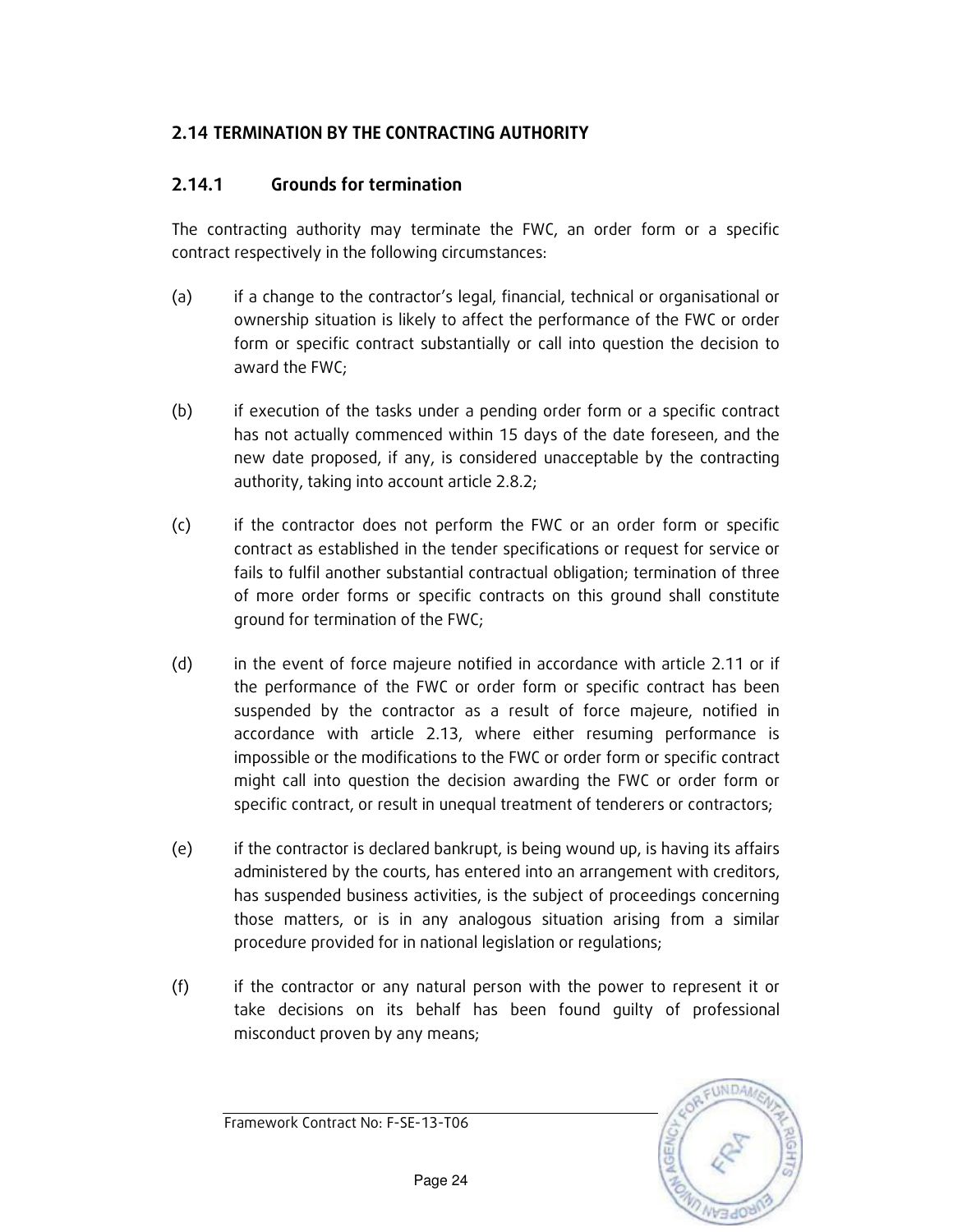- (g) if the contractor is not in compliance with its obligations relating to the payment of social security contributions or the payment of taxes in accordance with the legal provisions of the country in which it is established or with those of the country of the applicable law of this FWC or those of the country where the FWC is to be performed;
- (h) if the contracting authority has evidence that the contractor or any natural persons with the power to represent it or take decisions on its behalf have committed fraud, corruption, or are involved in a criminal organisation, money laundering or any other illegal activity detrimental to the Union's financial interests;
- (i) if the contracting authority has evidence that the contractor or any natural persons with the power to represent it or take decisions on its behalf have committed substantial errors, irregularities or fraud in the award procedure or the performance of the FWC, including in the event of submission of false information;
- (j) if the contractor is unable, through its own fault, to obtain any permit or licence required for performance of the FWC or order form or specific contract;
- (k) if the needs of the contracting authority change and it no longer requires new services under the FWC;
- (l) when due to the termination of the FWC with one or more of the contractors there is no minimum required competition within the multiple framework contract with reopening of competition.

### 2.14.2 Procedure for termination

When the contracting authority intends to terminate the FWC or order form or specific contract it shall formally notify the contractor of its intention specifying the grounds thereof. The contracting authority shall invite the contractor to make any observations and, in the case of point (c) of Article 2.14.1, to inform the contracting authority about the measures taken to continue the fulfilment of its contractual obligations, within 30 days from receipt of the notification.

If the contracting authority does not confirm acceptance of these observations by giving written approval within 30 days of receipt, the termination procedure shall proceed. In any case of termination the contracting authority shall formally notify the contractor about its decision to terminate the FWC or order form or specific



Page 25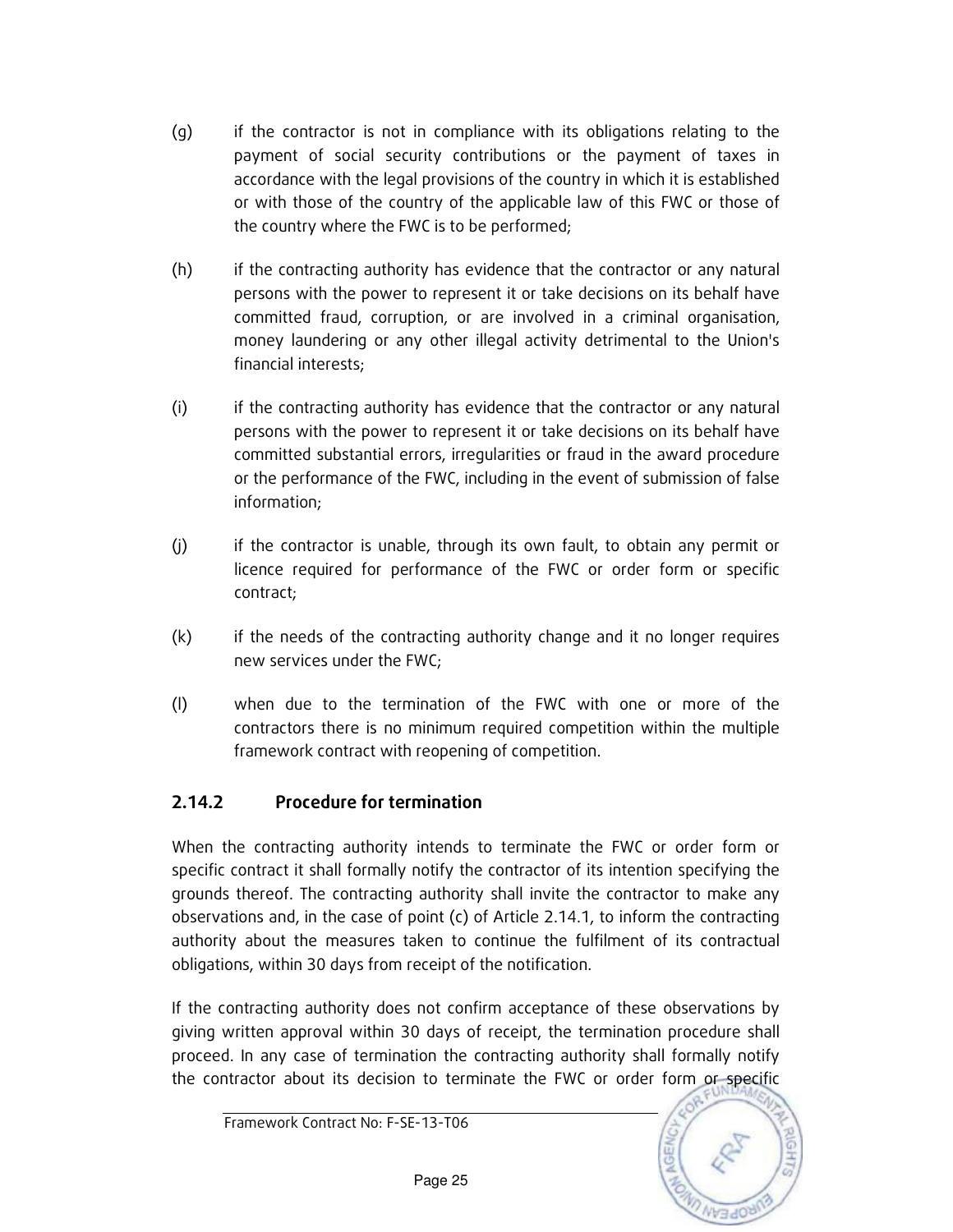contract. In the cases referred to in points (a), (b), (c), (e), (g), (j), (k) and (l) of Article 2.14.1 the formal notification shall specify the date on which the termination takes effect. In the cases referred to in points (d), (f), (h), and (i) of Article 2.14.1 the termination shall take effect on the day following the date on which notification of termination is received by the contractor.

### 2.14.3 Effects of termination

In the event of termination, the contractor shall waive any claim for consequential damages, including any loss of anticipated profits for uncompleted work. On receipt of the notification of termination, the contractor shall take all the appropriate measures to minimise costs, prevent damages, and cancel or reduce its commitments. The contractor shall have 60 days from the date of termination to draw up the documents required by the special conditions or order forms or specific contracts for the tasks already executed on the date of termination and produce an invoice if necessary. The contracting authority may recover any amounts paid under the FWC.

The contracting authority may claim compensation for any damage suffered in the event of termination.

On termination the contracting authority may engage any other contractor to execute or complete the services. The contracting authority shall be entitled to claim from the contractor all extra costs incurred in this regard, without prejudice to any other rights or guarantees it may have under the FWC.

### 2.15 REPORTING AND PAYMENTS

### 2.15.1 Date of payment

Payments shall be deemed to be effected on the date when they are debited to the contracting authority's account.

### 2.15.2 Currency

The FWC shall be in euros.

Payments shall be executed in euros or in the local currency as provided for in Article 1.5.

Conversion between the euro and another currency shall be made according to the daily euro exchange rate published in the Official Journal of the European Union or,

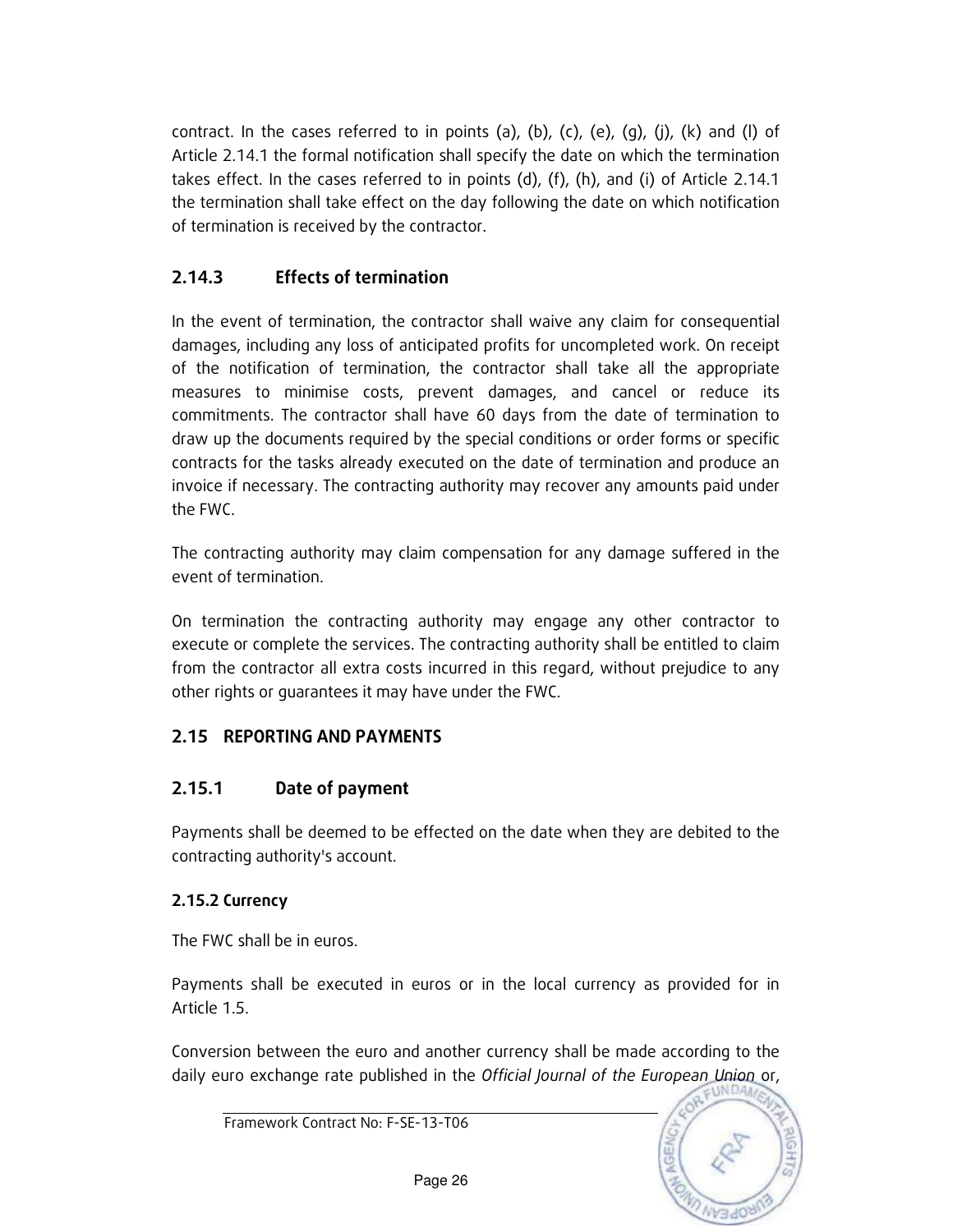failing that, at the monthly accounting exchange rate established by the European Commission and published on its website, applicable on the day on which the payment order is issued by the contracting authority.

#### 2.15.3 Costs of transfer

The costs of the transfer shall be borne in the following way:

- (a) costs of dispatch charged by the bank of the contracting authority shall be borne by the contracting authority,
- (b) cost of receipt charged by the bank of the contractor shall be borne by the contractor,
- (c) costs for repeated transfer caused by one of the parties shall be borne by the party causing repetition of the transfer.

### 2.15.4 Invoices and Value Added Tax

Invoices shall contain the contractor's identification, the amount, the currency and the date, as well as the FWC reference and reference to the order form or specific contract.

Invoices shall indicate the place of taxation of the contractor for value added tax (VAT) purposes and shall specify separately the amounts not including VAT and the amounts including VAT.

The contracting authority is, as a rule, exempt from all taxes and duties, including VAT, pursuant to the provisions of Articles 3 and 4 of the Protocol on the Privileges and Immunities of the European Union.

The contractor shall accordingly complete the necessary formalities with the relevant authorities to ensure that the supplies and services required for performance of the FWC are exempt from taxes and duties, including VAT exemption.

#### 2.15.5 Pre-financing and performance guarantees

Pre-financing guarantees shall remain in force until the pre-financing is cleared against interim payments or payment of the balance and, in case the latter takes the form of a debit note, three months after the debit note is notified to the contractor. The contracting authority shall release the guarantee within the following month.

Performance guarantees shall cover performance of the service in accordance with the terms set out in the request for services until its final acceptance by the

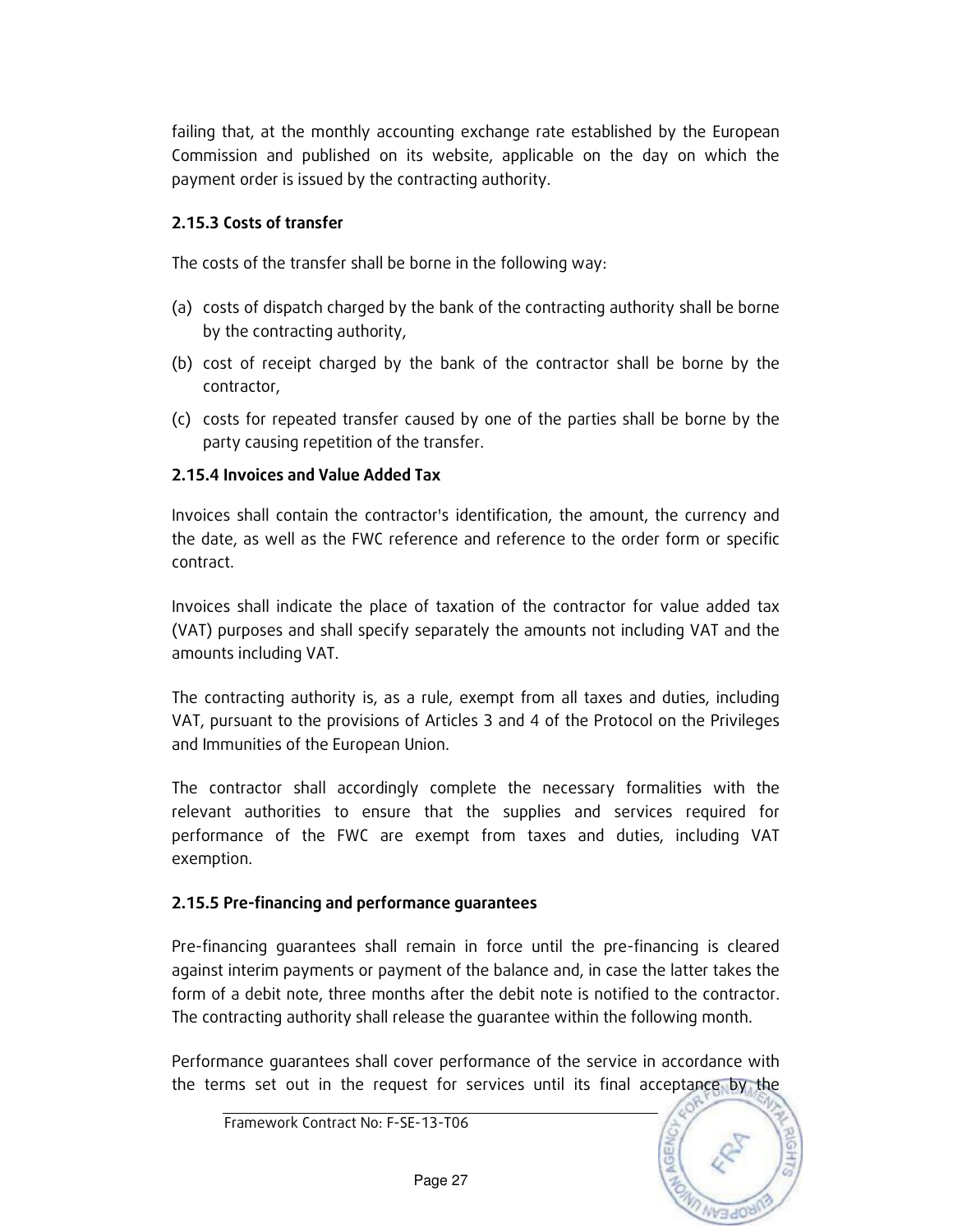contracting authority. The amount of the performance guarantee shall not exceed the total price of the order form or specific contract. The guarantee shall provide that it remains in force until final acceptance. The contracting authority shall release the guarantee within a month following the date of final acceptance.

Where, in accordance with Article 1.4, a financial guarantee is required for the payment of pre-financing, or as performance guarantee, it shall fulfil the following conditions:

- (a) the financial guarantee is provided by a bank or an approved financial institution or, at the request of the contractor and agreement by the contracting authority, by a third party;
- (b) the guarantor stands as first-call guarantor and does not require the contracting authority to have recourse against the principal debtor (the contractor).

The cost of providing such guarantee shall be borne by the contractor.

### 2.15.6 Interim payments and payment of the balance

The contractor shall submit an invoice for interim payment upon delivery of intermediary results, accompanied by a progress report or any other documents, as provided for in Article 1.4 or in the tender specifications or in the order form or specific contract.

The contractor shall submit an invoice for payment of the balance within 60 days following the end of the period referred to in Article 1.2.2, accompanied by a final progress report or any other documents provided for in Article 1.4 or in the tender specifications or in the order form or specific contract.

Upon receipt, the contracting authority shall pay the amount due as interim or final payment, within the periods specified in Article 1.4, provided the invoice and documents have been approved and without prejudice to Article 2.15.7. Approval of the invoice and documents shall not imply recognition of the regularity or of the authenticity, completeness and correctness of the declarations and information they contain.

Payment of the balance may take the form of recovery.

### 2.15.7 Suspension of the time allowed for payment

The contracting authority may suspend the payment periods specified in Article 1.4 at any time by notifying the contractor that its invoice cannot be processed, either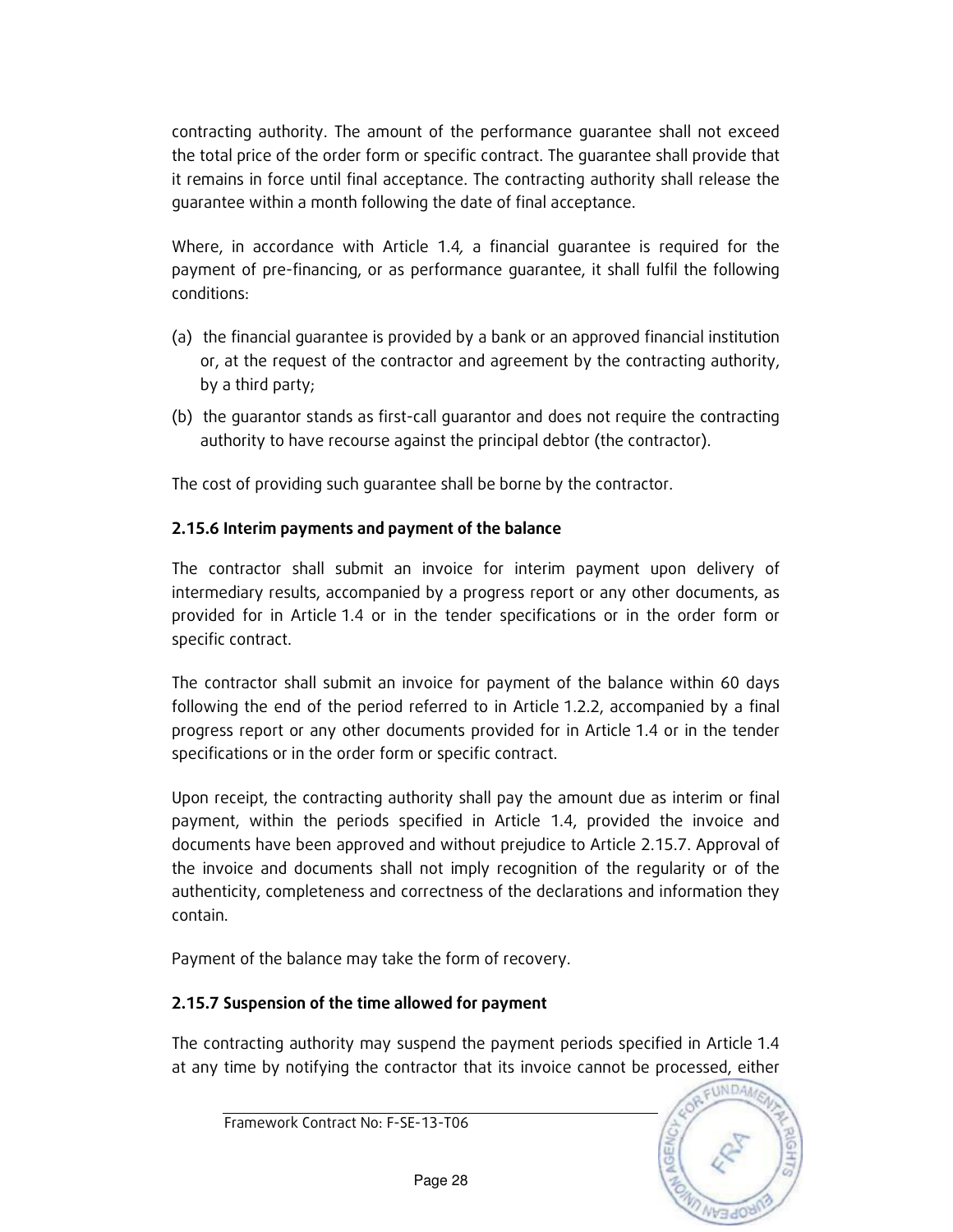because it does not comply with the provisions of the FWC, or because the appropriate documents have not been produced.

The contracting authority shall inform the contractor in writing as soon as possible of any such suspension, giving the reasons for it.

Suspension shall take effect on the date the notification is sent by the contracting authority. The remaining payment period shall start to run again from the date on which the requested information or revised documents are received or the necessary further verification, including on-the-spot checks, is carried out. Where the suspension period exceeds two months, the contractor may request the contracting authority to justify the continued suspension.

Where the payment periods have been suspended following rejection of a document referred to in the first paragraph and the new document produced is also rejected, the contracting authority reserves the right to terminate the order form or specific contract in accordance with Article 2.14.1(c).

#### 2.15.8 Interest on late payment

On expiry of the payment periods specified in Article 1.4, and without prejudice to Article 2.15.7, the contractor is entitled to interest on late payment at the rate applied by the European Central Bank for its main refinancing operations in Euros (the reference rate) plus eight points. The reference rate shall be the rate in force on the first day of the month in which the payment period ends, as published in the C series of the Official Journal of the European Union.

The suspension of the payment period in accordance with Article 2.15.7 may not be considered as a late payment.

Interest on late payment shall cover the period running from the day following the due date for payment up to and including the date of actual payment as defined in Article 2.15.1.

However, when the calculated interest is lower than or equal to EUR 200, it shall be paid to the contractor only upon request submitted within two months of receiving late payment.

#### 2.16 REIMBURSEMENTS

**2.16.1** Where provided by the special conditions or by the tender specifications, the contracting authority shall reimburse the expenses that are directly connected with execution of the tasks on production of original supporting

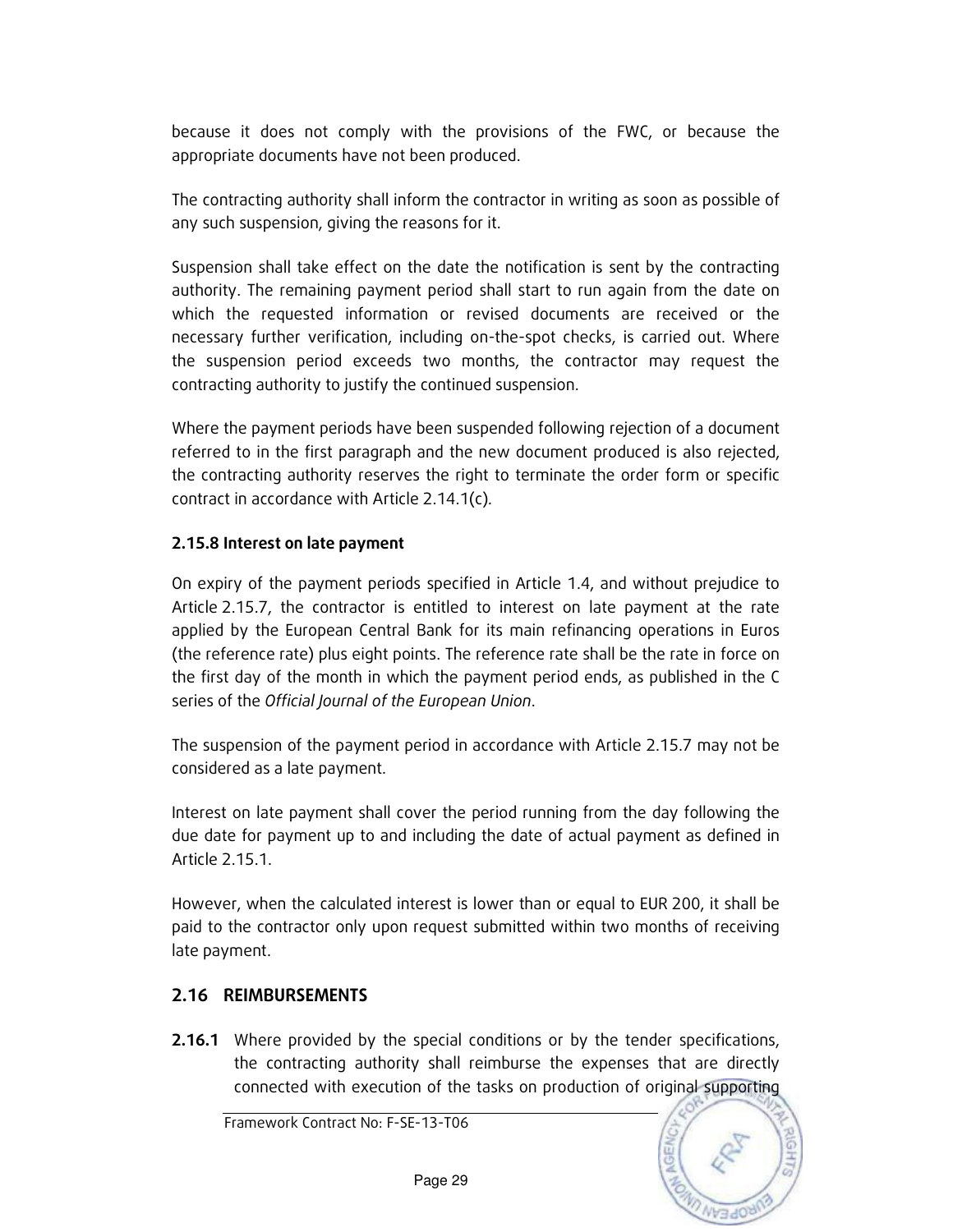documents, including receipts and used tickets, or failing that, on production of copies or scanned originals, or on the basis of flat rates.

- **2.16.2** Travel and subsistence expenses shall be reimbursed, where appropriate, on the basis of the shortest itinerary and the minimum number of nights necessary for overnight stay at the destination.
- 2.16.3 Travel expenses shall be reimbursed as follows:
- (a) travel by air shall be reimbursed up to the maximum cost of an economy class ticket at the time of the reservation;
- (b) travel by boat or rail shall be reimbursed up to the maximum cost of a first class ticket;
- (c) travel by car shall be reimbursed at the rate of one first class rail ticket for the same journey and on the same day;

In addition, travel outside Union territory shall be reimbursed provided the contracting authority has given its prior written consent.

- **2.16.4** Subsistence expenses shall be reimbursed on the basis of a daily subsistence allowance as follows:
- (a) for journeys of less than 200 km for a return trip, no subsistence allowance shall be payable;
- (b) daily subsistence allowance shall be payable only on receipt of supporting documents proving that the person concerned was present at the destination;
- (c) daily subsistence allowance shall take the form of a flat-rate payment to cover all subsistence expenses, including meals, local transport which includes transport to and from the airport or station, insurance and sundries;
- (d) daily subsistence allowance shall be reimbursed at the flat rates specified in Article 1.3;
- (e) accommodation shall be reimbursed on receipt of supporting documents proving the necessary overnight stay at the destination, up to the flat-rate ceilings specified in Article 1.3.

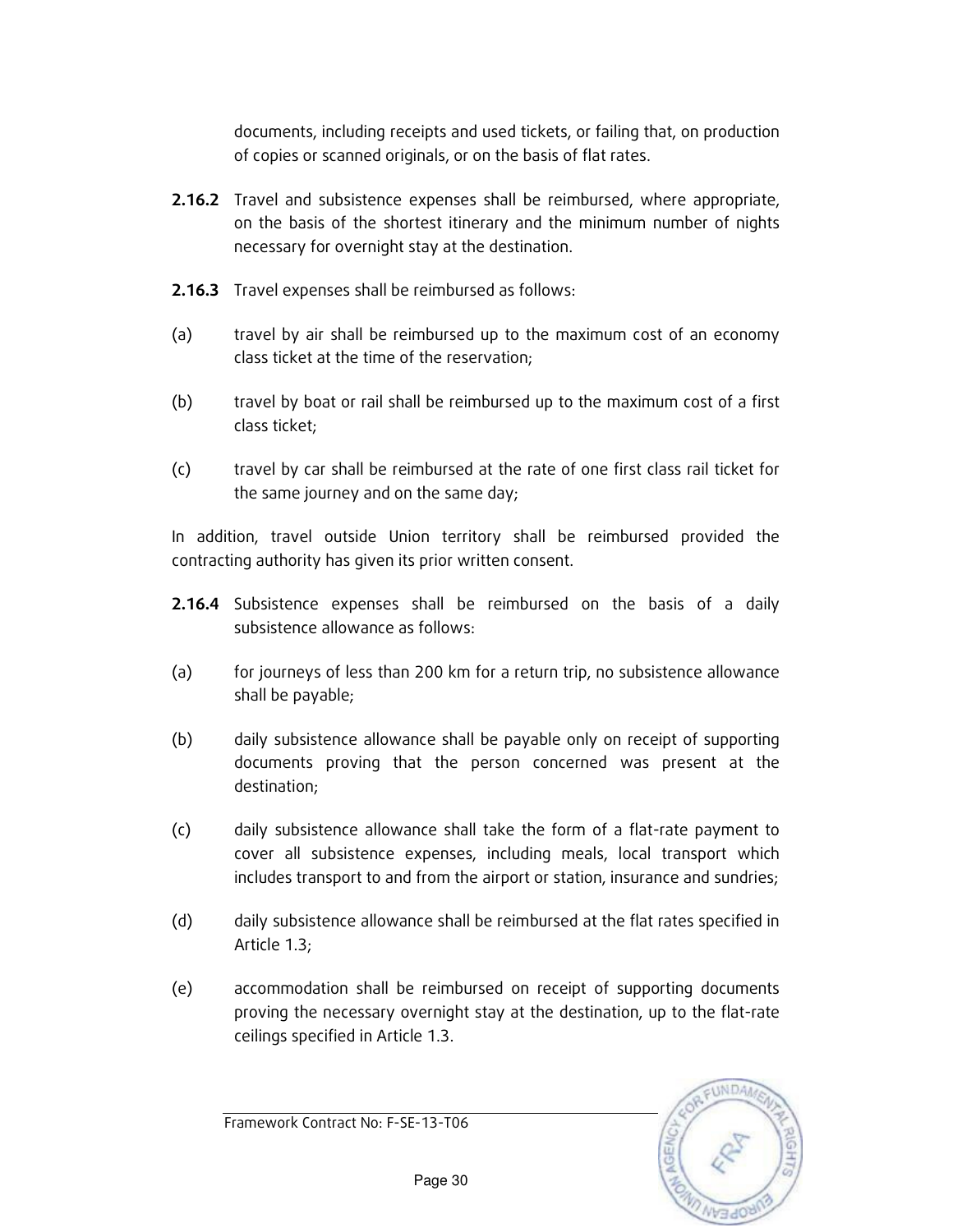- 2.16.5 The cost of shipment of equipment or unaccompanied luggage shall be reimbursed provided the contracting authority has given prior written authorisation.
- 2.16.6. Conversion between the euro and another currency shall be made as specified in Article 2.15.2.

### 2.17 RECOVERY

- **2.17.1** If an amount is to be recovered under the terms of the FWC, the contractor shall repay the contracting authority the amount in question according to the terms and by the date specified in the debit note.
- **2.17.2** If the obligation to pay the amount due is not honoured by the date set by the contracting authority in the debit note, the amount due shall bear interest at the rate indicated in Article 2.15.8. Interest on late payments shall cover the period from the day following the due date for payment up to and including the date when the contracting authority receives the full amount owed.

Any partial payment shall first be entered against charges and interest on late payment and then against the principal amount.

**2.17.3** If payment has not been made by the due date, the contracting authority may, after informing the contractor in writing, recover the amounts due by offsetting them against any amounts owed to the contractor by the Union or by the European Atomic Energy Community or by calling in the financial guarantee, where provided for in Article 1.4 or in the specific contract.

### 2.18 CHECKS AND AUDITS

**2.18.1** The contracting authority and the European Anti-Fraud Office may check or have an audit on the performance of the FWC. It may be carried out either directly by its own staff or by any other outside body authorised to do so on its behalf.

Such checks and audits may be initiated during the performance of the FWC and during a period of five years which starts running from the date of expiry of the FWC.

The audit procedure shall be deemed to be initiated on the date of receipt of the relevant letter sent by the contracting authority. Audits shall be EUNDA carried out on a confidential basis.

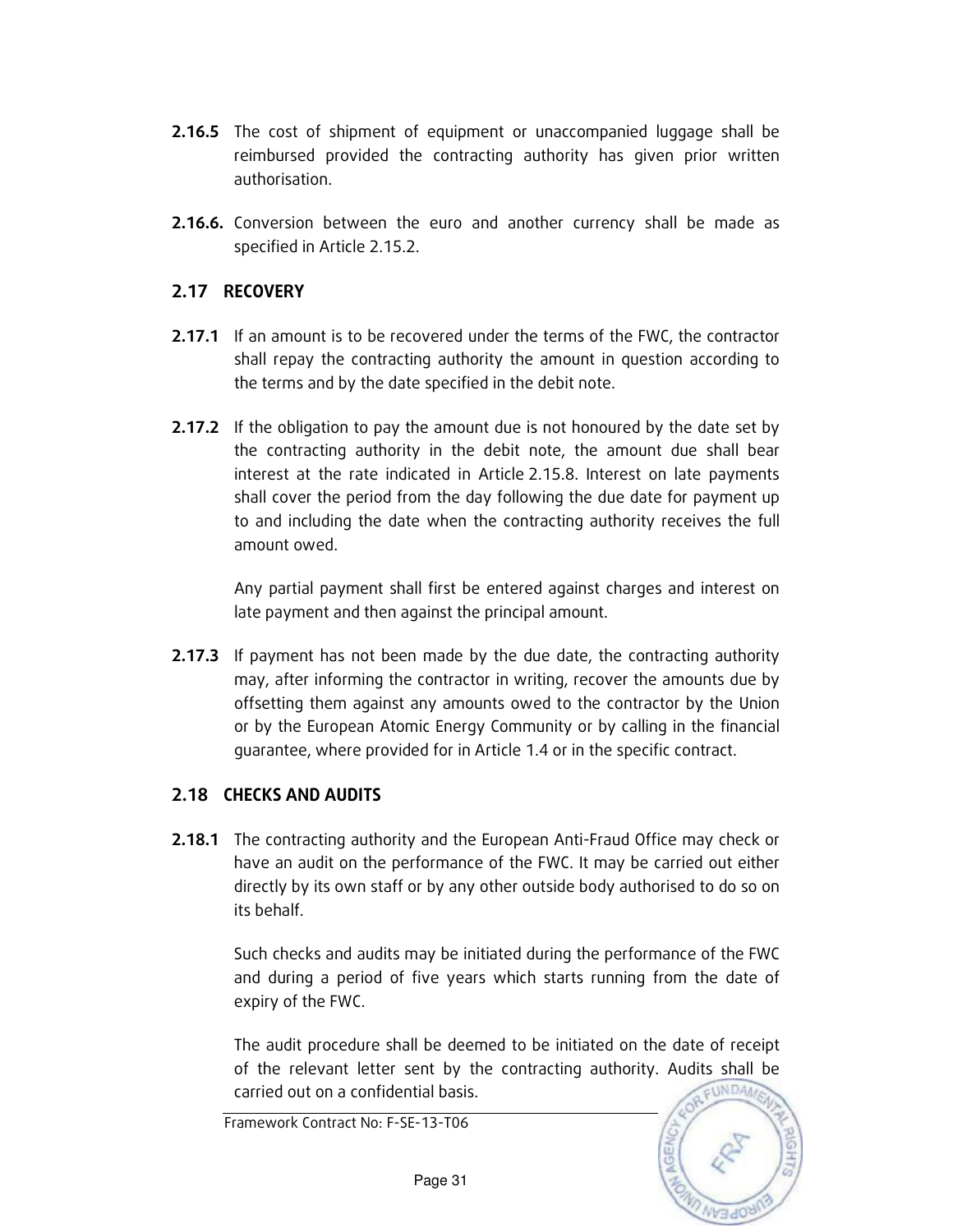- **2.18.2** The contractor shall keep all original documents stored on any appropriate medium, including digitised originals when they are authorised by national law and under the conditions laid down therein, for a period of five years which starts running from the date of expiry of the FWC.
- **2.18.3** The contractor shall allow the contracting authority's staff and outside personnel authorised by the contracting authority the appropriate right of access to sites and premises where the FWC is performed and to all the information, including information in electronic format, needed in order to conduct such checks and audits. The contractor shall ensure that the information is readily available at the moment of the check or audit and, if so requested, that information be handed over in an appropriate form.
- **2.18.4** On the basis of the findings made during the audit, a provisional report shall be drawn up. It shall be sent to the contractor, which shall have 30 days following the date of receipt to submit observations. The final report shall be sent to the contractor within 60 days following the expiry of that deadline.

On the basis of the final audit findings, the contracting authority may recover all or part of the payments made and may take any other measures which it considers necessary.

- 2.18.5 By virtue of Council Regulation (Euratom, EC) No 2185/96 of 11 November 1996 concerning on-the-spot checks and inspection carried out by the Commission in order to protect the European Communities' financial interests against fraud and other irregularities and Regulation (EC) No 1073/1999 of the European Parliament and the Council of 25 May 1999 concerning investigation conducted by the European Anti-Fraud Office (OLAF), the OLAF may also carry out on-the-spot checks and inspections in accordance with the procedures laid down by Union law for the protection of the financial interests of the Union against fraud and other irregularities. Where appropriate, the findings may lead to recovery by the contracting authority.
- **2.18.6** The Court of Auditors shall have the same rights as the contracting authority, notably right of access, for the purpose of checks and audits.

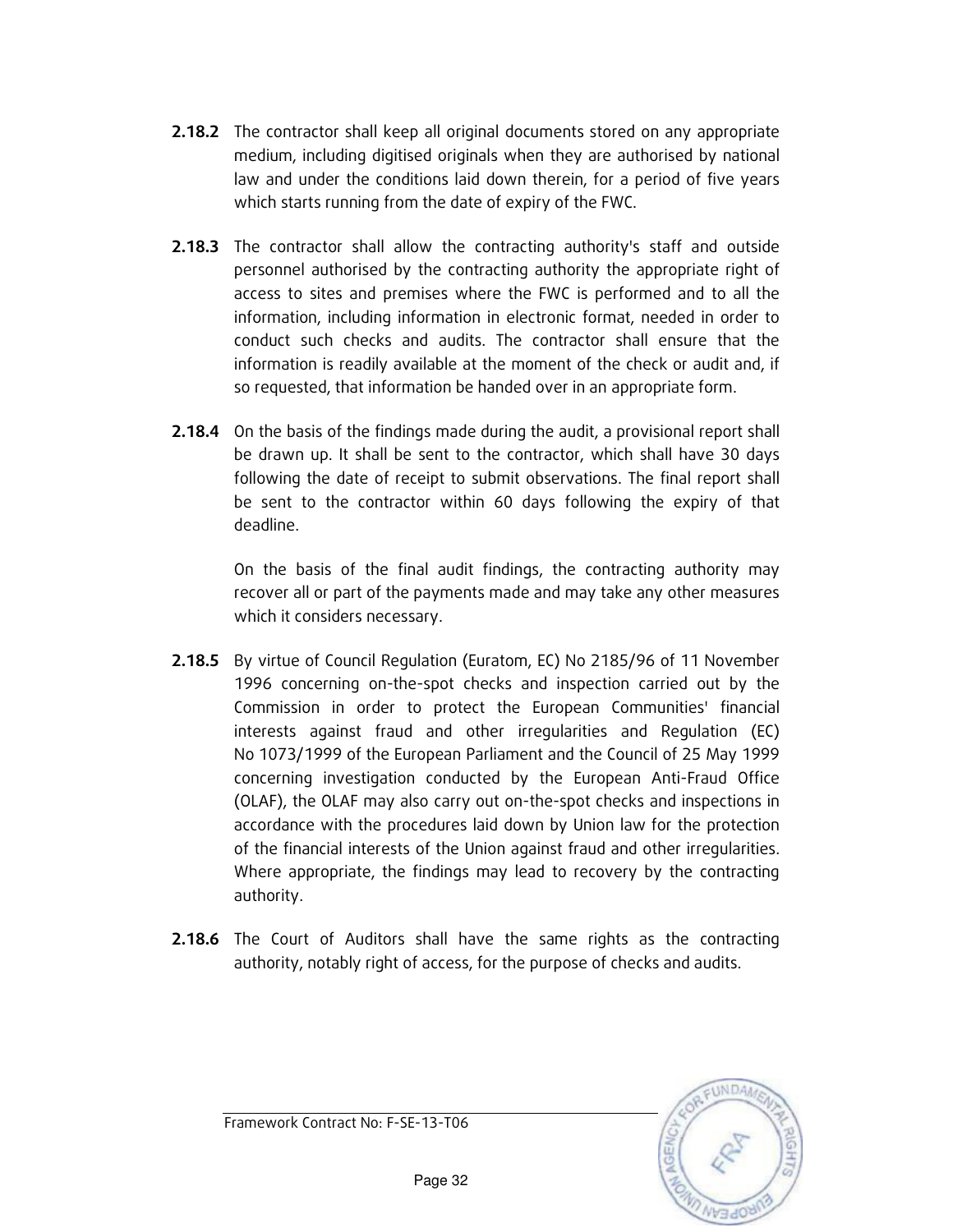### 3. FIXED PRICE DRAFT SPECIFIC CONTRACT No [complete]

### Implementing Framework Contract No F-SE-13-T06

The European Union Agency for Fundamental Rights (hereinafter referred to as "the contracting authority"), with its seat at Schwarzenbergplatz 11, Vienna 1040, Austria, which is represented for the purposes of the signature of this contract by [forename, surname and function]

of the one part

### [official name in full]

[official legal form]

[statutory registration number]

[official address in full]

[VAT registration number]

[(hereinafter referred to as "the contractor"), [represented for the purposes of the signature of this contract by [forename, surname and function]

[The parties identified above and collectively referred to as 'the contractor' shall be jointly and severally liable vis-à-vis the contracting authority for the performance of this specific contract']

of the other part

#### HAVE AGREED

### 3.1 SUBJECT MATTER

- **3.1.1** This specific contract implements Framework Contract (FWC) No [complete] signed by the contracting authority and the contractor on [complete date].
- **3.1.2** The subject matter of this specific contract is [short description of subject]. [This specific contract relates to lot [complete] of the FWC.]
- **3.1.3** The contractor undertakes, in accordance with the terms set out in the FWC and in this specific contract and the annex[es] thereto, which form an integral part thereof, to perform the tasks specified in Annex I.

### 3.2 ENTRY INTO FORCE AND DURATION

**3.2.1** This specific contract shall enter into force on the date on which it is signed by the last party.

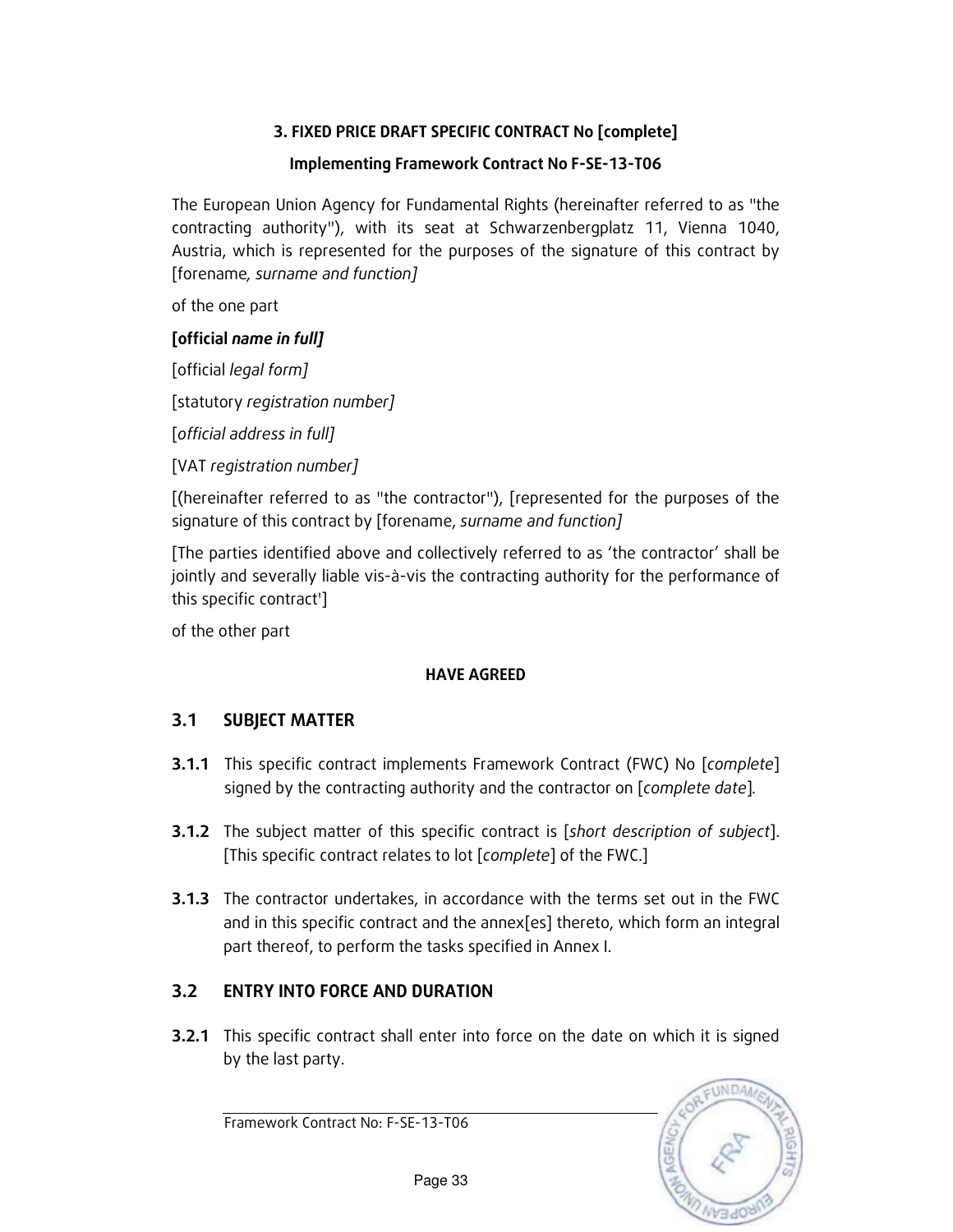**3.2.2** The duration of the execution of the tasks shall not exceed [complete] [days][months]. Execution of the tasks shall start from [the date of entry into force of this specific contract] or [insert date].

The period of execution of the tasks may be extended only with the express written agreement of the parties before such period elapses.

#### 3.3 PERFORMANCE AND LOCATION

**3.3.1** The tasks performed by the contractor under this specific contract shall result in deliverables, defined according to the provisions of Annex I.

 Signature by the contracting authority of the Task Acceptance Form attached in Annex III shall provide evidence of the work performed.

**3.3.2** The tasks shall be performed at the contractor's premises, unless otherwise specified in Annex I.

### 3.4 PRICE AND PAYMENTS

- **3.4.1** The maximum total price to be paid under this specific contract shall be EUR [amount in figures and in words] covering all tasks executed.
- **3.4.2** This amount shall cover all expenditure incurred by the contractor in performing this specific contract. No reimbursable expenses are foreseen.
- **3.4.3** In conformity with Articles 1.4 of the special conditions and 2.15 of the general conditions of the FWC, the invoicing procedures for the services, once accepted by the contracting authority, are as follows:

For specific contracts of a contract amount below EUR 25,000.00:

100% on completion of the work, based on a Tasks Acceptance Form signed by the contracting authority in accordance with the form in Annex III (to be attached to the invoice)

For specific contracts of a contract amount between EUR 25,000.00 and 60,000.00:

- a pre-financing payment of 30% of the total price of the specific contract
- payment of the balance upon completion of the work, based on Tasks Acceptance Form signed by the contracting authority in accordance with the form in Annex III (to be attached to the EUNDA invoice)

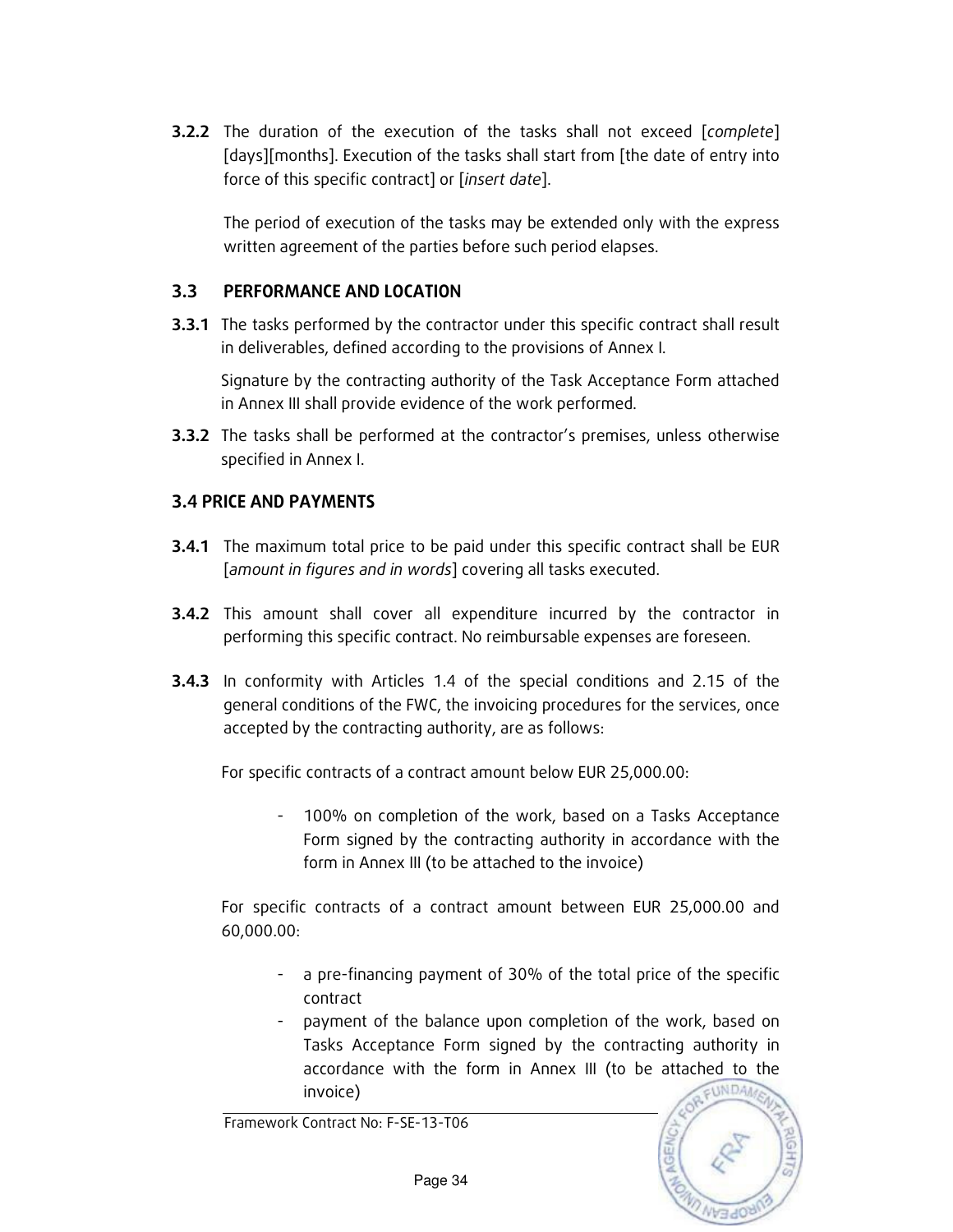For specific contracts of a contract amount above EUR 60,000.00:

- a pre-financing payment of 30% of the total price of specific contract [and the receipt by the contracting authority of a duly constituted financial guarantee equal to at least 30% of the total price of the order form or the spcific contract] $2^2$
- an interim payment of 40% of the total price of the specific contract based on Tasks Acceptance Form (Annex III) signed by the contracting authority as proof of approval of a progress report or any other deliverable stated in the contract (to be attached to the invoice)
- payment of the balance upon completion of the work, based on Tasks Acceptance Form signed by the contracting authority in accordance with the form in Annex III (to be attached to the invoice)

**3.4.4** Payments shall be made to account No [to be completed] held with [to be completed] on production of the invoice showing separately the amount of the services and the VAT applied and within no more than [30]  $[60]^3$  calendar days from the date the invoice is received by the department indicated in article 3.4.5 below. Invoices presented by the contractor shall indicate his place of taxation for VAT purposes and shall specify separately the amounts not including VAT from those amounts including VAT. The payment shall be deemed to have been effected on the day the Contracting Authority's financial account is debited.

**3.4.5** The address for invoices is:

-

European Union Agency for Fundamental Rights to the attention of Administration Department Schwarzenbergplatz 11, Vienna 1040, Austria

\*\*\*\*

[Option: for contractors for which VAT is due in Belgium]

[Where VAT is due in Belgium, the provisions of this specific contract constitute a request for VAT exemption No 450, Article 42, paragraph 3.3 of the VAT code



<sup>&</sup>lt;sup>2</sup> If duly justified by a risk assessment, the Contracting Authority **may** require a pre-financing guarantee for specific contracts over EUR 60,000.

 $3$  30 days if there are no reports/deliverables; 60 if there are reports/deliverables.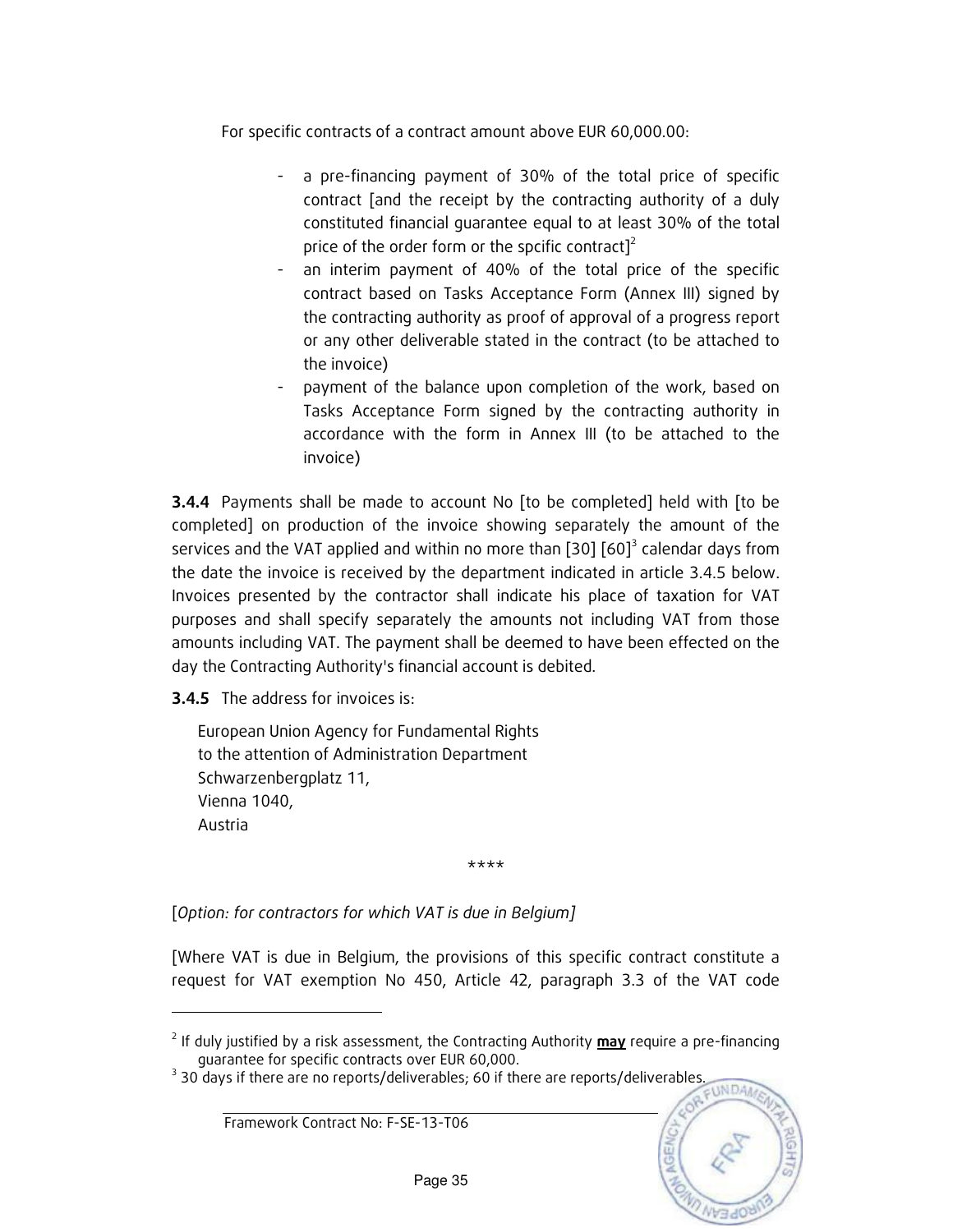(circular 2/1978), provided the contractor includes the following statement in the invoice(s): "Exonération de la TVA, Article 42, paragraphe 3.3 du code de la TVA (circulaire 2/1978)" or an equivalent statement in the Dutch or German language.]

[Option: for contractors for which VAT is due in Luxembourg]

[Where VAT is due in Luxembourg, the contractor shall include the following statement in the invoices: "Commande destinée à l'usage officiel de l'Union européenne. Exonération de la TVA Article 43 § 1 k 2ième tiret de la loi modifiée du 12.02.79." In case of intra-Community purchases, the statement to be included in the invoices is: "For the official use of the European Union. VAT Exemption / European Union/ Article 151 of Council Directive 2006/112/EC."]

### 3.5 SUBCONTRACTING

[Subcontracting is not allowed]

[In accordance with article 2.7 of the general conditions, the contractor has been permitted to subcontract.

Tasks stated in Annex I may be performed by the subcontractor [name subcontractor, address], entirely at the risk of the contractor.

Without prejudice to the contracting authority's other rights under article 2.7 of the general conditions, if the contractor fails to meet his obligations, the specific contract with the contracting authority may be terminated in accordance with Article 2.14.1 c) of the general conditions. This clause applies throughout the terms of the specific contract.]

### 3.6 PERFORMANCE GUARANTEE

[Not applicable]

### 3.7 USE OF RESULTS

[Not applicable]

[Insert details on the intended use of results linked to the specific request for service supplementing or replacing clause 1.8 of the special conditions]

### 3.8 ADMINISTRATIVE PROVISIONS

The persons responsible for implementing this specific contract are:

For the contracting authority:

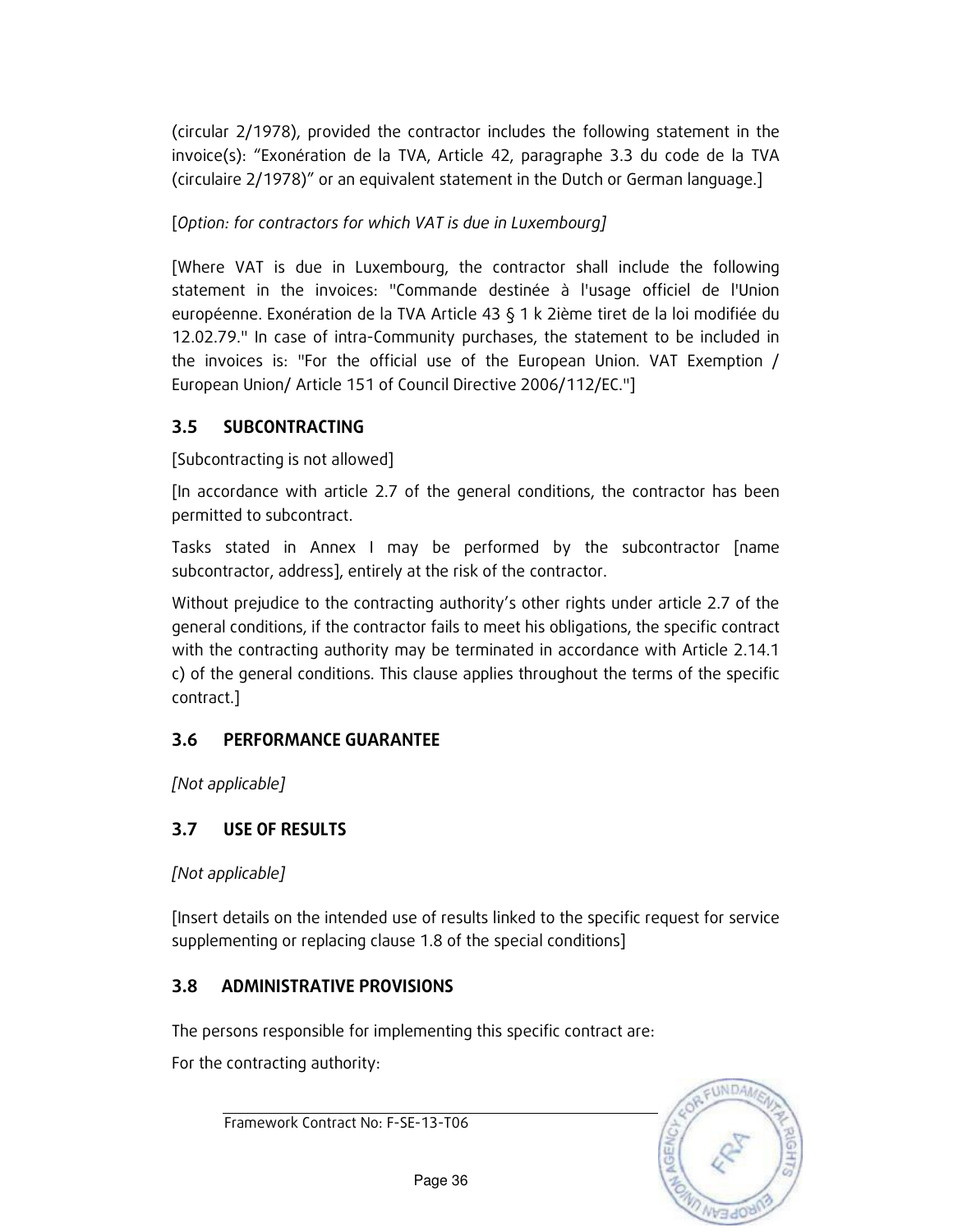Administrative matters: [name and telephone number] Technical matters: [name and telephone number] For the contractor: Administrative matters: [name and telephone number] Technical matters: [name and telephone number]

All communication relating to the implementation of this specific contract must be in the form of written correspondence and be sent to the appropriate responsible persons.

### 3.9 ANNEXES

The following documents are annexed to the specific contract and form an integral part of it:

| Annex I:   | Request for service                                           |
|------------|---------------------------------------------------------------|
| Annex II:  | Contractor's specific tender (No [complete] of [insert date]) |
| Annex III: | Task Acceptance Form                                          |

#### **SIGNATURES**

For the Contractor, For the Contracting Authority,

[name]

[function]

[name]

[function]

signature[s]:

signature[s]:\_\_\_\_\_\_\_\_\_\_\_\_\_\_\_\_\_\_\_\_\_

Done at  $\lceil \quad \rceil$  date:

Done at

\_\_\_\_\_\_\_\_\_\_\_\_\_\_\_\_\_\_\_\_\_\_\_

date:

In duplicate in English.

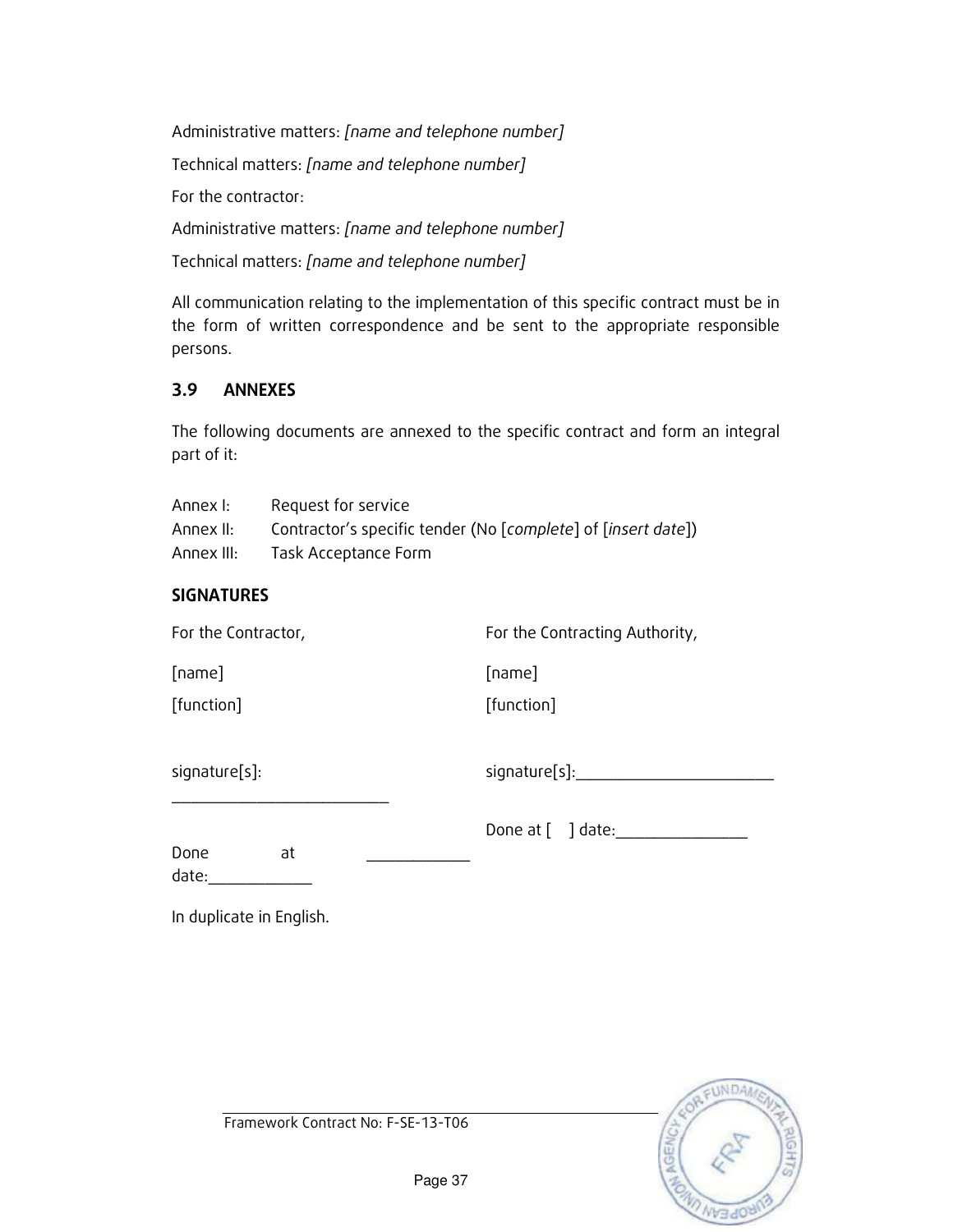### ANNEX I

# Technical Annex/Description of the Tasks

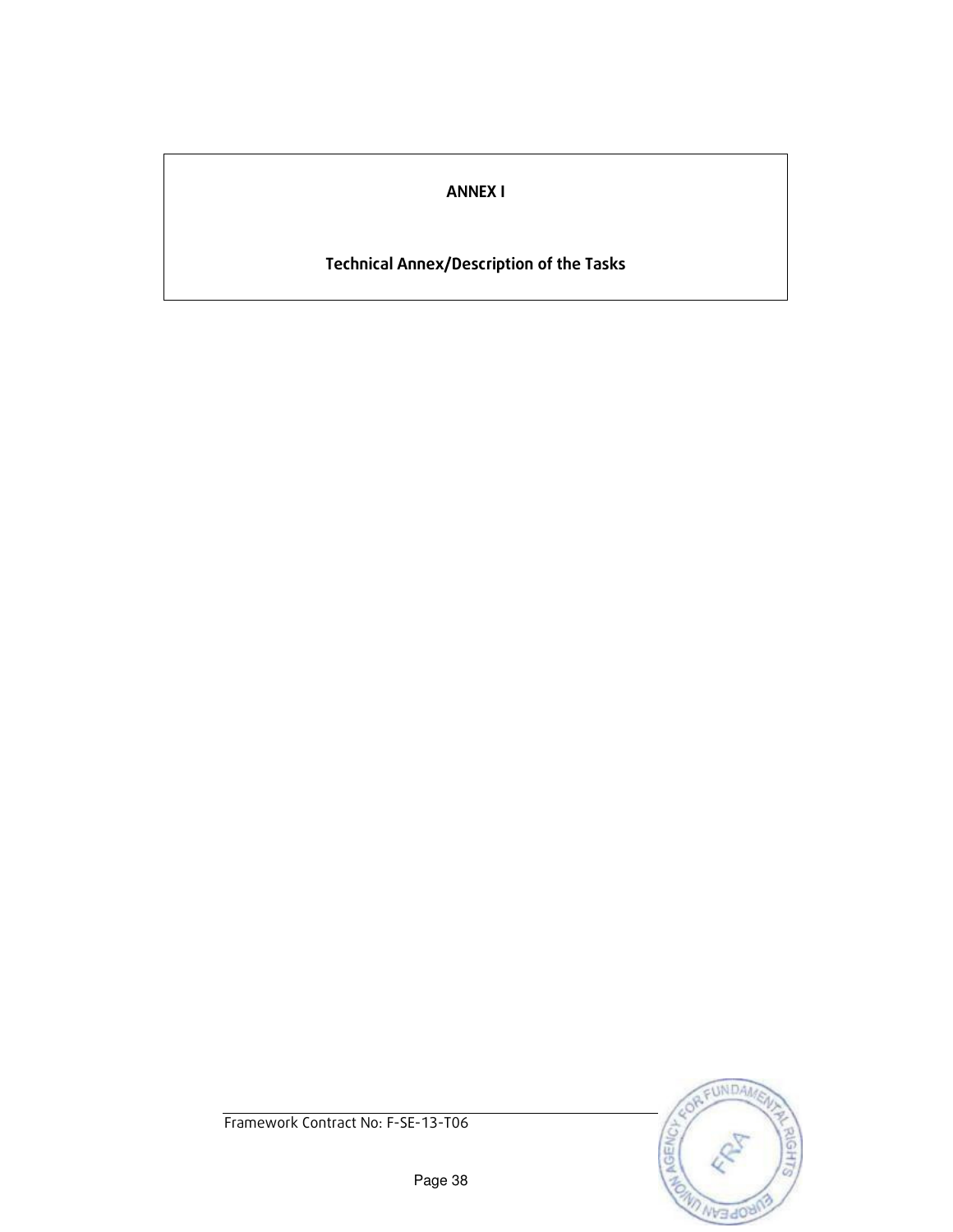### ANNEX II

# Contractor's specific tender

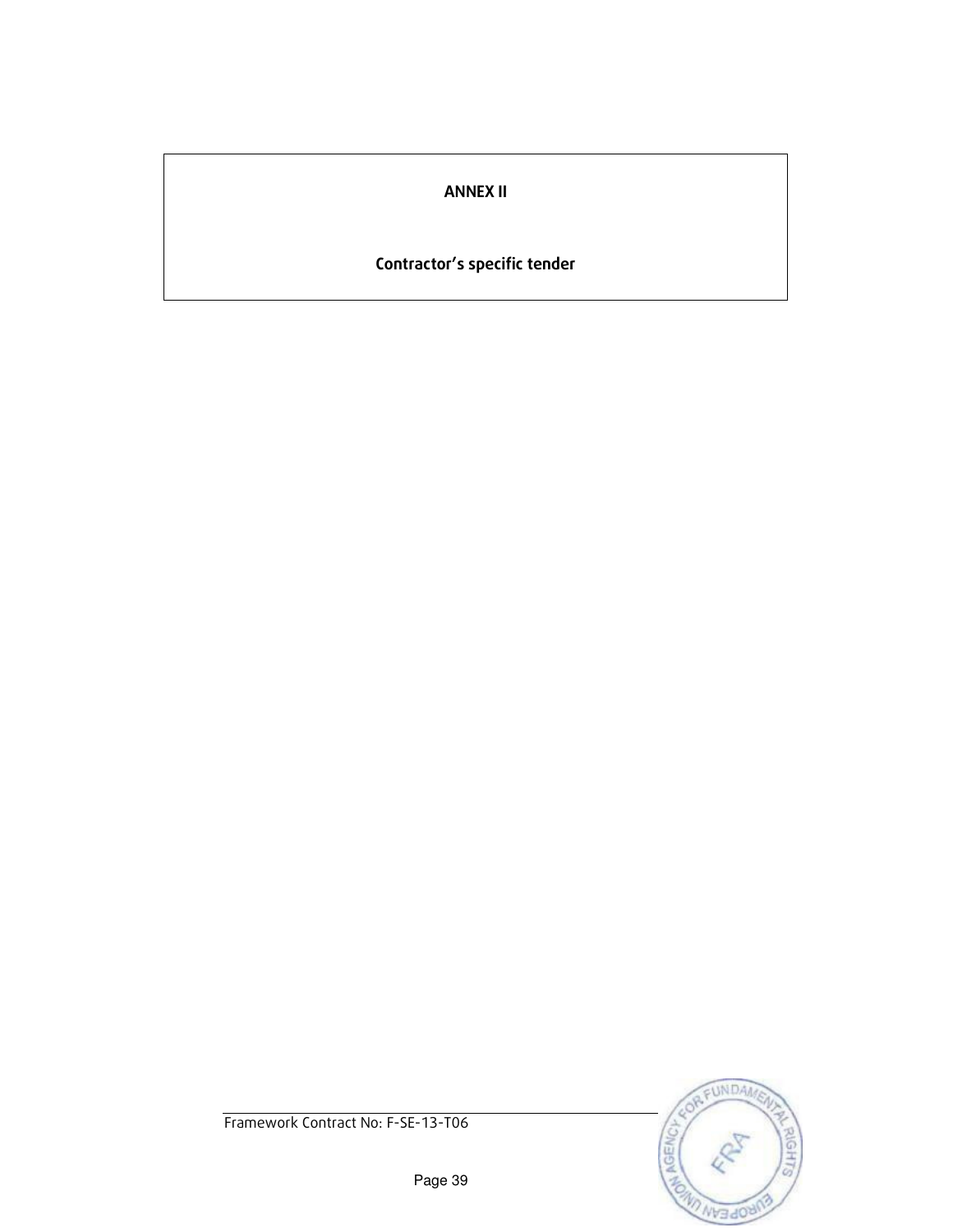### ANNEX III

### Task Acceptance Form

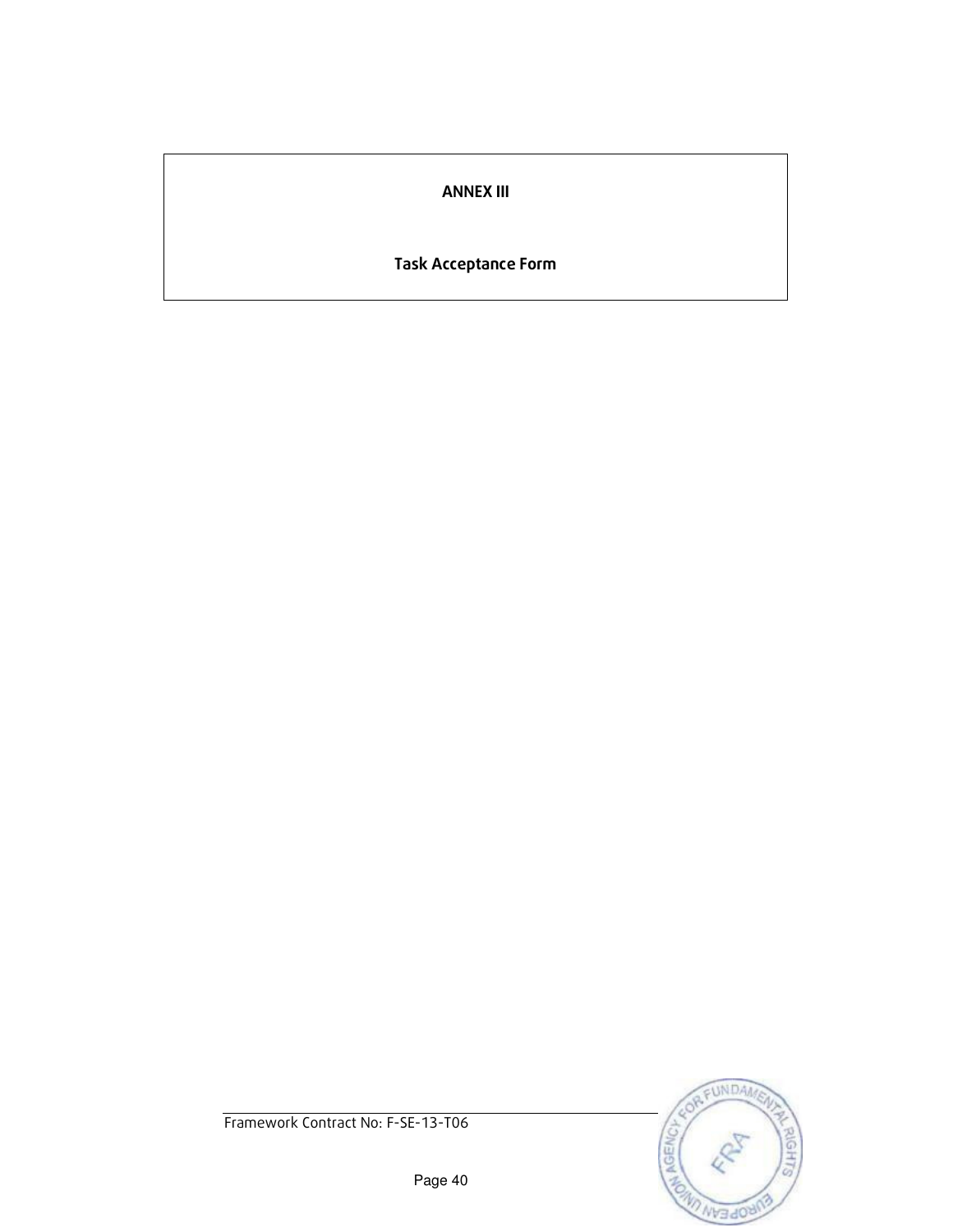#### ANNEX III –TASK ACCEPTANCE FORM

#### FOR SPECIFIC CONTRACT No [ ]

#### UNDER FRAMEWORK CONTRACT No F-SE-13-T06

One original - duly signed - to be attached to the invoice.

|--|

#### SIGNING FOR WORK

To be filled in by the Contractor and the FRA:

|                                                                                | Contractor | <b>FRA</b> |
|--------------------------------------------------------------------------------|------------|------------|
| Date of delivery/signing:                                                      |            |            |
| Person responsible for checking compliance<br>with the SC (in block capitals): |            |            |
| Comments:                                                                      |            |            |
| Date and signature:                                                            |            |            |

#### ACCEPTANCE OF WORK

To be filled in by the FRA:

| Person responsible for accepting the<br>work:                  |  |
|----------------------------------------------------------------|--|
| Date and signature denoting final<br>acceptance and invoicing: |  |

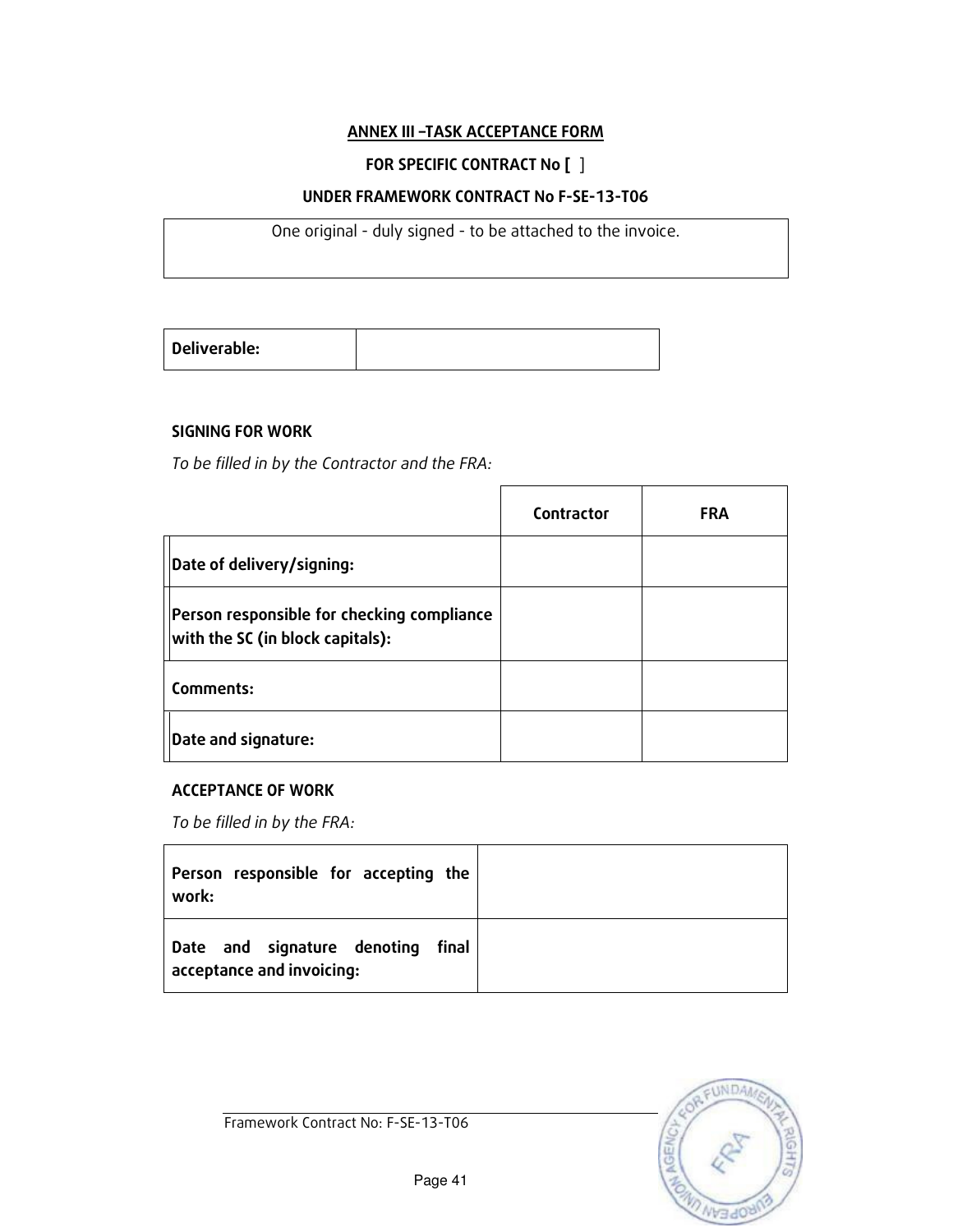### 3. QUOTED TIMES AND MEANS DRAFT SPECIFIC CONTRACT No [complete]

#### Implementing Framework Contract No F-SE-13-T06

The European Union Agency for Fundamental Rights (hereinafter referred to as "the contracting authority"), with its seat at Schwarzenbergplatz 11, Vienna 1040, Austria, which is represented for the purposes of the signature of this contract by [forename, surname and function]

of the one part

#### [official name in full]

[official legal form]

[statutory registration number]

[official address in full]

[VAT registration number]

[(hereinafter referred to as "the contractor"), [represented for the purposes of the signature of this contract by [forename, surname and function]

[The parties identified above and collectively referred to as 'the contractor' shall be jointly and severally liable vis-à-vis the contracting authority for the performance of this specific contract']

of the other part

#### HAVE AGREED

### 3.1 SUBJECT MATTER

- **3.1.1** This specific contract implements Framework Contract (FWC) No [complete] signed by the contracting authority and the contractor on [complete date].
- **3.1.2** The subject matter of this specific contract is [short description of subject]. [This specific contract relates to lot [complete] of the FWC.]
- **3.1.3** The contractor undertakes, in accordance with the terms set out in the FWC and in this specific contract and the annex[es] thereto, which form an integral part thereof, to perform the tasks specified in Annex I.

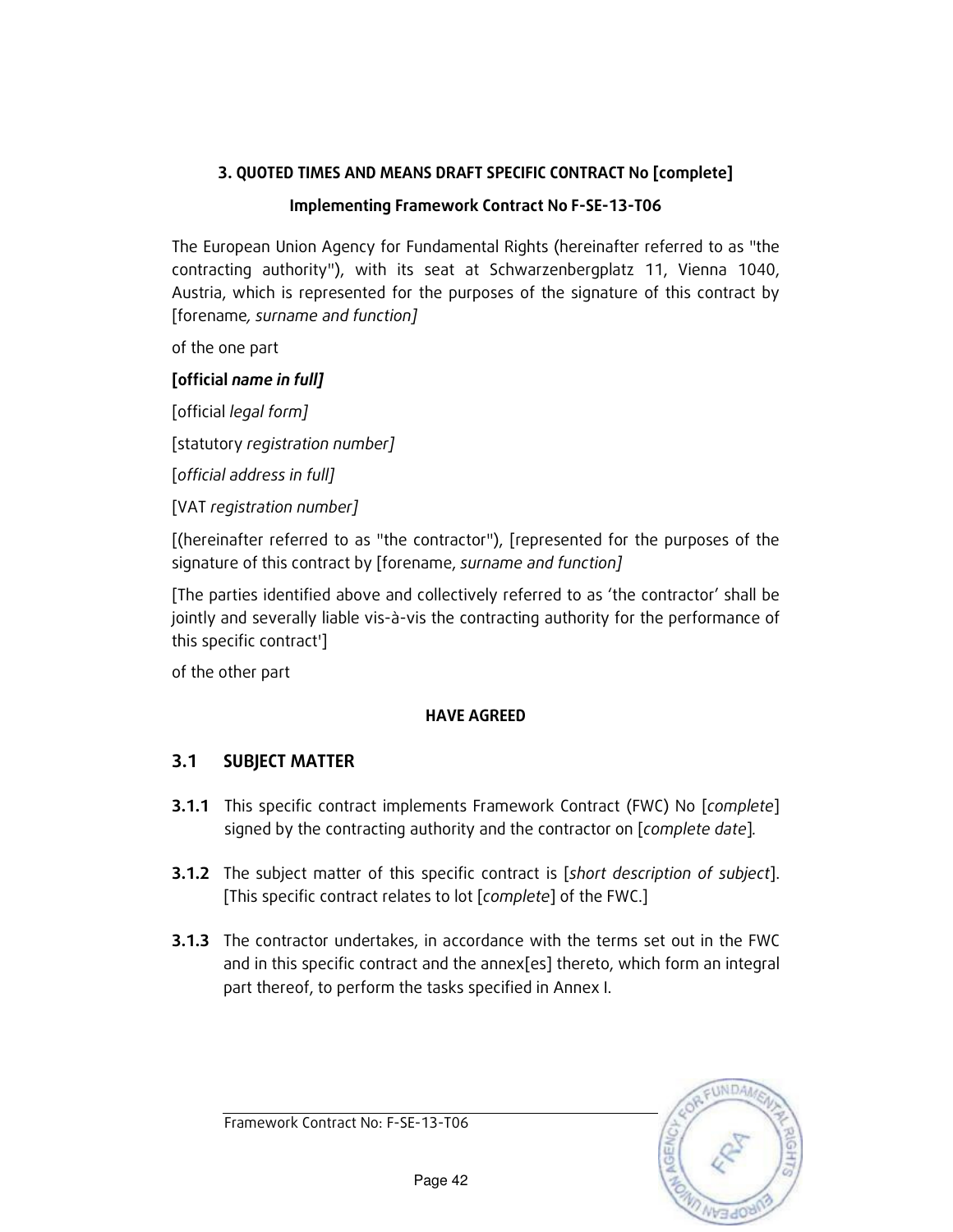### 3.2 ENTRY INTO FORCE AND DURATION

- **3.2.1** This specific contract shall enter into force on the date on which it is signed by the last party.
- **3.2.2** The duration of the execution of the tasks shall not exceed [complete] [days][months]. Execution of the tasks shall start from [the date of entry into force of this specific contract] or [insert date].

The period of execution of the tasks may be extended only with the express written agreement of the parties before such period elapses.

### 3.3 PERFORMANCE AND LOCATION

**3.3.1** The tasks to be performed by the contractor under this specific contract are described in detail in Annex I. These tasks shall be executed on the basis of 'quotations' or 'sub-tasks' drawn up using the Form in Annex IV.

Within five (5) working days from the date on which the contracting authority sends the request by means of the form attached in Annex IV, the contractor shall return it to the contracting authority duly completed. If the contractor fails to meet the above-mentioned deadline, liquidated damages according to Article 2.12 of the general conditions of the contract may apply.

 The time estimated for the execution of the relevant sub-task shall be approved by the contracting authority within a maximum of 10 working days from the date on which the contracting authority received the estimate. If no approval has been sent by the end of the above-mentioned period, the contracting authority shall be deemed to have approved that estimate.

If the number of days agreed has not been fully taken up, the contracting authority shall not be obliged either to use or to pay for the days not worked and the contractor shall not be entitled to claim damages for them.

Signature by the contracting authority of the Task Acceptance Form attached in Annex III shall provide evidence of work performed.

**3.3.2** The tasks shall be performed at the contractor's premises.

### 3.4 PRICE AND PAYMENTS

**3.4.1** The contracting authority undertakes to pay the contractor, in consideration of the services actually rendered under the specific contract, in according with the following breakdown of prices:



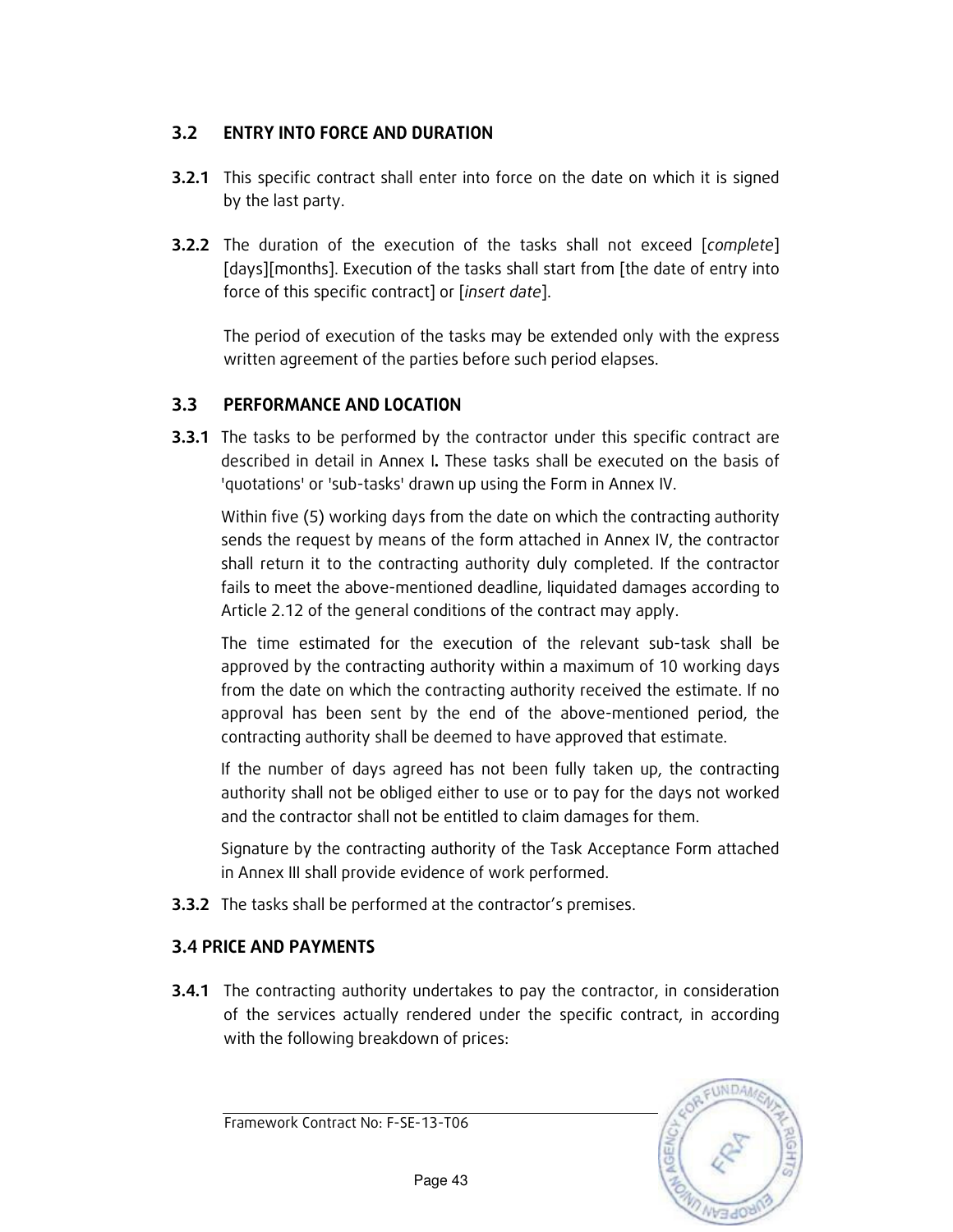| <b>Profiles</b> | Number of Cost<br>person-days person-day | per | <b>Total</b><br>(Prices in EUR) |
|-----------------|------------------------------------------|-----|---------------------------------|
|                 |                                          |     |                                 |
|                 |                                          |     |                                 |
| <b>TOTAL</b>    |                                          |     |                                 |

- **3.4.2** The maximum total amount to be paid under this specific contract shall be EUR [amount in figures and in words] covering all tasks executed. This amount shall cover all expenditure incurred by the contractor in performing this specific contract. No reimbursable expenses are foreseen.
- **3.4.3** In conformity with Articles 1.4 of the special conditions and 2.15 of the general conditions of the FWC, the invoicing procedures for the services, once accepted by the contracting authority, are as follows:

- at the end of each calendar quarter, on the basis of tasks acceptance forms duly completed and signed by both the contracting authority and the contractor using the form in Annex III (these forms must be attached to the invoice)

**3.4.4** Payments shall be made to account No [to be completed] held with [to be completed] on production of the invoice showing separately the amount of the fees and the VAT applied and within no more than  $[30] [60]^4$  calendar days from the date the invoice is received by the department indicated in article 3.4.5 below. Invoices presented by the contractor shall indicate his place of taxation for VAT purposes and shall specify separately the amounts not including VAT from those amounts including VAT. The payment shall be deemed to have been effected on the day the contracting authority's financial account is debited.

**3.4.5** The address for invoices is:

-

European Union Agency for Fundamental Rights to the attention of Administration Department Schwarzenbergplatz 11, Vienna 1040, Austria

 $^4$  30 days if there are no reports/deliverables; 60 days if there are reports/deliverables.

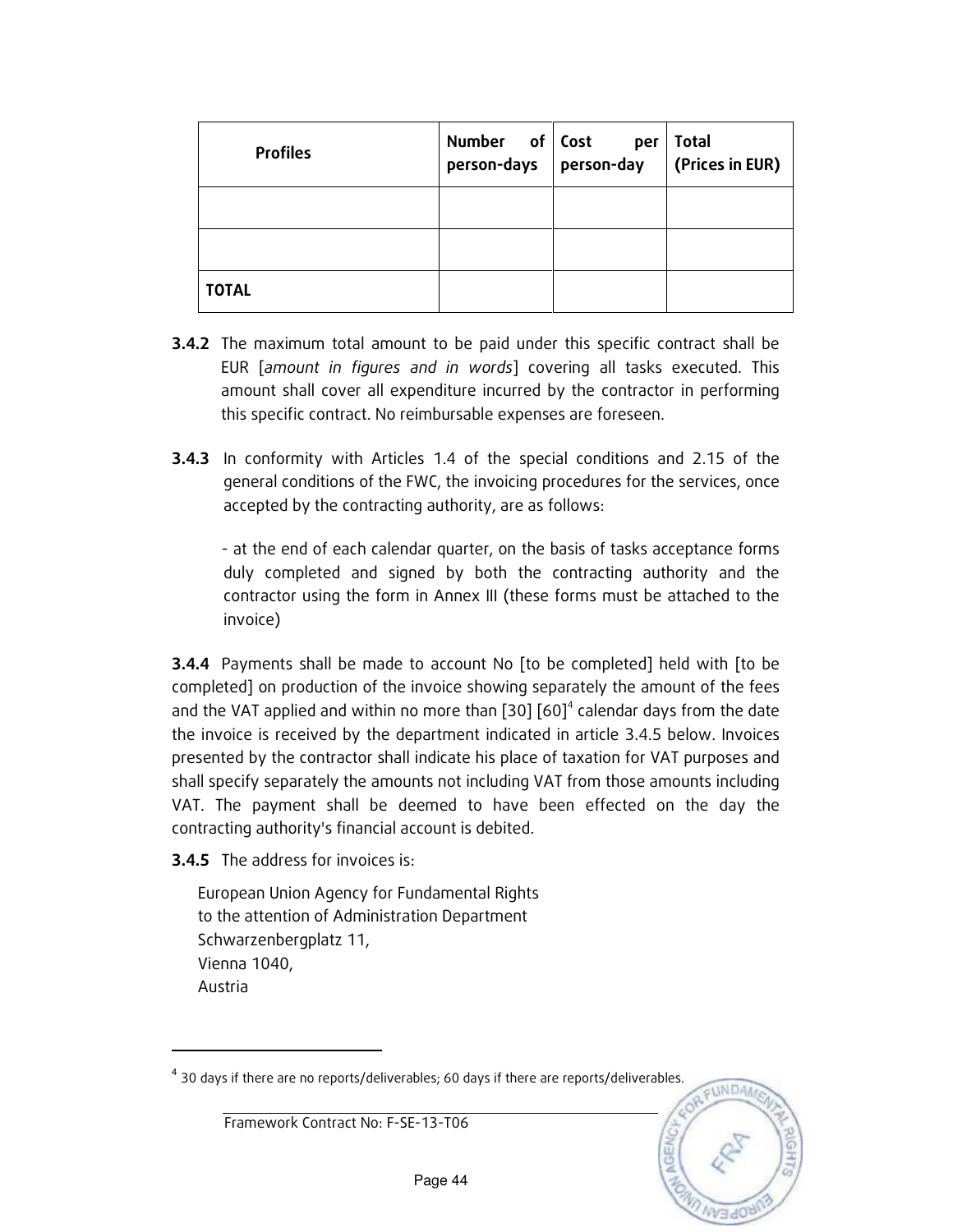\*\*\*\*

### [Option: for contractors for which VAT is due in Belgium]

[Where VAT is due in Belgium, the provisions of this specific contract constitute a request for VAT exemption No 450, Article 42, paragraph 3.3 of the VAT code (circular 2/1978), provided the contractor includes the following statement in the invoice(s): "Exonération de la TVA, Article 42, paragraphe 3.3 du code de la TVA (circulaire 2/1978)" or an equivalent statement in the Dutch or German language.]

### [Option: for contractors for which VAT is due in Luxembourg]

[Where VAT is due in Luxembourg, the contractor shall include the following statement in the invoices: "Commande destinée à l'usage officiel de l'Union européenne. Exonération de la TVA Article 43 § 1 k 2ième tiret de la loi modifiée du 12.02.79." In case of intra-Community purchases, the statement to be included in the invoices is: "For the official use of the European Union. VAT Exemption / European Union/ Article 151 of Council Directive 2006/112/EC."]

### 3.4 PERFORMANCE GUARANTEE

[Not applicable]

### 3.5 SUBCONTRACTING

[Subcontracting is not allowed]

[In accordance with article 2.7 of the General Conditions, the Contractor has been permitted to subcontract.

Tasks stated in Annex A may be performed by the subcontractor [name subcontractor, address], entirely at the risk of the contractor.

Without prejudice to the contracting authority's other rights under article 2.7 of the General Conditions, if the contractor fails to meet his obligations, the specific contract with the contracting authority may be terminated in accordance with Article 2.14.1 c) of the General Conditions. This clause applies throughout the terms of the specific contract.]

## 3.6 USE OF RESULTS

[Not applicable]

[Insert details on the intended use of results linked to the specific request for service supplementing or replacing clause 1.8 of the special conditions]

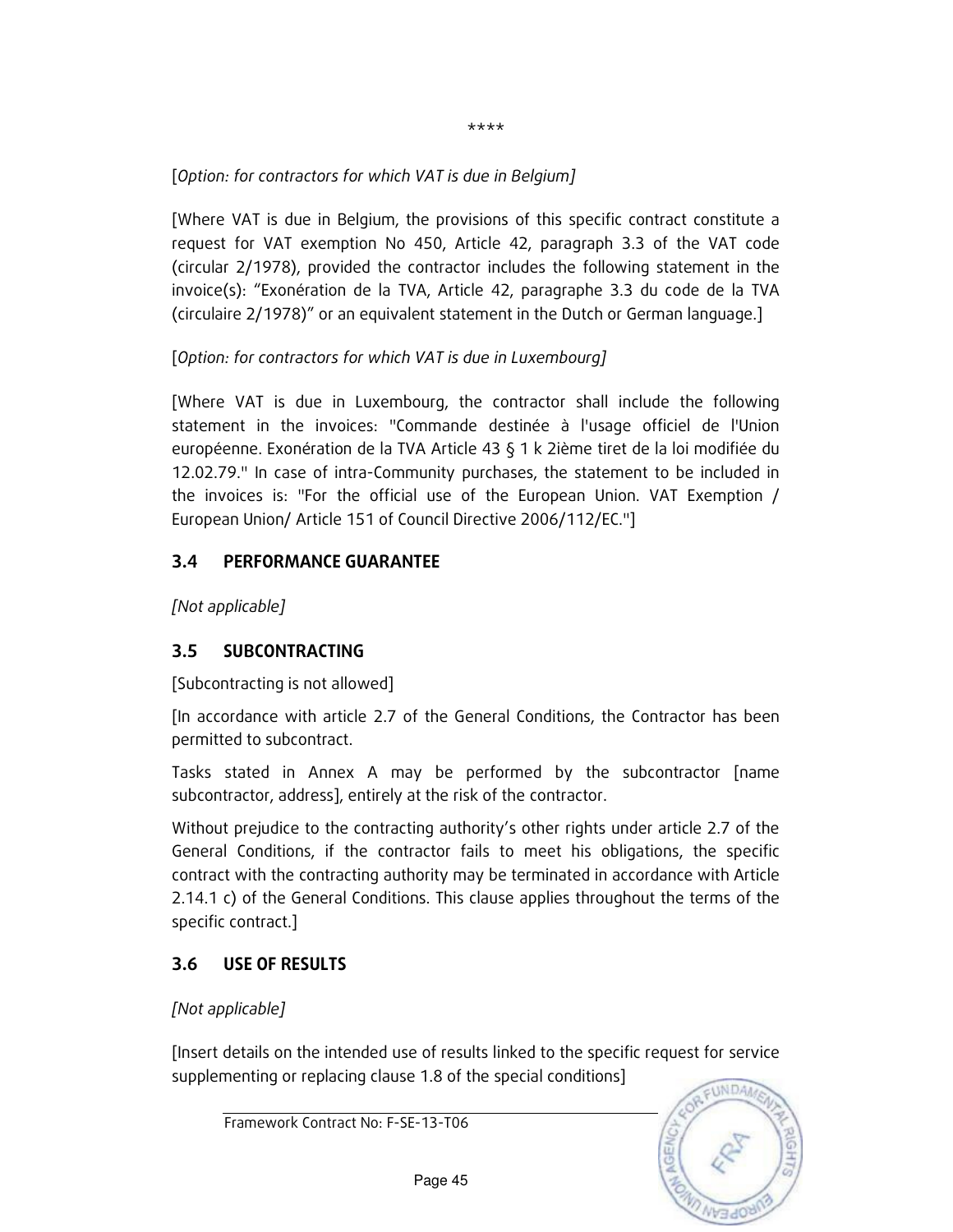### 3.7 ADMINISTRATIVE PROVISIONS

The persons responsible for implementing this specific contract are:

For the contracting authority:

Administrative matters: [name and telephone number]

Technical matters: [name and telephone number]

For the contractor:

Administrative matters: [name and telephone number]

Technical matters: [name and telephone number]

All communication relating to the implementation of this specific contract must be in the form of written correspondence and be sent to the appropriate responsible persons.

### 3.8 ANNEXES

The following documents are annexed to the specific contract and form an integral part of it:

- Annex I: Request for service
- Annex II: Contractor's specific tender (No [complete] of [insert date])

Annex III: Task Acceptance Form

Annex IV: Quotation Form

### **SIGNATURES**

| For the Contractor,                | For the Contracting Authority,  |
|------------------------------------|---------------------------------|
| [name]                             | [name]                          |
| [function]                         | [function]                      |
| signature[s]:                      | signature[s]:__________________ |
| Done<br>at<br>date:                | Done at Vienna date:            |
| In duplicate in English.           |                                 |
|                                    | <b>UNDA</b>                     |
| Framework Contract No: F-SE-13-T06 | C)                              |

**AD INVENDED**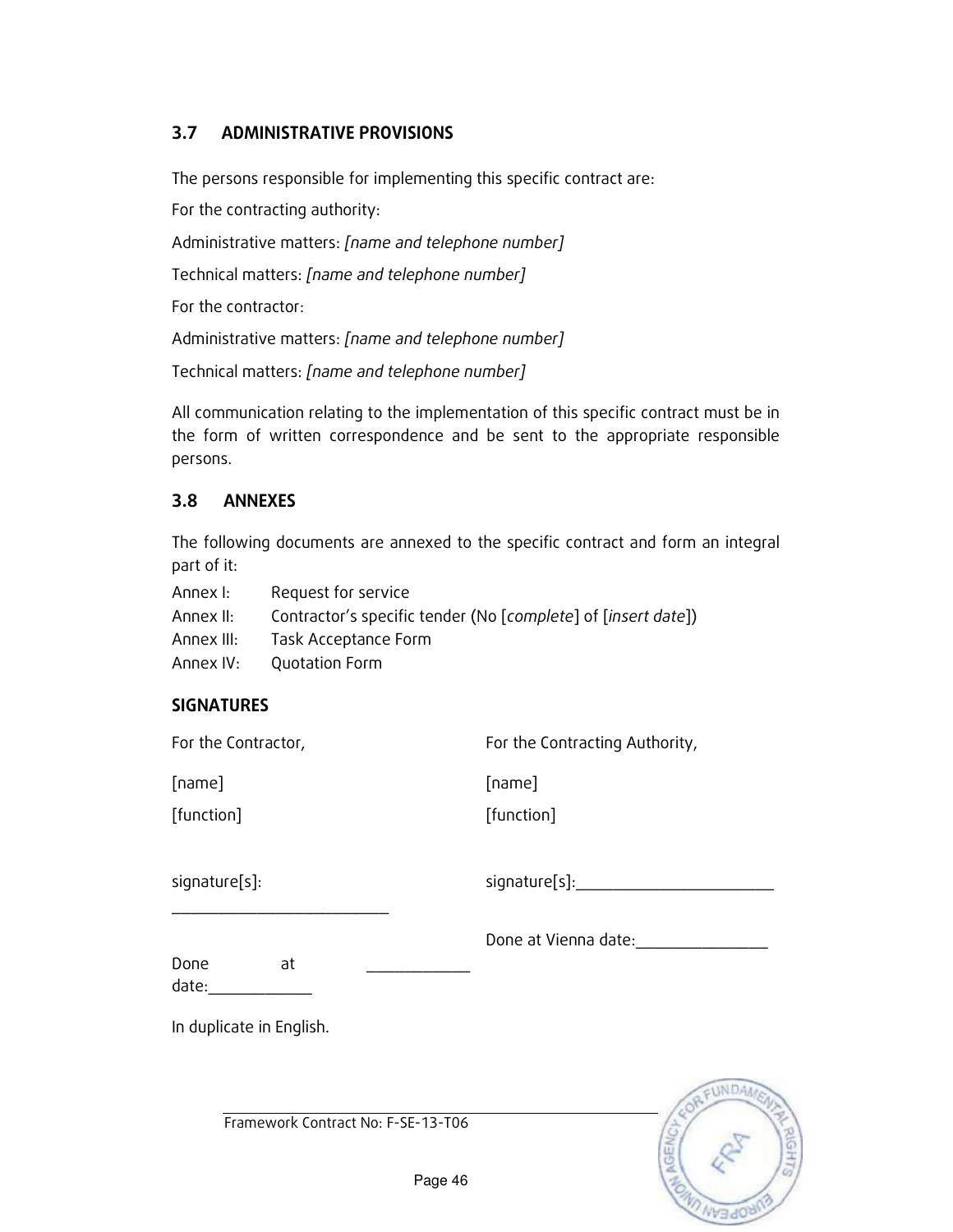### ANNEX I

# Technical Annex/Description of the Tasks

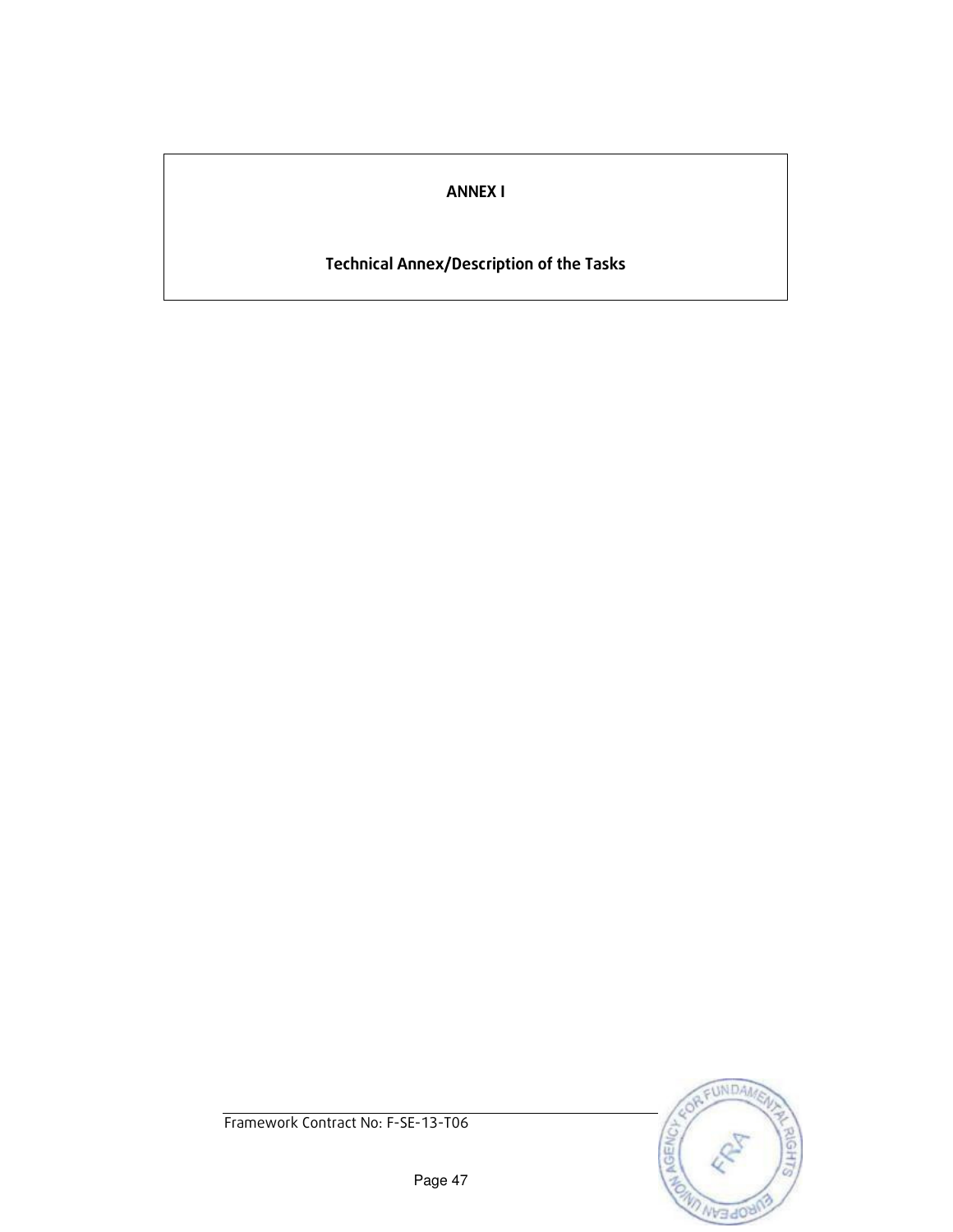### ANNEX II

# Contractor's specific tender

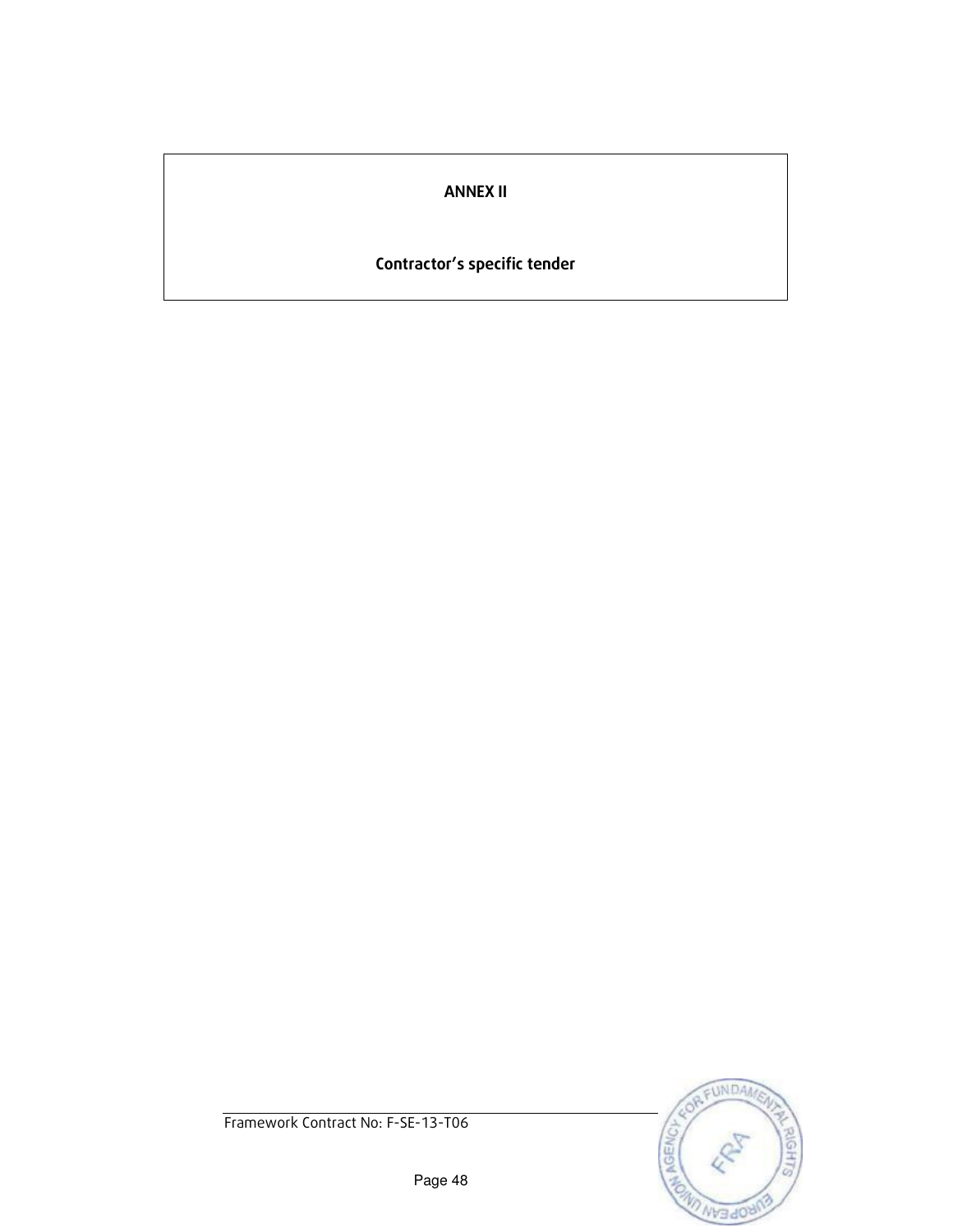### ANNEX III

### QTM Task Acceptance Form

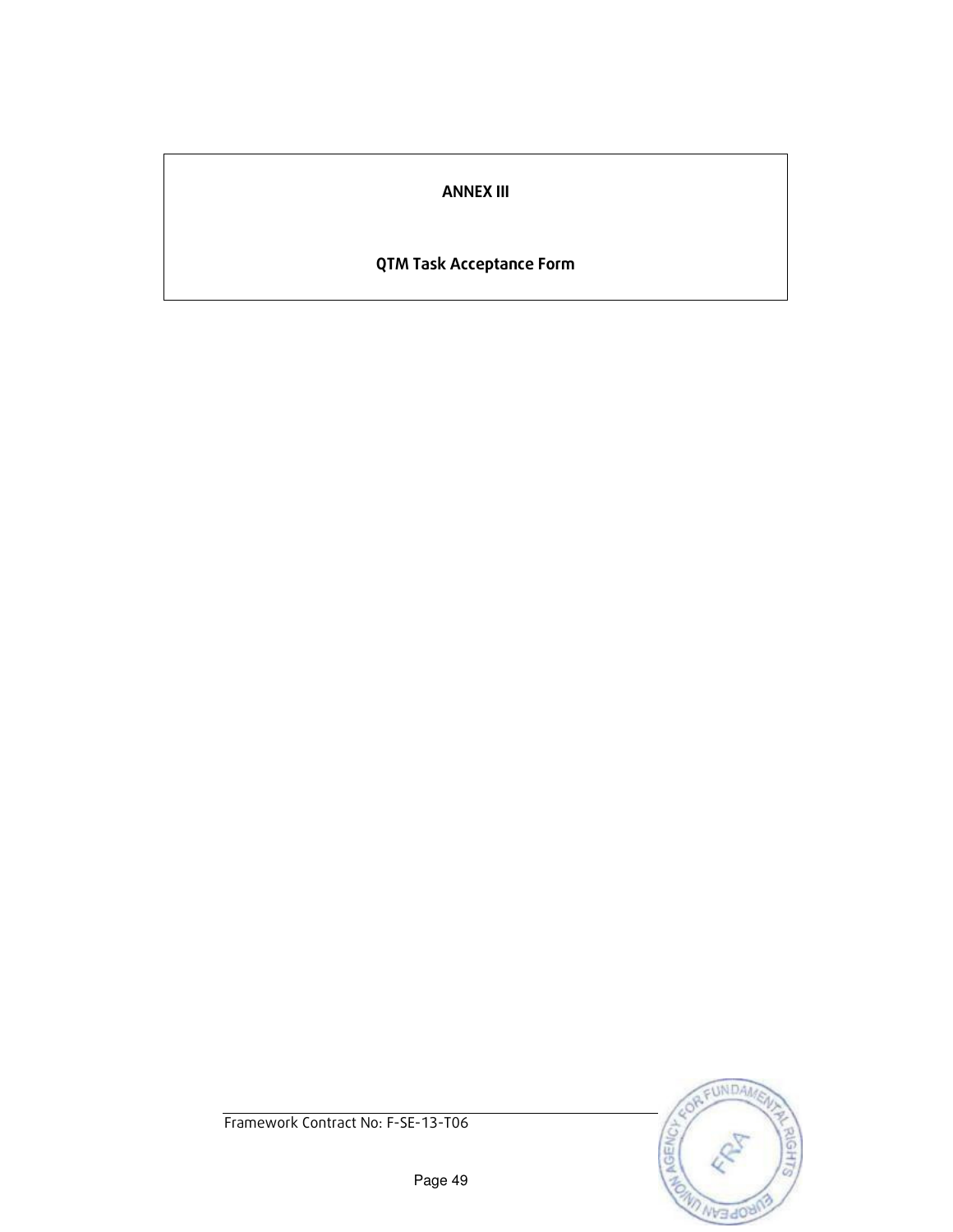#### ANNEX III –TASK ACCEPTANCE FORM

### FOR SPECIFIC CONTRACT No [ ]

#### UNDER FRAMEWORK CONTRACT No F-SE-13-T06

One original - duly signed - to be attached to the invoice.

|--|

#### SIGNING FOR WORK

To be filled in by the Contractor and the Contracting Authority:

|                                                                                | Contractor | <b>FRA</b> |
|--------------------------------------------------------------------------------|------------|------------|
| Date of delivery/signing:                                                      |            |            |
| Person responsible for checking compliance<br>with the SC (in block capitals): |            |            |
| Comments:                                                                      |            |            |
| Date and signature:                                                            |            |            |

#### ACCEPTANCE OF WORK

To be filled in by the Contracting Authority:

| Person responsible for accepting the<br>work:                     |  |
|-------------------------------------------------------------------|--|
| Date and signature denoting<br>final<br>acceptance and invoicing: |  |

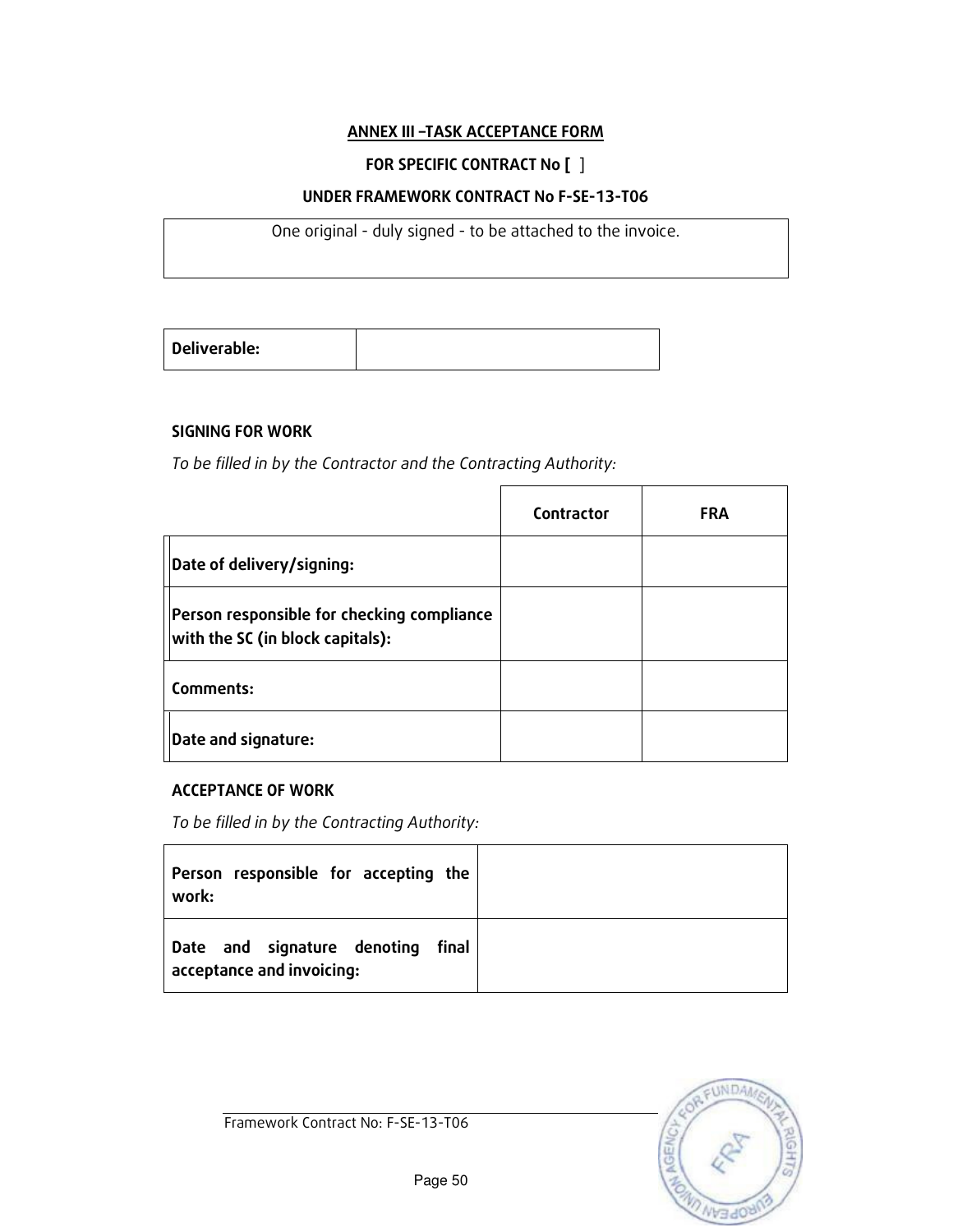### ANNEX IV

# QTM Quotation's form

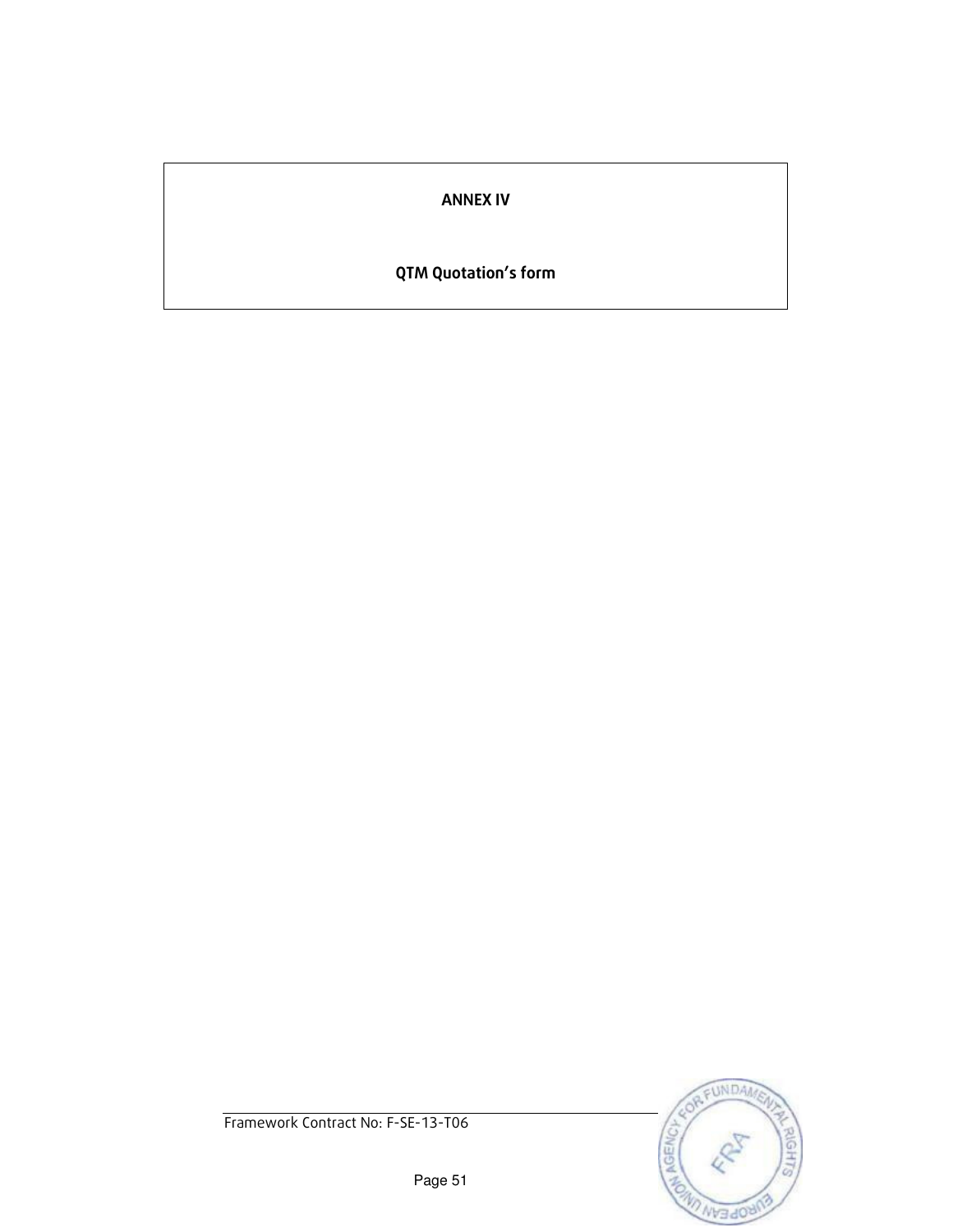### ANNEX IV – QTM QUOTATION FORM

### FOR SPECIFIC CONTRACT No […]

### UNDER FRAMEWORK CONTRACT No F-SE-13-T06

### Task (and Sub-Task) Number [….]

Original document – duly signed – to be attached to the invoice

### REQUEST AND DESCRIPTION OF WORK

To be filled in by the Contracting Authority:

Title:

Date of request:

Responsible person at Contracting Authority:

Description of work:

### WORKING DAYS ESTIMATE

To be filled in by the Contractor:

| <b>PROFILE</b>                 | <b>PRICE/DAY</b> | <b>NUMBER</b><br><b>OF DAYS</b> | <b>LAST</b><br><b>POSSIBLE</b><br><b>DATE FOR</b><br><b>EXECUTION</b> | <b>TOTAL</b><br><b>PRICE</b> |
|--------------------------------|------------------|---------------------------------|-----------------------------------------------------------------------|------------------------------|
|                                |                  |                                 |                                                                       |                              |
| Planned starting date of work: |                  |                                 |                                                                       |                              |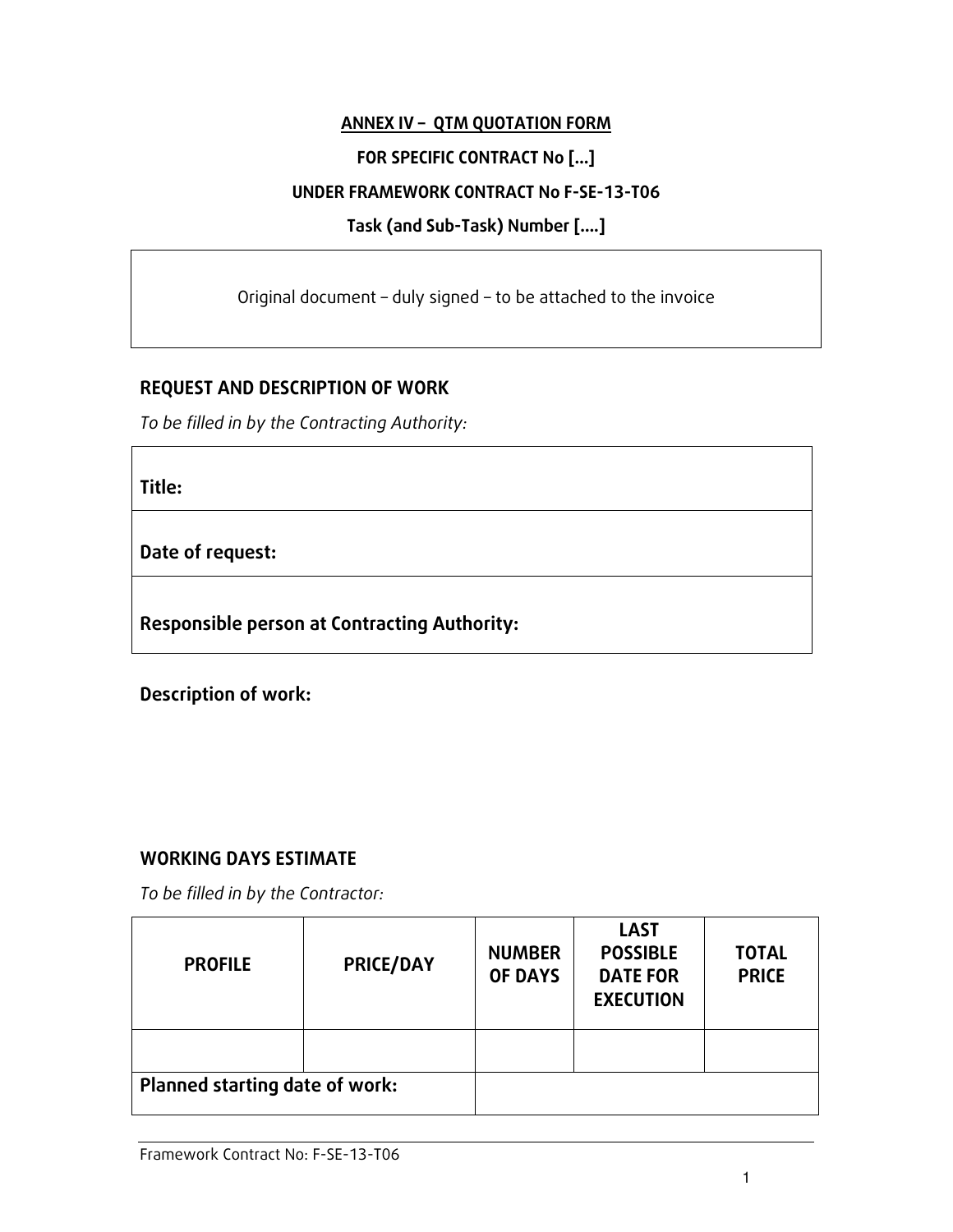| Planned delivery date for work   |  |
|----------------------------------|--|
| Date and Contractor's signature: |  |

To be filled in by the Contracting Authority:

| Date and signature denoting final |
|-----------------------------------|
| acceptance:                       |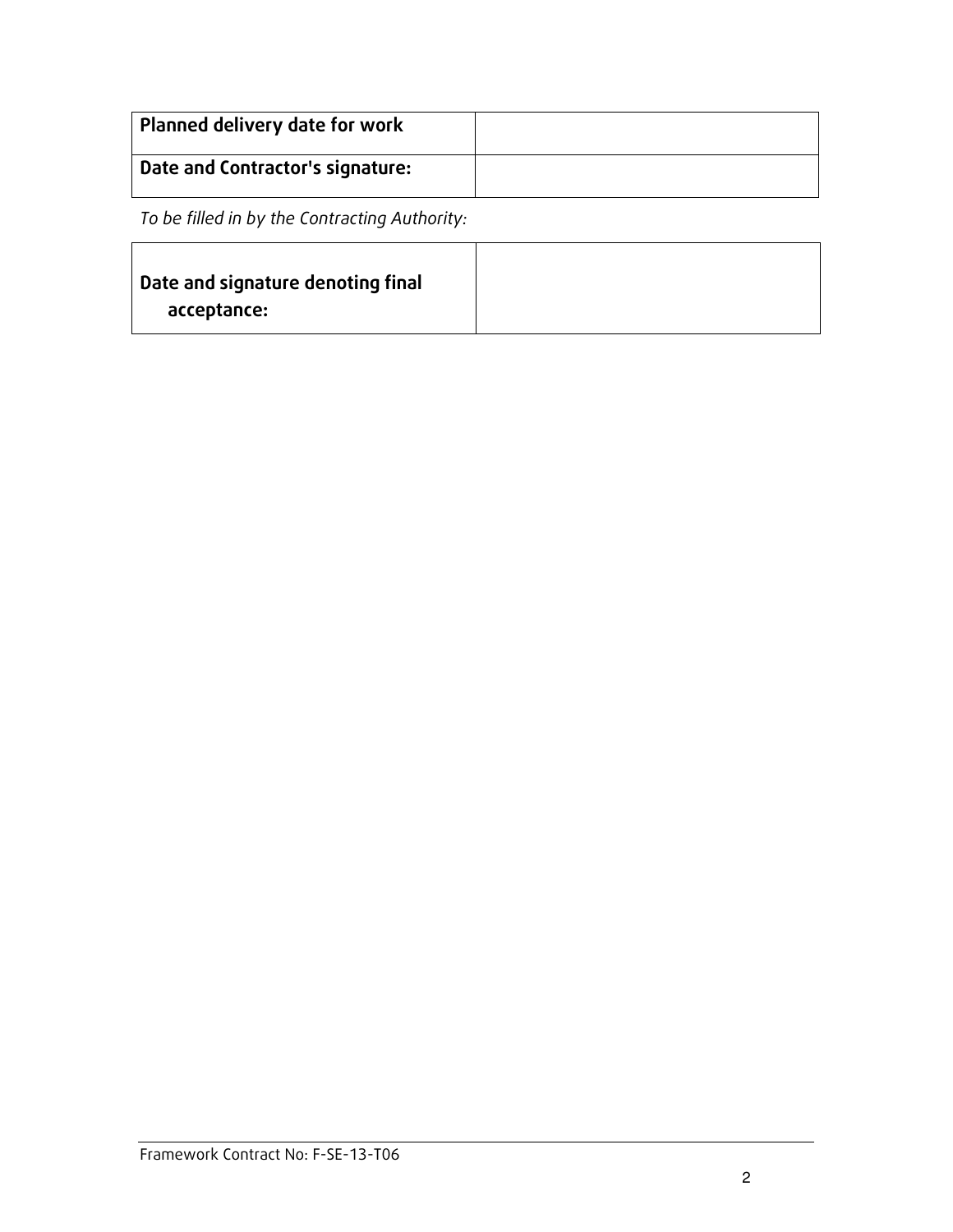# ANNEX I

# Tender and Technical Specifications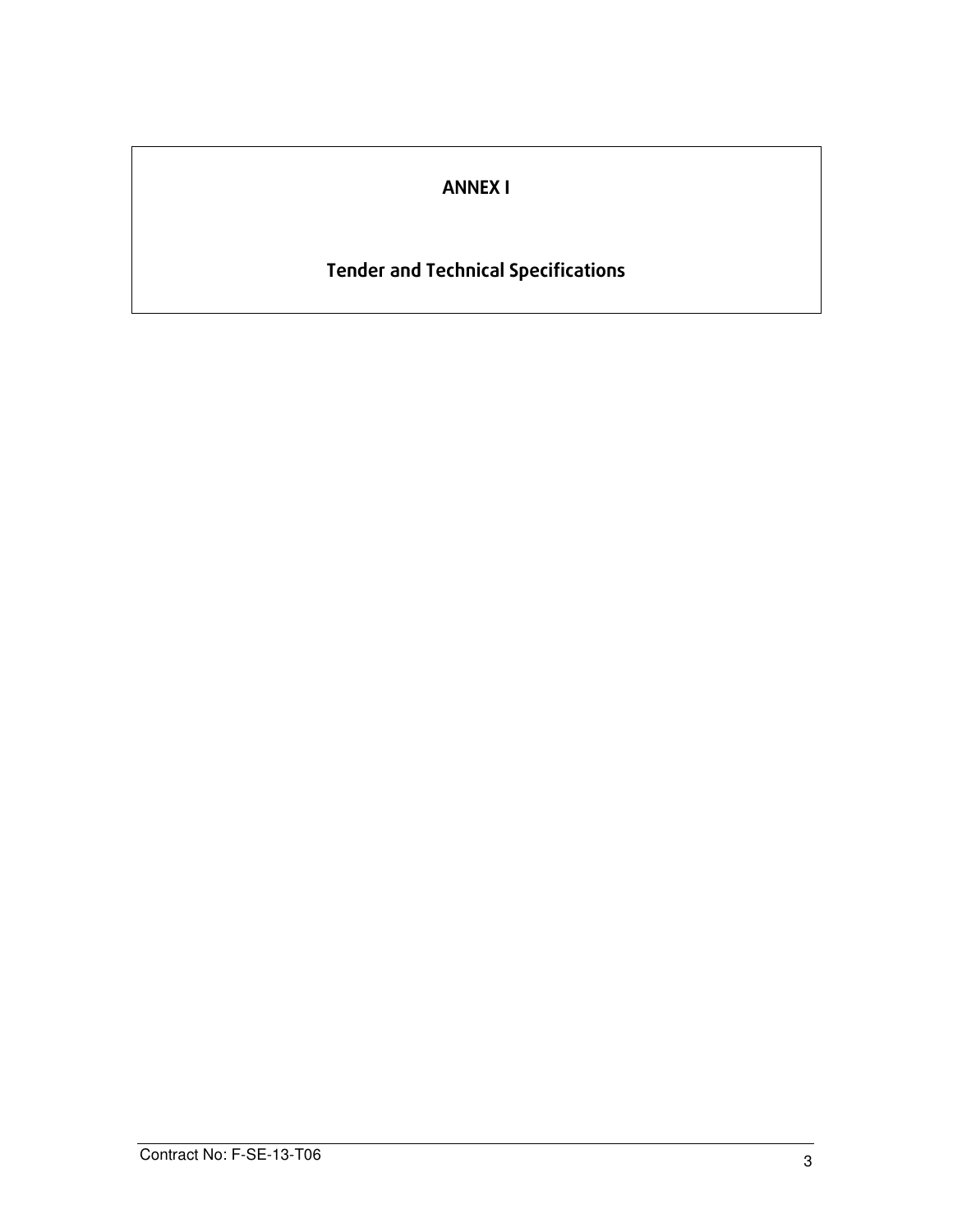### ANNEX II

### Contractor's Tender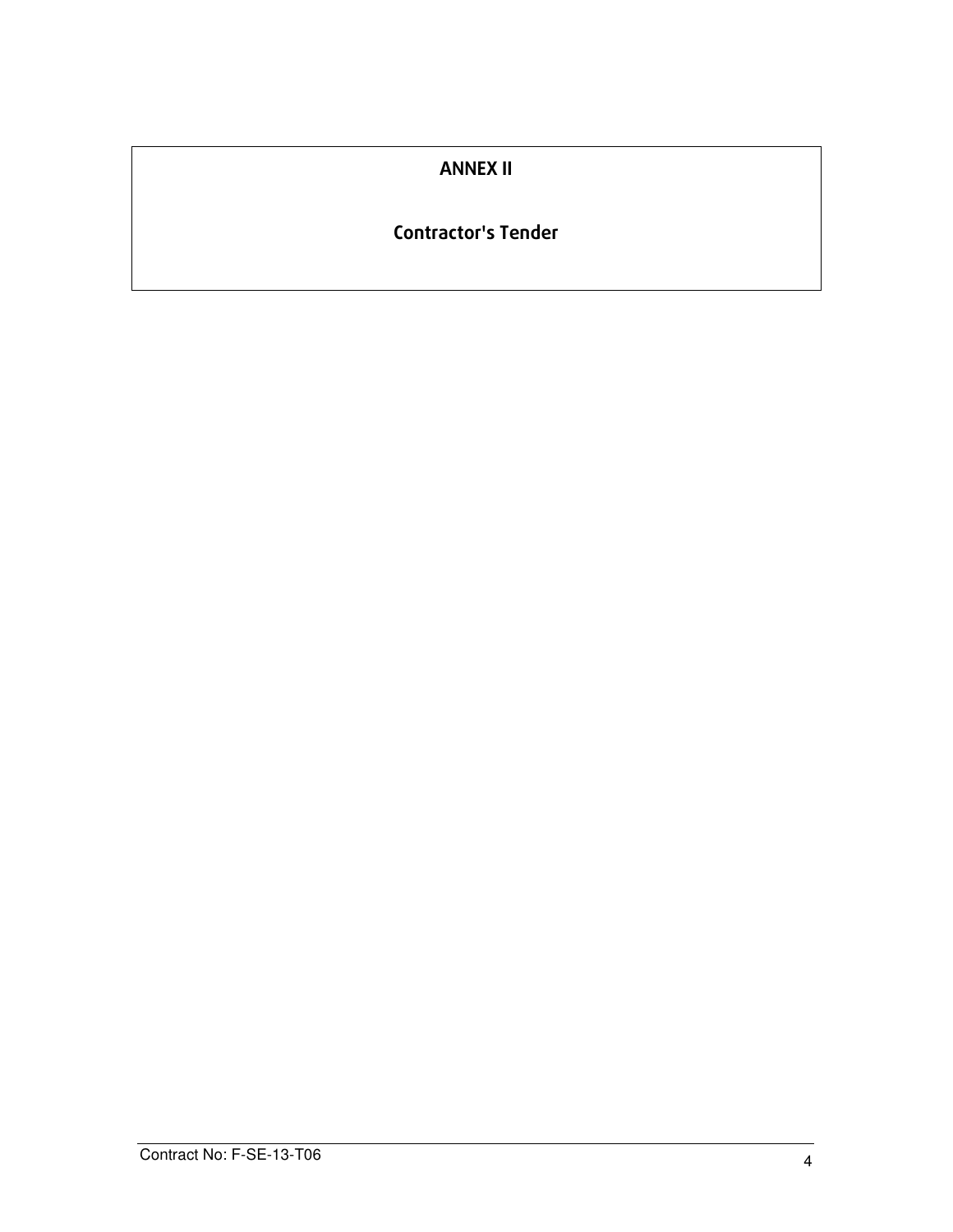# ANNEX III

# Bank Identification Form and Legal Entities File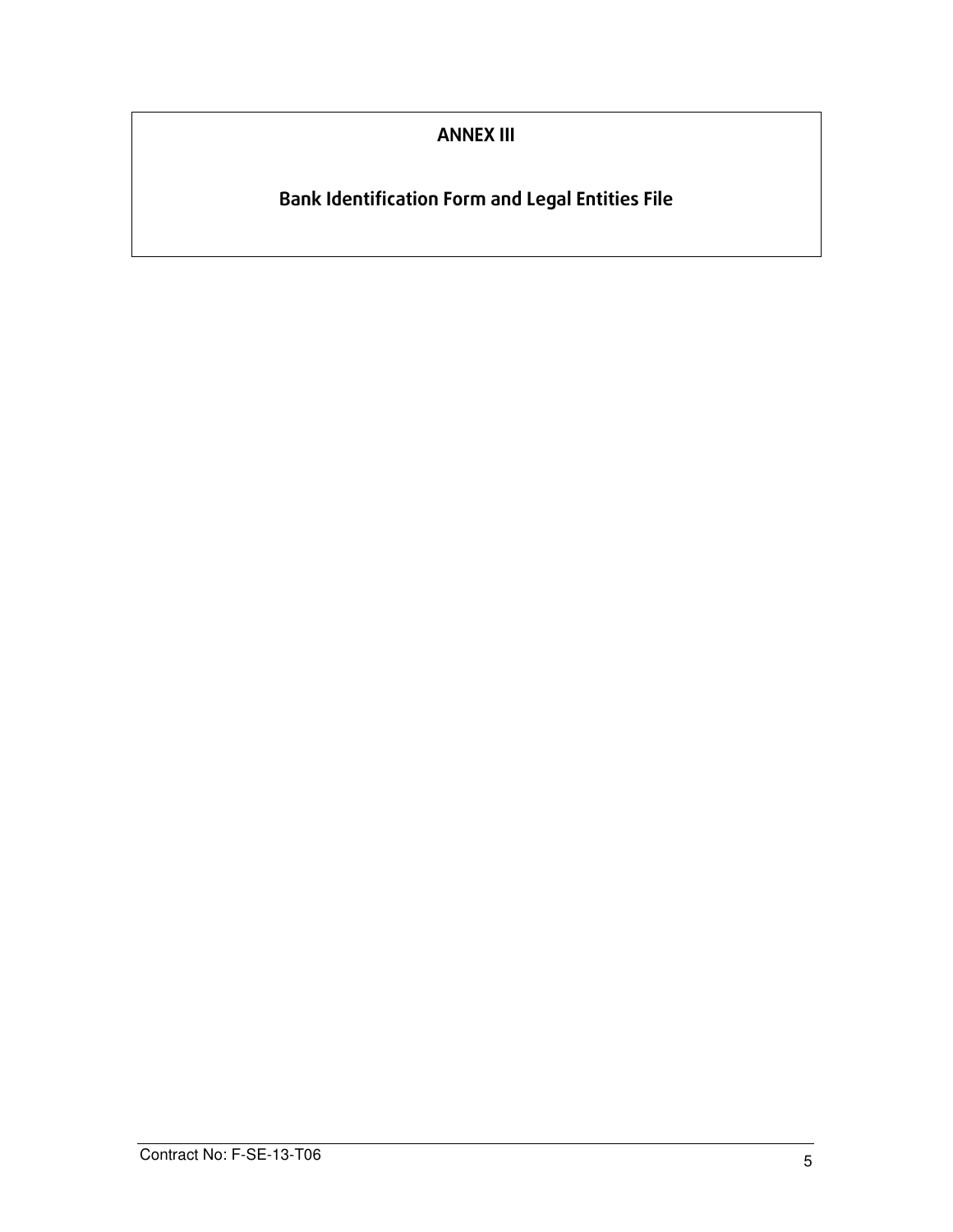## ANNEX IV

# Pre-financing Guarantee Model